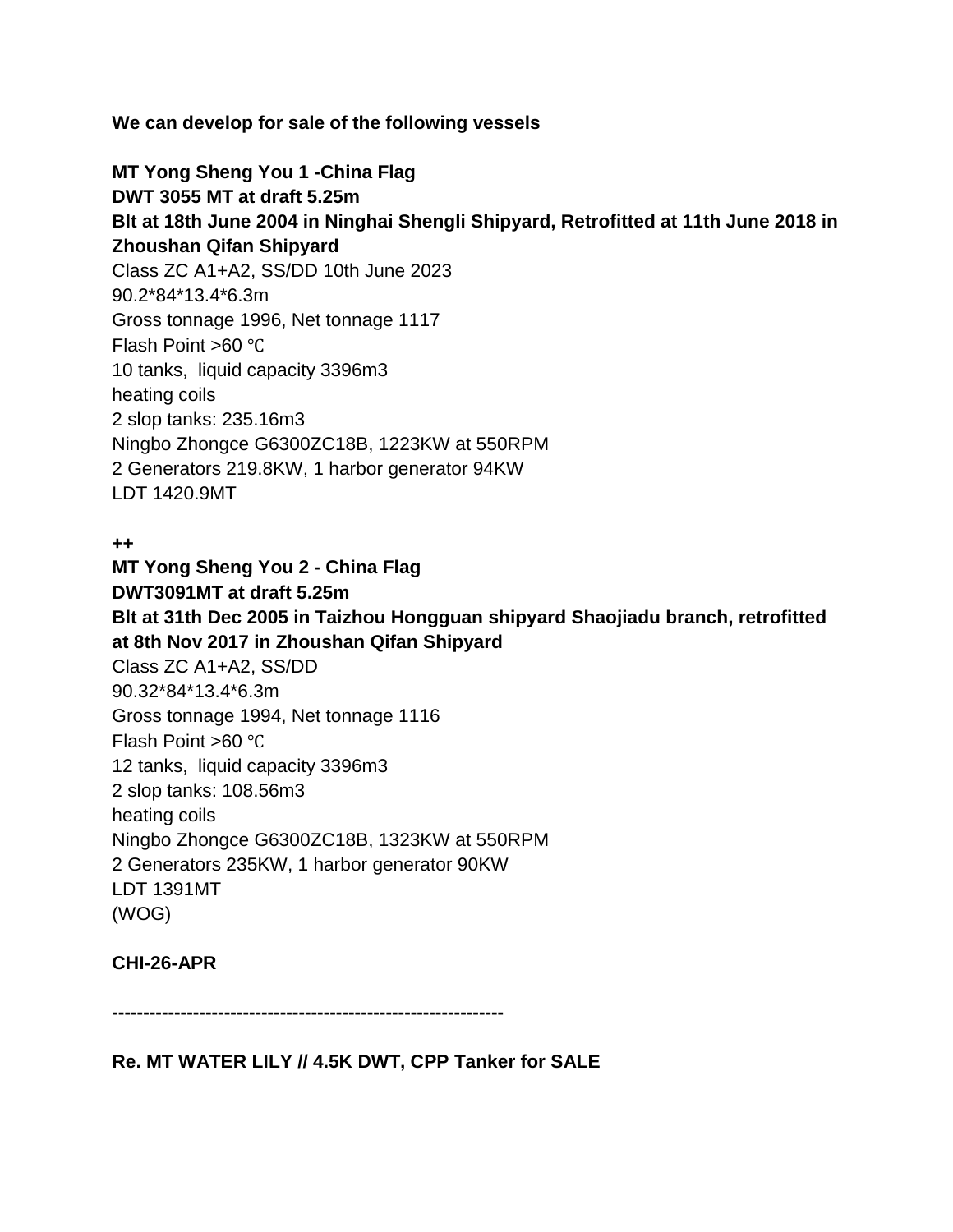**MT WATER LILY – Korea Flag CPP OIL/ Chem tanker, IMO-III / Coastal ABT. 4,534 DWT on 6.1 m May 1994 Blt at HANIL SHIPBUILDING CO.,LTD., KOREA** KR CLASS – SS/DD Due: 25th may 2024 / 2nd May 2022 LOA/LBP/B/D: 94.00m / 86.01m/ 15.00m / 7.20m GRT/NRT: 2389mt / 1532mt 12 tanks 5514 cbm (100%,inc 2 slop tanks), Phenoline 373 coated Framo pumps 100 cbm/h x 12 SETs Heating coils Fitted Single hull, Double bottom M/E B&W-6S26MC, 2976 PS x 250 RPM Abt. 11.5 Kts (ALL DETAILS GIVEN IN GOOD FAITH W.O.G.)

Originally ocean going vessel but trading in Korean coastal lifeboat was removed, and the other equips for ocean going remained. Full details here, please advise your interest

Thanks and best regards **CT-25-APR**

**---------------------------**

**------------------------------------------------------------------------------**

**We can develop for sale of the following vessel.**

**She would be physically ready for delivery in 2 months (to finish some test job on machinery and cleaning.), ex yard in EAST CHINA.**

**M/T KONG ZI** (**ex-name SKALOTI**) **-PANAMA FLAG**

**OIL PRODUCTS TANKER DWT 6250 MTS ON 6,500M DRFT BUILT IN 2022 AT HUBEI JIANGYAN SHIPBUILDING CO LTD - EZHOU HB, CHINA** DOUBLE BOTTOM / DOUBLE HULL BV CLASS GRT 4100, NRT 2000 LOA 110,29M, BEAM 15,8M, DEPTH 8,25M LIQ CAPACITY 6961 CBM (98%) MAIN ENGINE CHINESE STD. TYPE GN8320ZC, 4200 BHP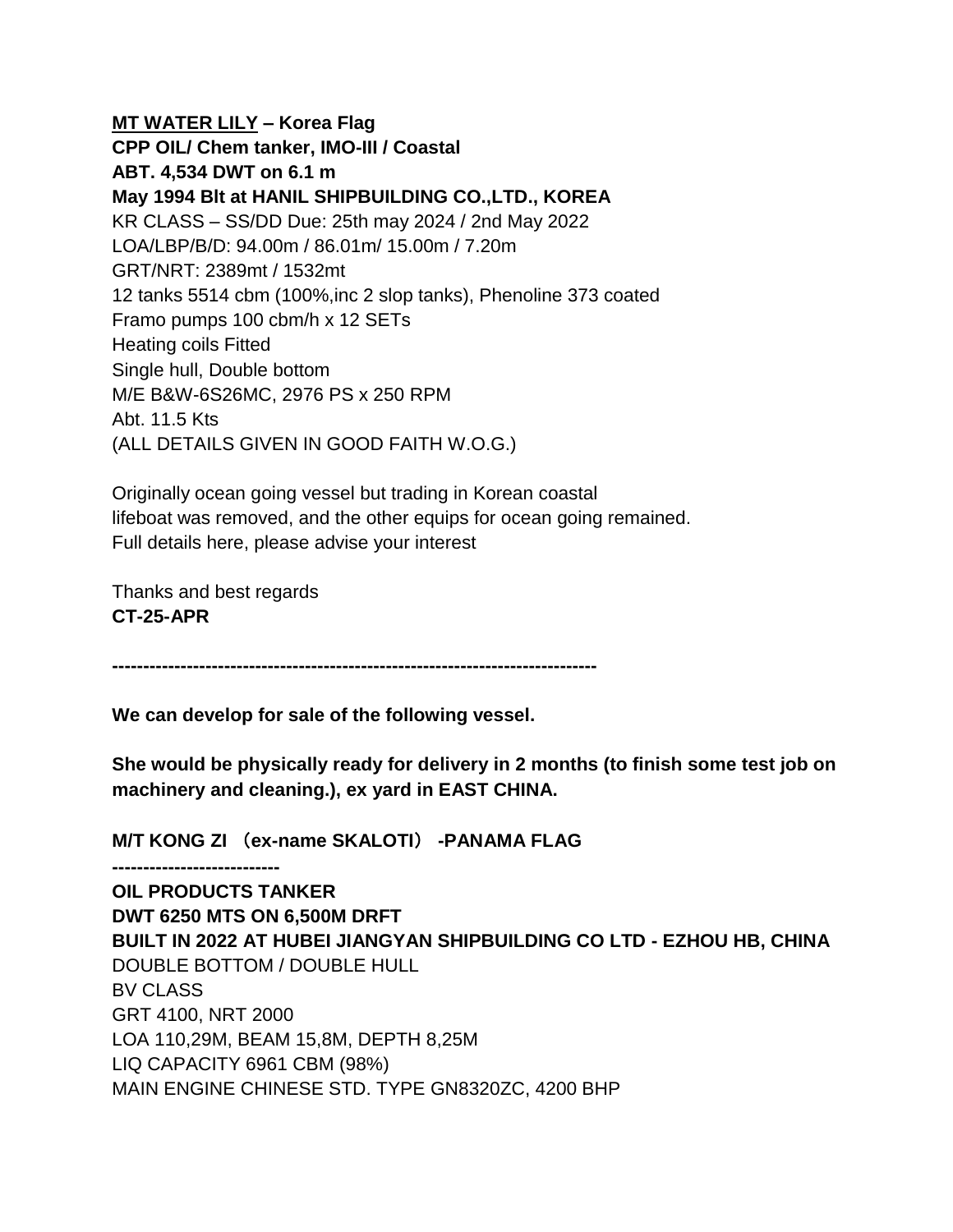SPEED ABT 11KNOTS/11TS

BEST REGADS **CHI-18-APR**

**--------------------------------------------------------------------------**

**We can develop for sale of the following vessel .**

**M/T TSYS - PANAMA FLAG**

**------------------------**

**OIL PRODUCTS TANKER DOUBLE BOTTOM DOUBLE HULL DWT 8712 MTS ON 7,420M DRFT BLT 7/2016 AT ZHEJIANG HENGYU SHIPBUILDING CO LTD, CHINA** BV / Next SS in July of 2026 GRT 5366, NRT 2398 LOA 114,9M, BEAM 18M, DEPTH 9,4M TANKS 12, EPOXY COATING LIQ CAPACITY 8025 CBM (98%) M/E GUANGZHOU 6G32, 3623 BHP GENERATORS 3 BOW THRUSTER 350KW CARGO PUMPS 780CBM/H X 2 SETS (SCREW TYPE)

BEST REGADS **CHI-18-APR**

**--------------------------------------------------------------------------**

**We can develop for sale of the following Asphalt /Oil carrier vessels.**

**MT. OCEAN ANGEL Type of Vessel: Asphalt /Oil carrier SDWT: 6600.5 T SUMMER DRAFT: 6.69 M Flag: HONGKONG Year Built: SEP. 2017 Place Built: Zhejiang Zhenxing Shipyard of China** Class RINA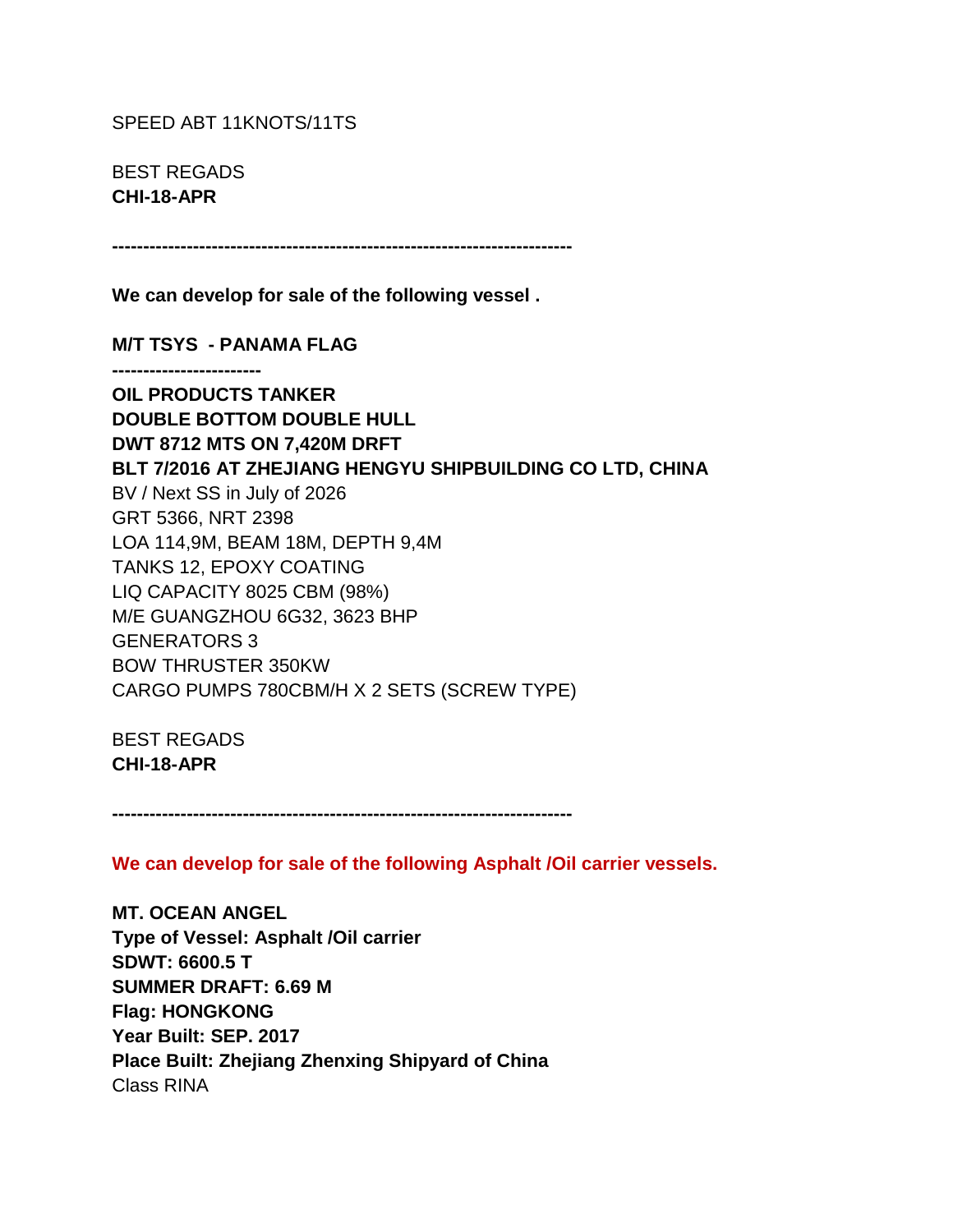Next DD DUE 09/2022 & SS DUE 09/2022 GRT: 5311/ NRT: 1813 LOA: 19.7M / LBP: 106.25M / Breadth: 17M / Depth : 8.7M Double Hull 8 Cargo tanks, Capacity 6351.615CUM Loaded speed: 13.1kt(WSNP) (maximum)/13.05kt(WSNP)(economical) Main Engine: ANQING/8DKM-28eF .1 Set, 2700 KW Number of pumps: 3 sets total capacity: 3x300cbm/H TPC: 16.459MT Light Ship: 3150 MT BWTS fitted

The vessel could be delivered in Far East in Q1 2022.

#### **+++**

**MT. OCEAN BERYL Type of Vessel: Asphalt carrier/tanker SDWT: 5847.7 T SUMMER DRAFT: 6.0 M Flag: HONGKONG Year Built: 13 APR. 2021 Place Built: Taizhou Fengxiang Shipbuilding Co.,Ltd** Class RINA Next SS/DD DUE 13/04/2026 GRT: 4178/ NRT: 1715 LOA: 112.10M / LBP: 105.50M / Breadth: 16.20M / Depth : 8.0M Double Hull ,Double Bottom 10 Cargo tanks, Capacity 5520.3CUM Loaded speed: 12.0kt(WSNP) (maximum)/11.7kt(WSNP)(economical) Main Engine: ANQING CSSC DIESEL ENGINE /8DKm-28ef, 1 Set, 2500 KW Number of pump: 3 sets total capacity: 3x350cbm/H TPC: 15.8MT Light Ship: 2728.3 MT BWTS Fitted

The vessel could be delivered in Far East in Q1 2022.

### **+++**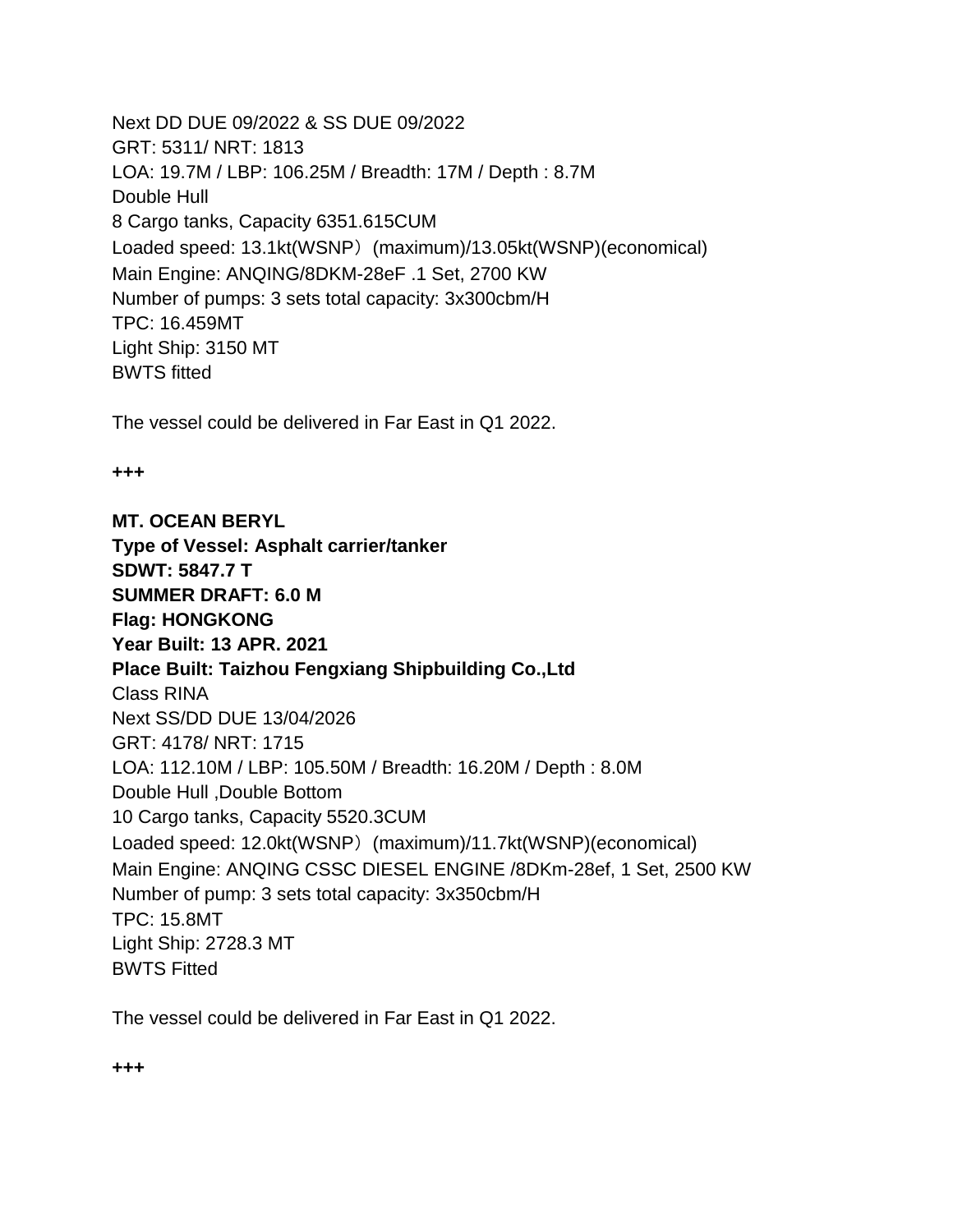**MT OCEAN DORIS Type of Vessel: Asphalt carrier /Oil tanker SDWT: 5894.5 T SUMMER DRAFT: 6.0 M Flag: HONGKONG Year Built: Oct. 2011 Place Built: Taizhou CHINA** Class RINA SS&DD just freshly passed. Next DD DUE 10/2026 & SS DUE 10/2026 GRT: 4126 / NRT: 1717 LOA: 112.10 M / LBP: 105.5 M / Breadth: 16.20M / Depth: 8 M Double Hull 10 Cargo holds, Capacity 5523.667CUM Loaded speed: 10.5kt(WSNP) (maximum)/10 kt(WSNP)(economical) Main engine: Diesel made and model: YANMAR /6N330EN 1 set, 2574KW Number of Cargo Pump: 2 Sets, Total capacity: 300x2 Cu. M/Hour/set TPC: 15.9 T Light Ship: 2695.2 MT BWTS Fitted

The vessel could be delivered in the Korea-China Range within Q1 2022.

BEST REGADS **CHI-08-APR**

**----------------------------------------------------------------------------**

### **MT Shoto Maru**

**============= 1,293 DWT on 4.30 m, Built Japan May/1993, Japanese flag,**  JG smooth water, SS passed March 2021, LOA 57.75 B 11.00 D 4.50 m, 497 GRT, Single hull, Single bottom, 8 tanks 1,580 cbm, Epoxy coated, No coils, Screw pumps 2 x 750 cbm/h, M/Eng Matsui ML628GSC-34 1,000 ps, abt 11 knots (ballast)/9 knots (laden). (Details are all about without guarantee.)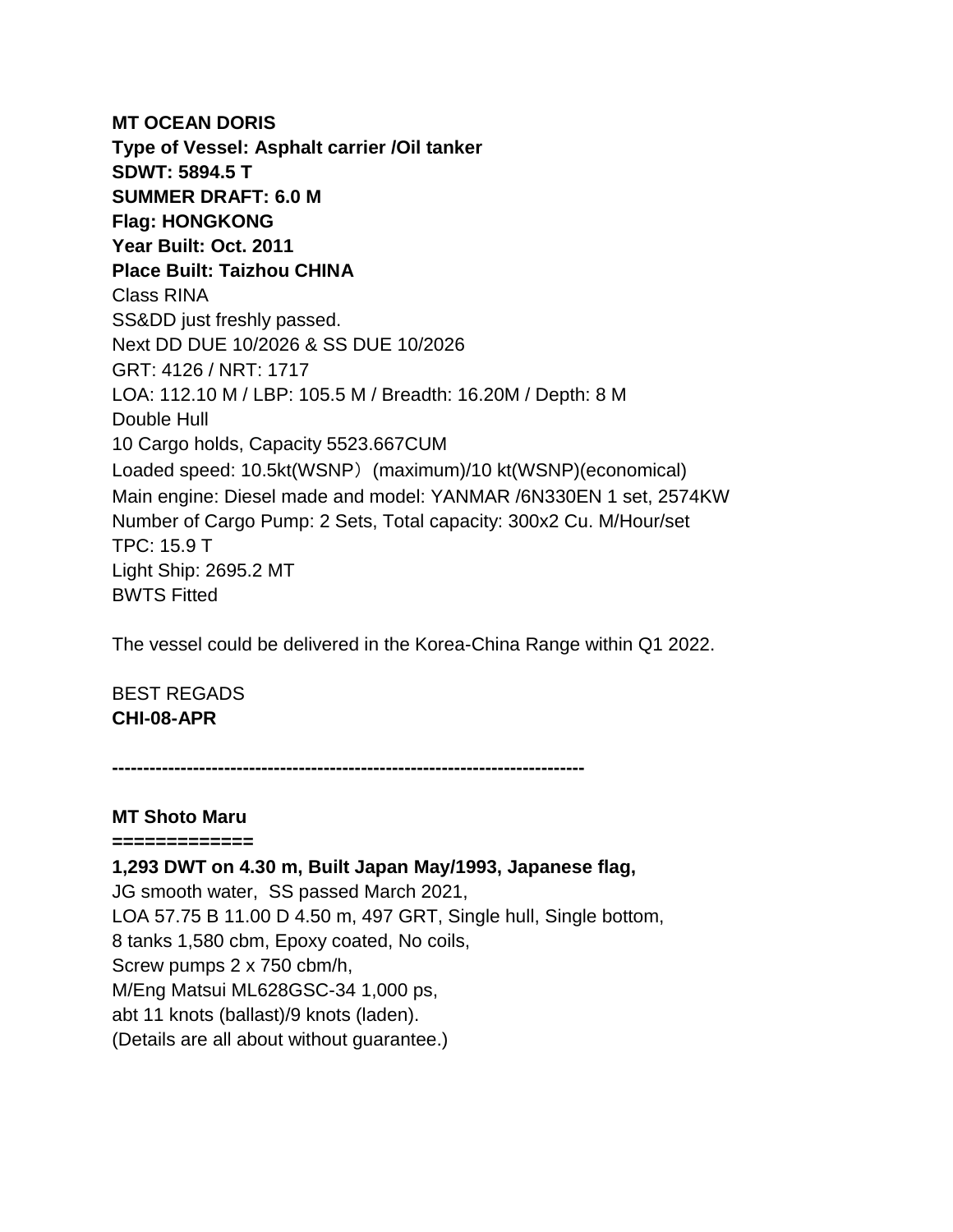Delivery Tokyo Bay around early Oct 2022.

Trading within Tokyo Bay mainly carrying gasoline, kerosene and light oils. Have recent photos etc available here, which will be supplied upon your request. She is well maintained in good condition compared with her age.

Pls advise if have interest.

Best Regards **HT-18-APR**

**---------------------------------------------------------------------------------**

**Especially in our hands for sale the following product tanker.**

**MT MALVA H - IMO No. 9383089 - Flag: Uruguay == 8,974 Mtdw on 7.61 m Built 11/2007 Jiangha Shipbuilding, China** Class RINA SS due 11/2024 last DD 12/2019 Loa 123.9 m Beam 18.0 m 12 Tanks 9874.53 cbm Epoxy coated/St St coils 2 Pumps x 500 2x150 M3/H M/E Daihatsu 8DKM-28 3,400 BHP Double Hull LDT about 2769 mt last 3 cargoes : Gas oil. 4 Grades

Owners inviting best offers basis "As Is, Where is" Uruguay.

All details are about and without guarantee.

Pls adv Best regards **DD-28-MAR**

**-----------------------------------------------------------------------**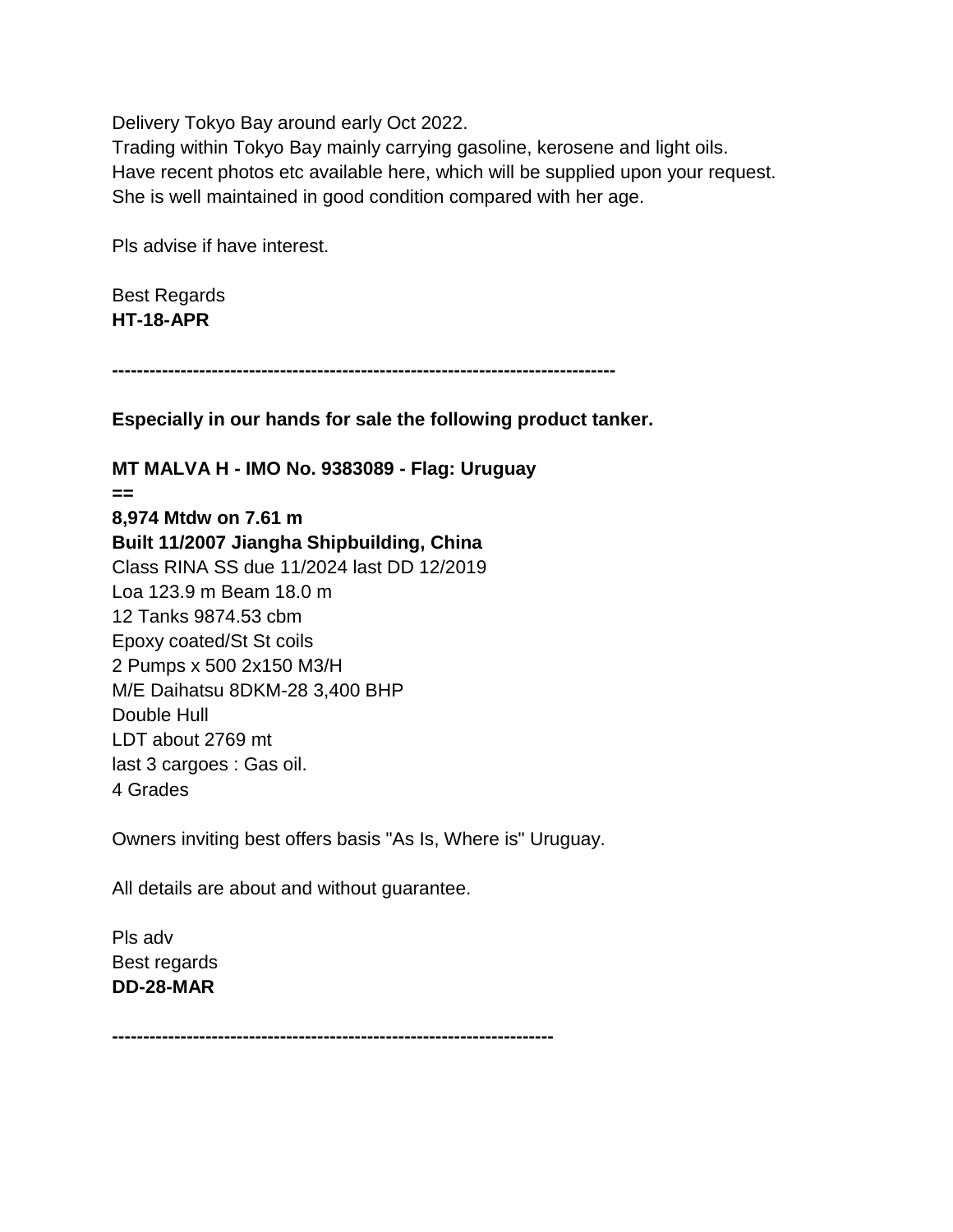**Re. 5.9K DWT, Oil tanker(Pump rm type) for sale**

**M/T CALLIOPE – Korea Flag DPP Oil tanker / IMO-II / Ocean Going ABT 5,998 DWT ON 6.37M Draft 14th May 2012 BLT at RONGCHEN SHENFEI SHIPBUILDING., CHINA** KR CLASS – SS/DD due: 13th may 2022/ 13th may 2022 LOA/LBP/B/D: 102.70M / 17.80M / 8.80M GRT/NRT: 4,568 mt / 1,871 mt 11 CARGO TANKS - 6,589.429 M3 (98%), EPOXY COATED SCREW PUMP: 850 M3/hr x 2 sets, 300 M3/hr x 2 sets Double hull / Double Bottom HEATING COILS FITTED M/E: HYUNDAI HIMSEN-9H25/33P, 3562HP at 900 RPM (Korean Made) BWTS Due : 13th May 2022 ABT 11.0 KTS on FO 7.60 KL/DAY (ALL DETAILS GIVEN IN GOOD FAITH W.O.G.)

Trading VLS FO in Korea, China and Japan region Full details here

Please advise your interest **CT-24-MAR**

**------------------------------------------------------------------**

#### **RE. 1810 DWT, 1992 BLT DPP TANKER for SALE**

**MT CHANG YONG – Korea Flag DPP TANKER / IMO-II / COASTAL Abt. 1810 MT DWT on 4.95m draft 18th Sep., 1992 BLT At MIRURA SHIPBUILDING, JAPAN** KOMSA – SS/DD Due: 28th AUG.,2023 / 28th AUG.,2023 GRT/NRT: 699 / 480 tons LOA/LBP/B/D: 70.00/65.01/11.80/5.30m 11 Cargo Tanks – 1831.301 CBM Screw Pump, 750m3/h x 2 Sets Heating Coils Fitted (UPTO 70 DEG., C) Double Hull /Double Bottom (CONVERTED TO DOUBLE HULL IN 2014) M/E: HANSHIN EL32G-100 2,000 PS X 1 SET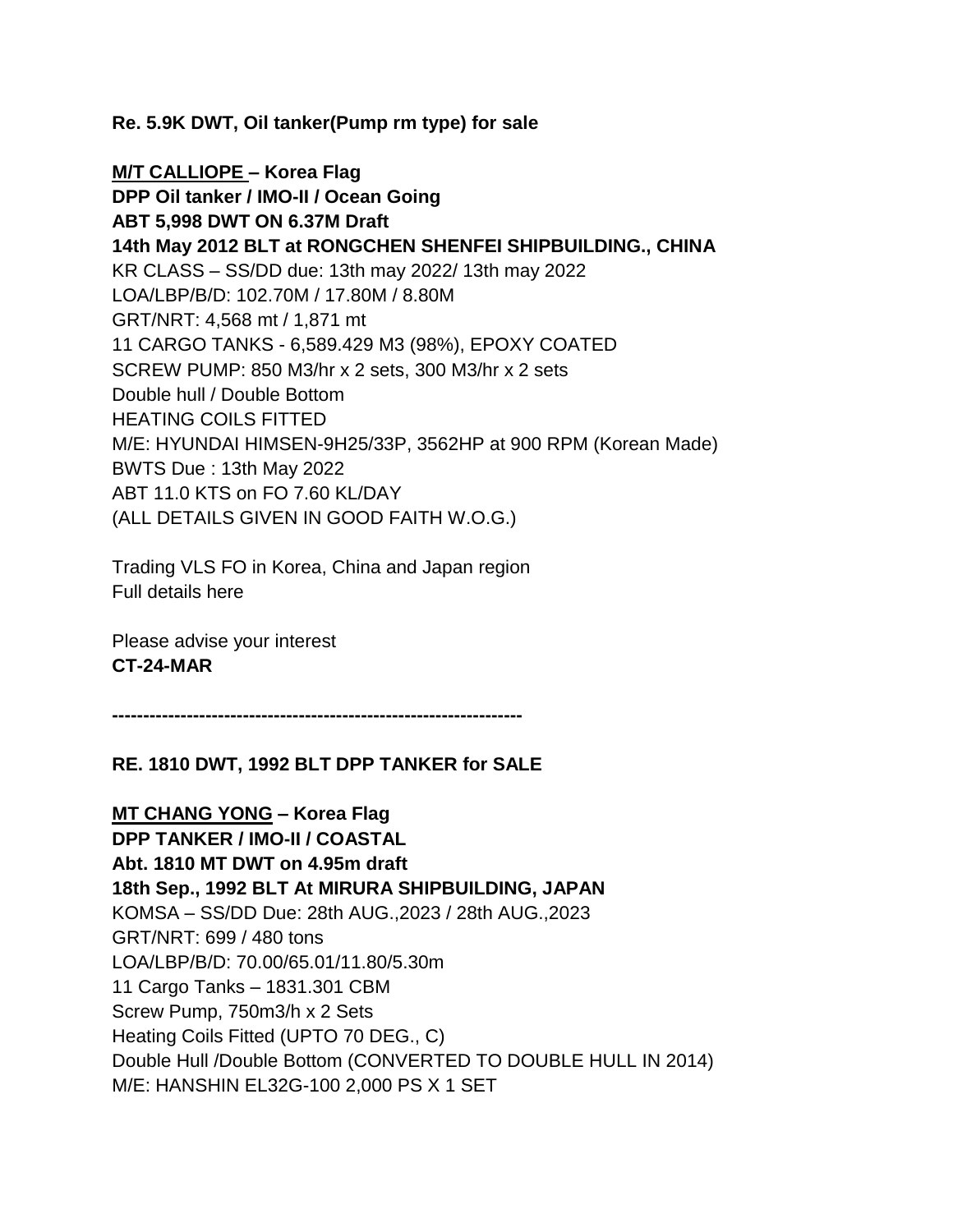G/E: YANMAR 180PS 6HAL-HTN 200 PS X 1 SET Abt. 12 KNOTS Prompt Delivery (DETAILS ARE GIVEN IN GOOD FAITH W.O.G.) Engaged in Bunkering service at Busan port, trading MGO & VLS FO Full details here

Please advise your interest. **CT-24-MAR**

**----------------------------------------------------------------------**

**RE. 1.1K DWT, vintage SUS Chemical Tankers for SALE**

**MT ACE TRANSIA- Korea Flag SUS304, Oil/Chemical tanker, IMO-II / Ocean going(A3) ABT 1105 MT DWT on 3.833m 28th Feb, 1991 BLT at HITACHI ZOSEN, Japan** KR Class - SS/DD due: 25th May.,2025 / 25th Aug, 2022. GRT/NRT:498 MT/316MT LOA/LBP/B/D: 64.99m/61.81m/10.00m/4.40m SUS 304, 8Tanks – 1185 CBM(98%) Heating coils fitted (up to 80C) CENTRIFUGAL pump, 200m3/h x 3 sets Double hull, Double Bottom M/E: AKASAKA K28BR,1400PS(1030KW) at 380RPM Abt. 10.80Kts Delivery in July 2022 (ALL DETAILS GIVEN IN GOOD FAITH W.O.G.) **+**

### **MT FINE HANA – Korea Flag**

**SUS316L, Oil/Chemical tanker, IMO-II / Ocean going(A3) ABT 1132 MT DWT on 3.838m 21st Jan, 1988 BLT at HAKATA SHIPBUILDING, Japan** KR Class - SS/DD due: 16th June.,2023 / 16th Sept, 2022 GRT/NRT:732 MT/492 MT LOA/LBP/B/D: 66.52m/62.01m/10.00m/4.50m SUS316L, 8Tanks – 1199 CBM(100%) Heating coils fitted (up to 80C)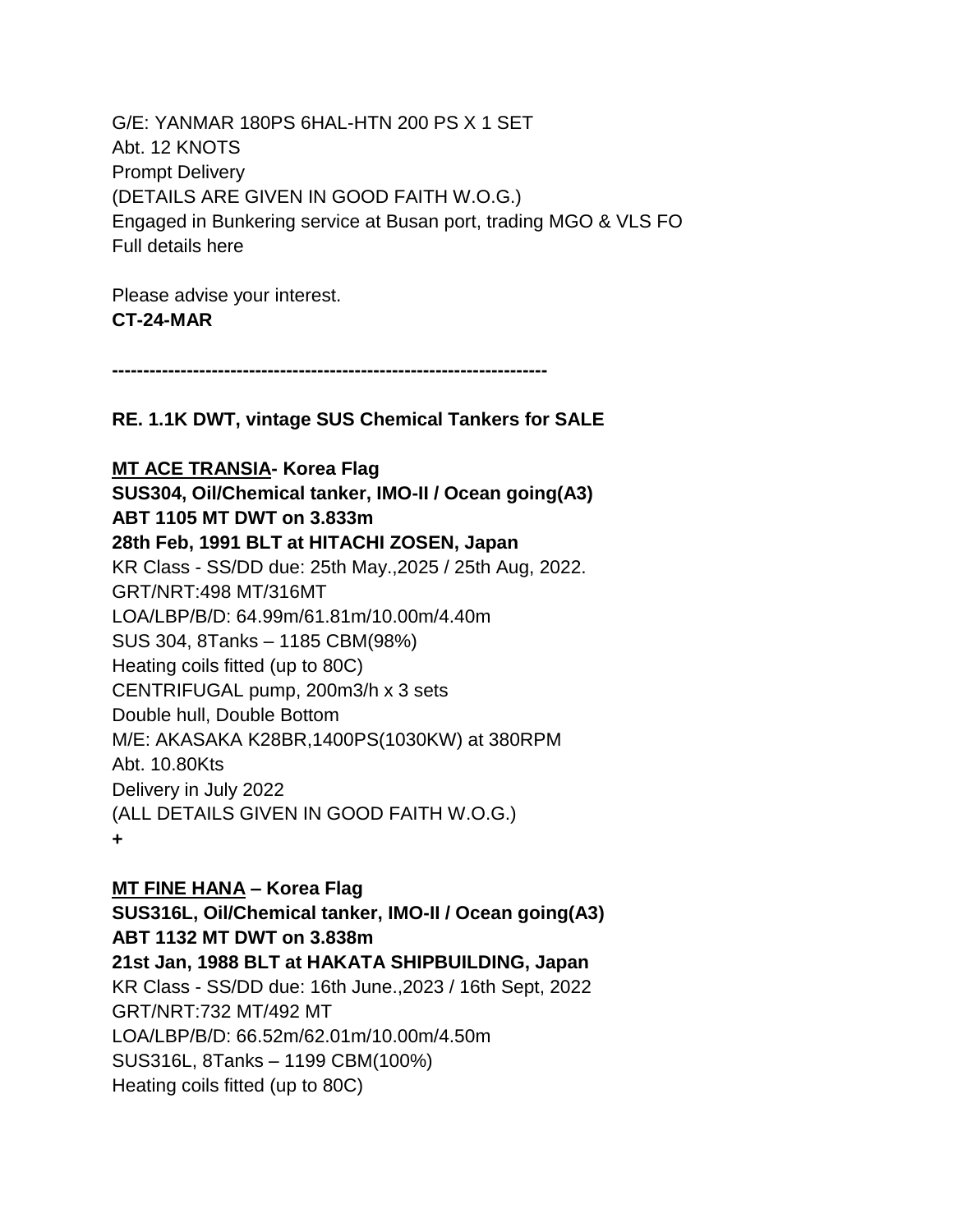Screw pump, 250m3/h x 2 sets Double hull, Double Bottom M/E: Yanmar Mf28, 1200HP at 380 RPM Abt. 10KTS Prompt delivery (ALL DETAILS GIVEN IN GOOD FAITH W.O.G.) the Vessels are trading clean Chemicals in Korea and Japan region full details here please advise your interest

thanks and best regards **CT-23-MAR**

**--------------------------------------------------------------------------------**

**RE. 1176 DWT, 1994 BLT Bunkering Tanker for SALE**

**MT 207 HYUNDAI - Korea Flag DPP tanker / IMo-II / Coastal Abt. 1176 MT DWT on 4.212m 2nn Nov., 1994 BLT at IMURA SHIPBUILDING CO., LTD., Japan** KR CLASS - SS/DD Due: April 2023 / April 2023 GRT: 535 MT LOA/LBP/B/D: 65.00/60.02/10.00/4.50m 10 tanks - 1224 CBM Screw Pump x 2 sets ME/ AKASAKA-A28SR 1000HP at 290 rpm abt 10 Kts (DETAILS ARE GIVEN IN GOOD FAITH W.O.G.) Engaged in Bunkering service at Busan Port price is reasonable

please advise your interest **CT-22-MAR**

**----------------------------------------------------------------**

**RE. 1799 MT DWT, 1994 BLT SUS316L Chem Tanker for SALE**

**M/T EIWA MARU 17 – Korea Flag**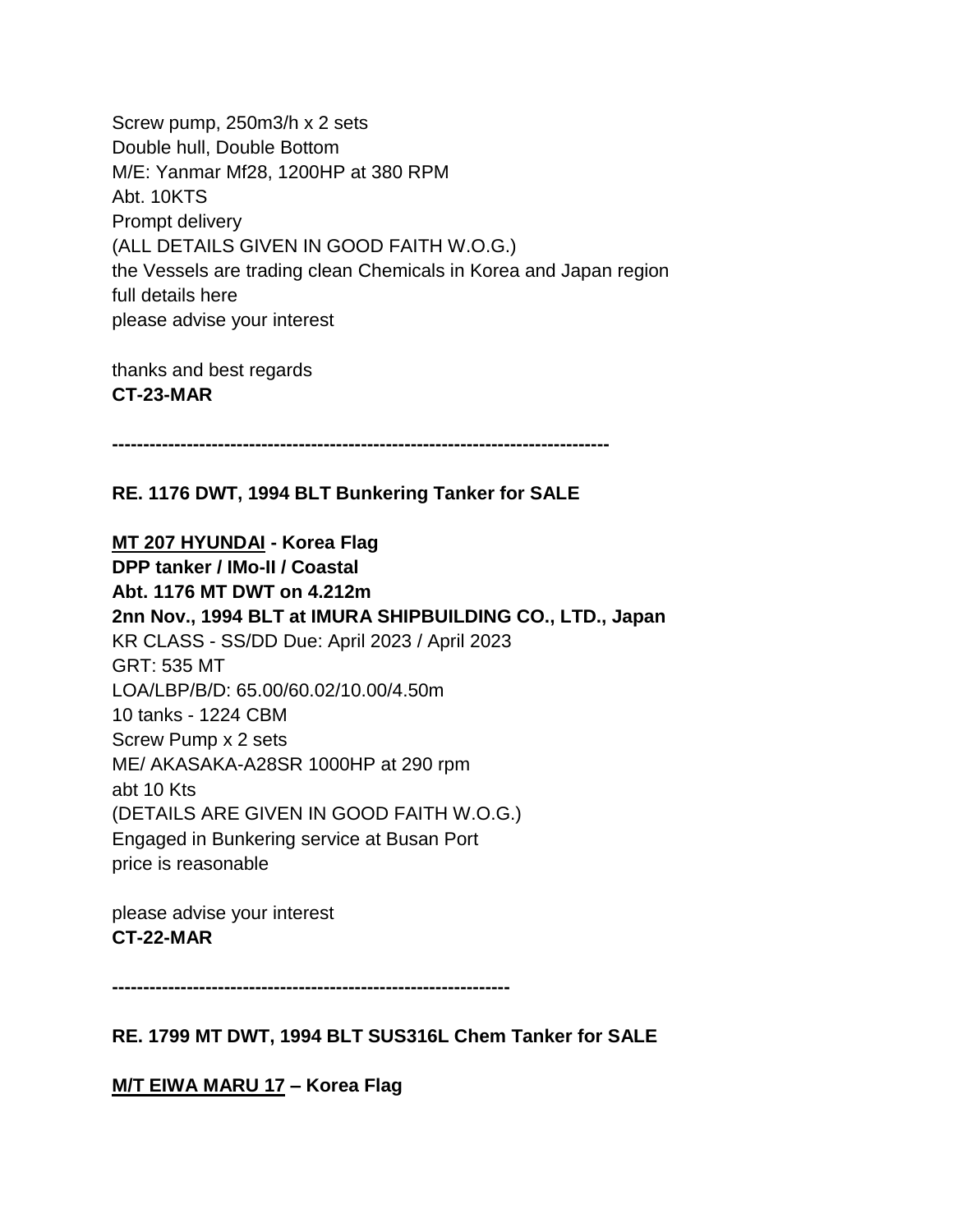**SUS316L Oil/Chem tanker / IMO-II Abt. 1799 MT DWT on 4.562m 11th July 1994 BLT at HITACHI ZOSEN MUKAISHIMA MARINE, JAPAN** KR CLASS – SS/DD Due: 11th Aug., 2025/ 29th July 2023 LOA/LBP/B/D: 73.70/68.00/12.00/5.40m GRT/NRT: 1180/418tons SUS316L / 10 Tanks – 1522 CBM (100%) inc. slop Screw Pump 350m3/hrs x 2 Sets Heating coils Fitted (Thermal oil type, upto 80 °C) Double Hull / Double bottom M/E: HANSHIN LH34L-27, 2200HP at 310RPM G/E: YANMAR 6KHL-STN, 270PS at 1200 RPM x 2 Sets Abt. 10.5kts (ALL DETAILS GIVEN IN GOOD FAITH W.O.G.) Trading Clean chemicals in Korea, China and Japan region full details here

please advise your interest

Best regards **CT-16-MAR**

**----------------------------------------------------------------------**

**We can develop for sale the following bunker tanker.**

### **MT DON PANCHO ex BORDER THISTLE**

**== Abt 4,975 Mtdw on 6.30 m Built 2005 Damen** Class LR SS due 1/25 DD due 9/22 Loa 79.9 m Beam 17.04 m 10 cargo tanks 5,145 cbm 10 pumps x 200 m3/hr, 1 x 100 m3/hr Epoxy coated Caterpillar 2400 kw Controllable pitch prop Abt 11 kn

All details are about and w.o.g.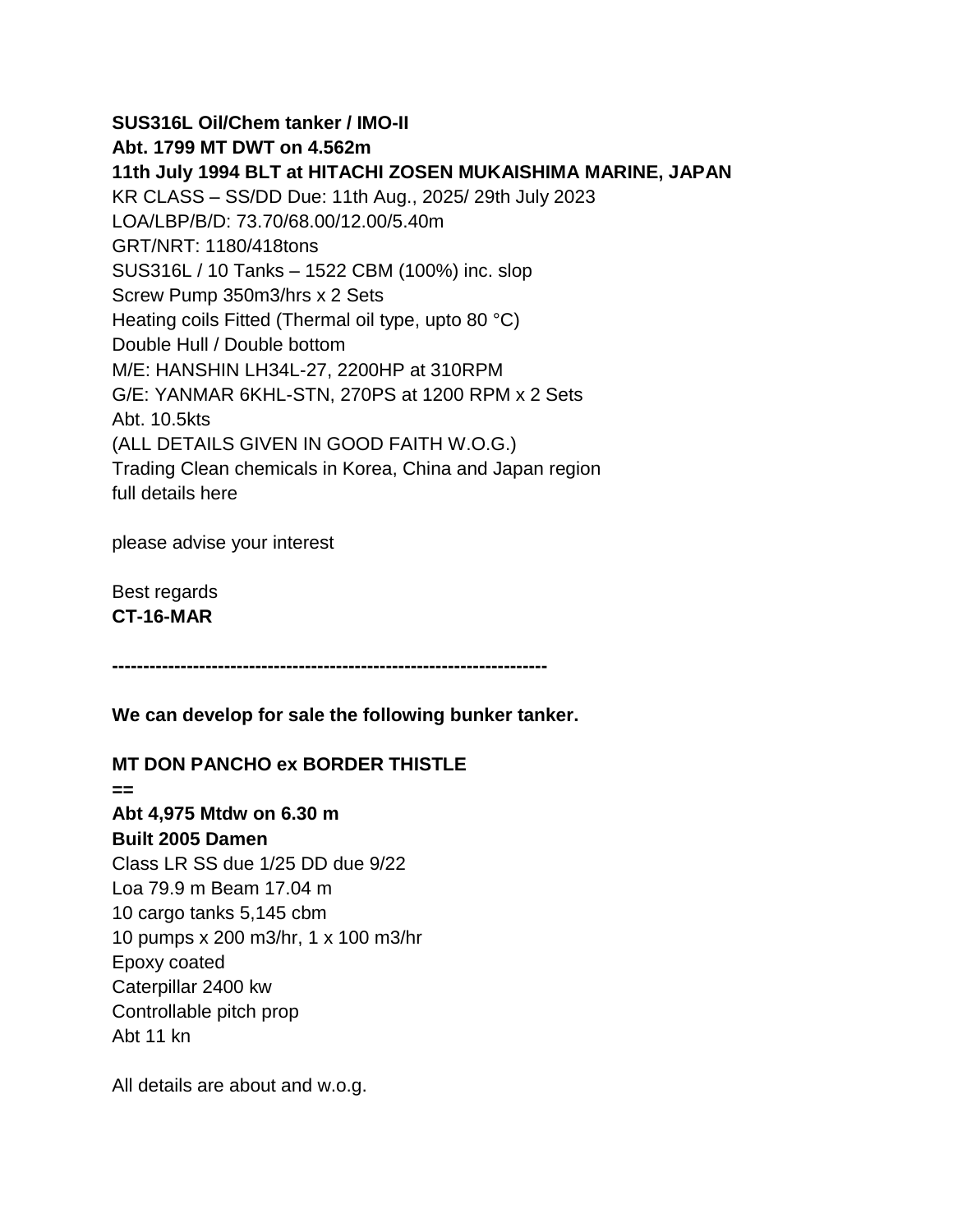Owners inviting best offers basis delivery Chile around early May 2022. As brokers try elsewhere.

Vsl is trading in the Central Chile area, mainly Valparaiso and Quintero area. Inspection by arr.

Holding full details / photos

Pls adv if of interest.

Thanks and best regards **DD-14-MAR**

**----------------------------------------------------------------------------------**

# **RE. 1810 DWT, 1992 BLT DPP TANKER for SALE**

**MT CHANG YONG – Korea Flag DPP TANKER / IMO-II / COASTAL Abt. 1810 MT DWT on 4.95m draft 18th Sep., 1992 BLT At MIRURA SHIPBUILDING, JAPAN** KOMSA – SS/DD Due: 28th AUG.,2023 / 28th AUG.,2023 GRT/NRT: 699 / 480 tons LOA/LBP/B/D: 70.00/65.01/11.80/5.30m 11 Cargo Tanks – 1831.301 CBM Screw Pump, 750m3/h x 2 Sets Heating Coils Fitted (UPTO 70 DEG., C) Double Hull /Double Bottom (CONVERTED TO DOUBLE HULL IN 2014) M/E: HANSHIN EL32G-100 2,000 PS X 1 SET G/E: YANMAR 180PS 6HAL-HTN 200 PS X 1 SET Abt. 12 KNOTS Prompt Delivery (DETAILS ARE GIVEN IN GOOD FAITH W.O.G.) Engaged in Bunkering service at Busan port, trading MGO & VLS FO Full details here

Please advise your interest. **CT-10-MAR**

**-------------------------------------------------------------------------------**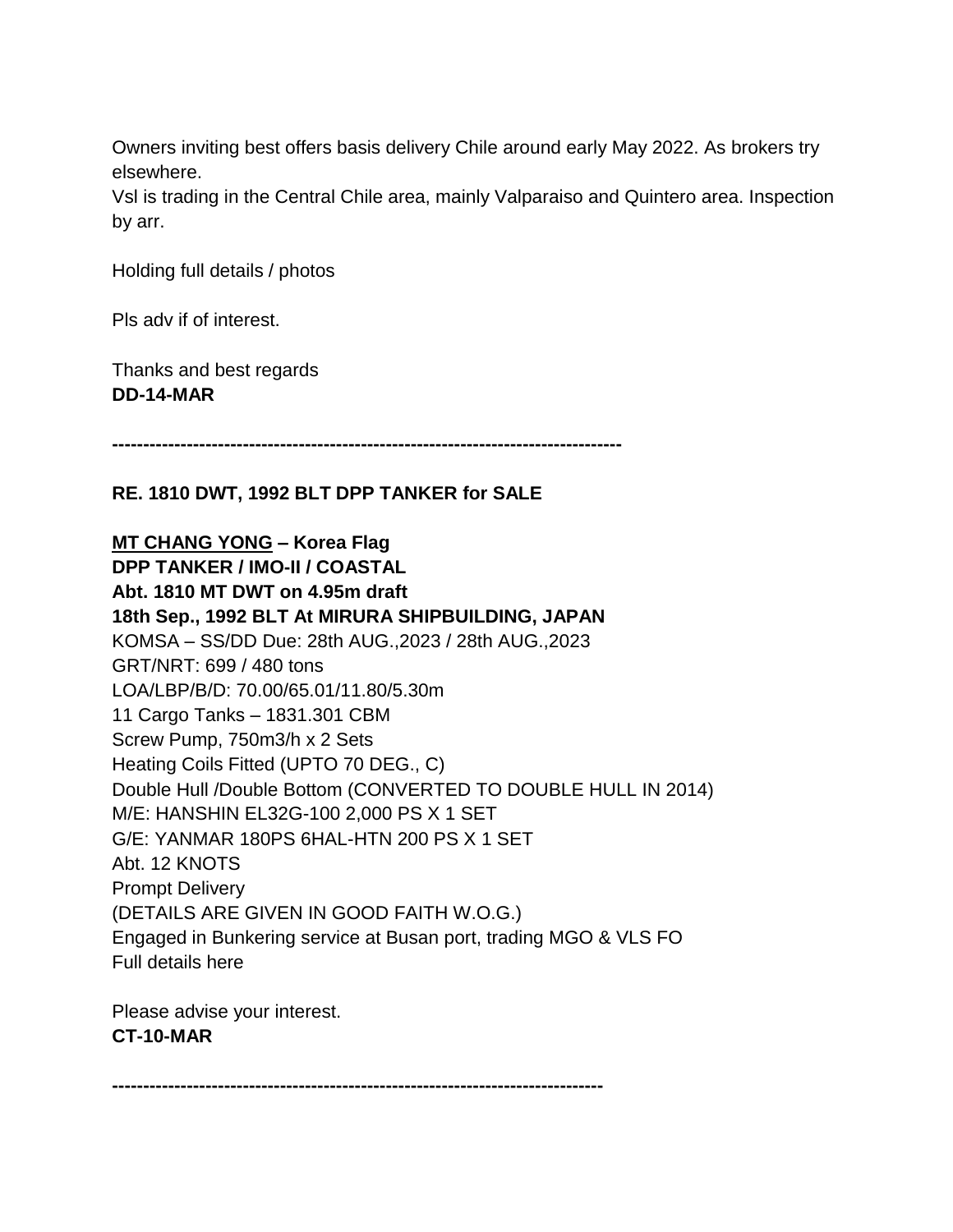**Re. 5.9K DWT, Oil tanker(Pump rm type) for sale**

**M/T CALLIOPE – Korea Flag DPP Oil tanker / IMO-II / Ocean Going ABT 5,998 DWT ON 6.37M Draft 14th May 2012 BLT at RONGCHEN SHENFEI SHIPBUILDING., CHINA** KR CLASS – SS/DD due: 13th may 2022/ 13th may 2022 LOA/LBP/B/D: 102.70M / 17.80M / 8.80M GRT/NRT: 4,568 mt / 1,871 mt 11 CARGO TANKS - 6,589.429 M3 (98%), EPOXY COATED SCREW PUMP: 850 M3/hr x 2 sets, 300 M3/hr x 2 sets Double hull / Double Bottom HEATING COILS FITTED M/E: HYUNDAI HIMSEN-9H25/33P, 3562HP at 900 RPM (Korean Made) BWTS Due : 13th May 2022 ABT 11.0 KTS on FO 7.60 KL/DAY (ALL DETAILS GIVEN IN GOOD FAITH W.O.G.)

Trading VLS FO in Korea, China and Japan region Full details here Please advise your interest

thanks and best regards **CT-08-MAR**

**-------------------------------------------------------------------------**

**Re. WOOSHIN ACE // 6.5K DWT, CPP OIL Tanker for sale**

**MT WOOSHIN ACE – Korea flag CPP Oil/Chem tanker, IMO-II, III / Ocean Going Abt. 6575 MT DWT on 6.937m 17th April 1998 blt at MURAKAMI HIDE SHIPBUILDING, Japan** KR Class – SS/DD Due: 16th April 2023/16th April 2023 GRT/NRT: 3866mt/2064mt LOA/LBP/B/D: 105.00m/97.00m/16.83m/8.40m 16 tanks(8 center tanks+8wing tanks) – 7165 m3(100%) 8 center tanks + center slop: SUS 316L 8 wing tanks: Zinc coated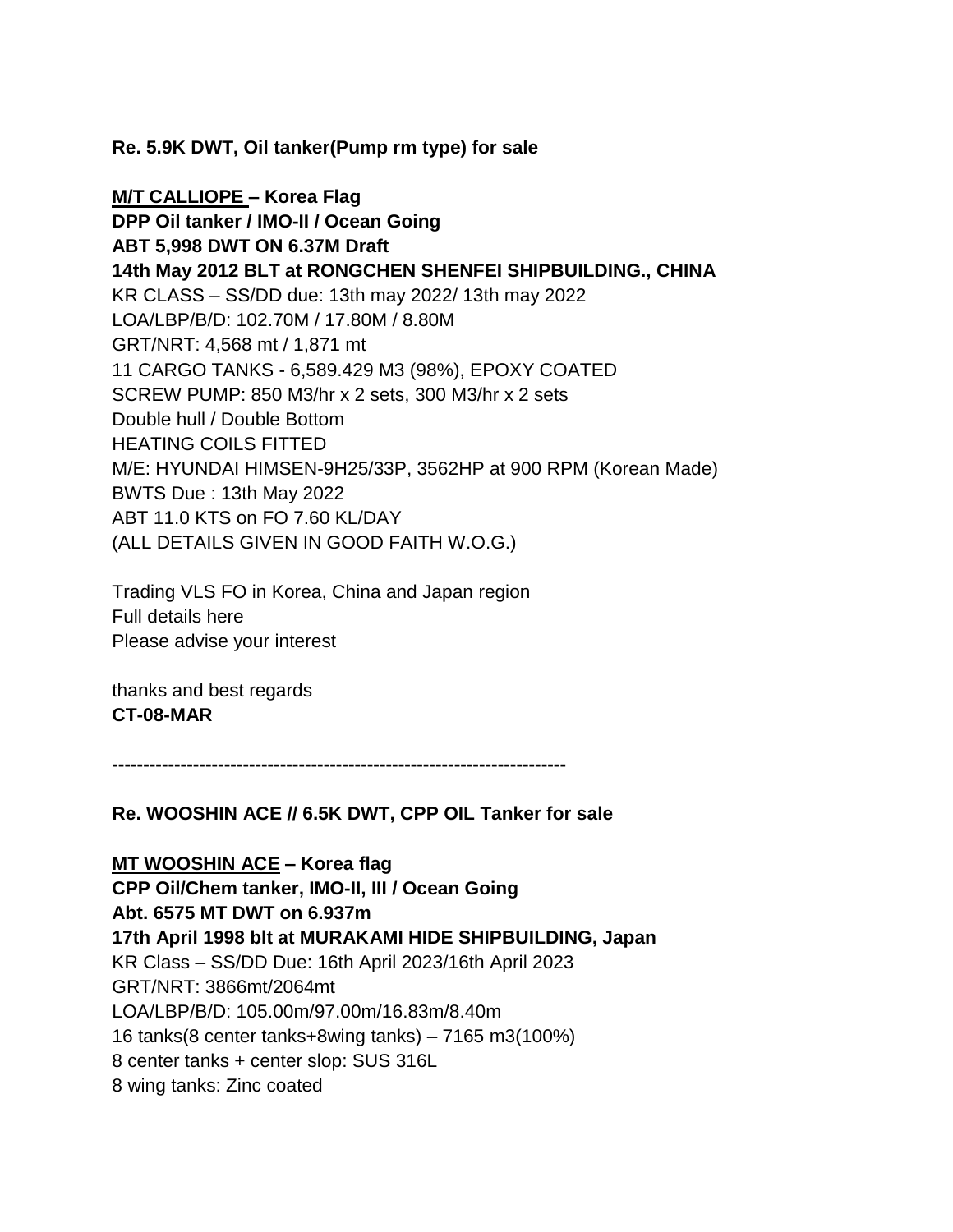Heating coils fitted (center tanks only) Framo cargo pump 200m3/hr x 9 sets (center tanks+slop) 150m3/hr x 8 sets(wing tanks) M/E: AKASAKA UEC 37LA 4200 PS x 210rpm G/E: YANMAR S165L-UT 480ps x 1200rpm x 2sets Abt. 12.8 kts (ALL DETAILS ABOUT WITHOUT GUARANTEE)

Currently trading CPP in far eastern region. full details here please advise your interest

thanks and best regards **CT-08-MAR**

**-------------------------------------------------------------------------**

**REF: ZEOS - NB RESALE 1,650 DWT OIL PROD TANKER --- MT ZEOS - NB PROMPT RESALE / TURKISH FLAG --- OIL PRODUCT TANKER 1,650 DWT ON 4,30 M DRAFT BUILT JAN 2022 TURKEY** CLASS RINA, FP>60 DEG UNRESTRICTED NAVIGATION (NO FREE FALL) LOA 63,410 / LBP 61,157 X BREADTH 10,60 X DEPTH 5,20 M GROSS < 1000 T 10 CARGO TANKS + 1 SLOP, 1700 CBM EPOXY COATED CARGO PUMPS: 2 x 220 CBM/H (HFO) + 1 x 120 CBM/H (MDO) THERMAL OIL 581 KW M/E MITSUBISHI 2 X 448 KWE SPEED 11 KNOTS ABT 156 LT/H MGO AUX 2 X 240 KWE + 1 X 70 KWE ACOMMODATION 9 CREW/CABIN BOW THRUSTER 90 KW DOUBLE HULL -ALL DETS ARE ABT AND WOG-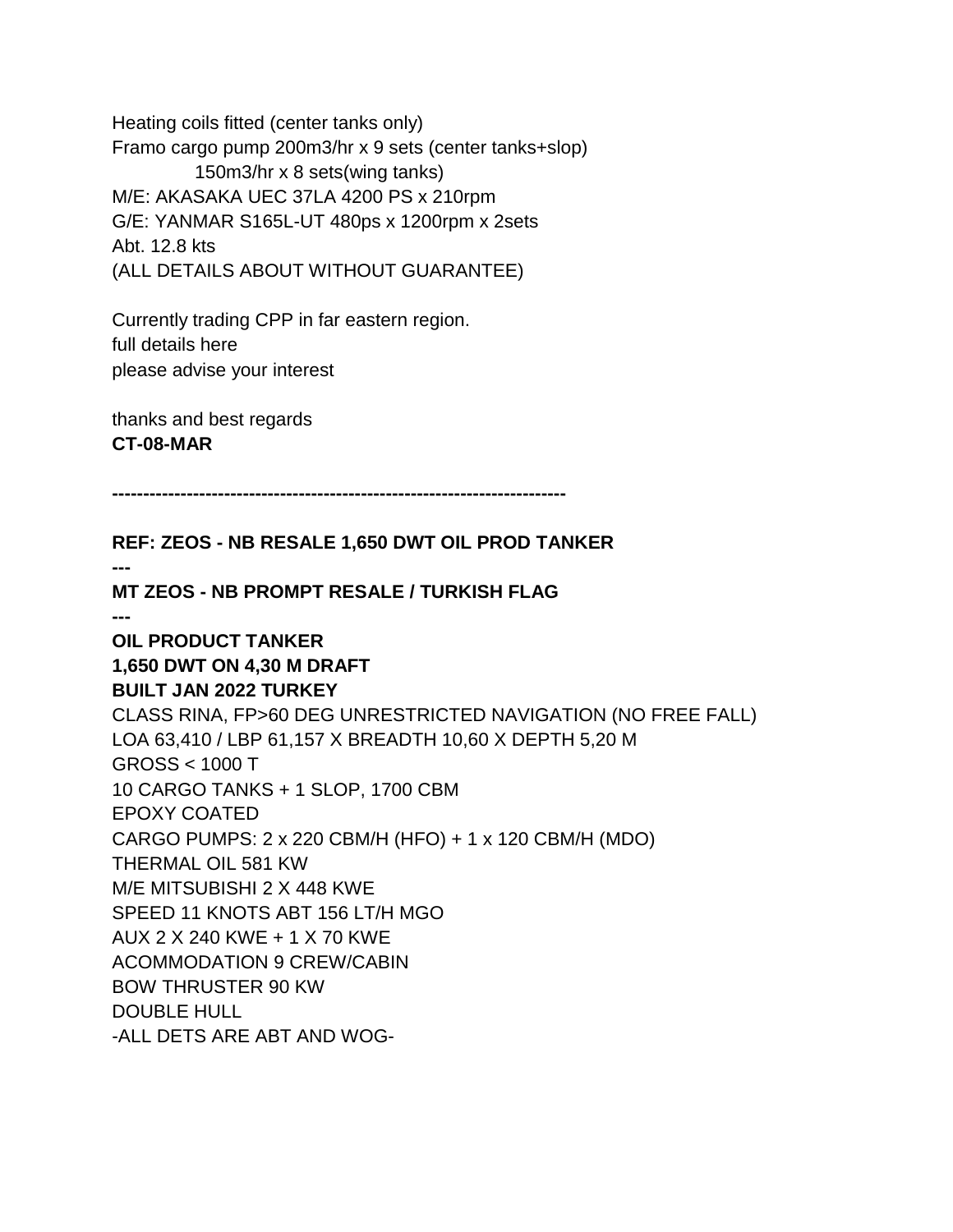VESSEL IS NOW COMPLETED AND READY FOR DELIVER EX-BUILDING YARD IN ISTANBUL.

BEST OFFERS INVITED, WE CAN GUIDE.

PLEASE ADVISE IF ANY INTEREST, THANK YOU.

Best Regards, **LA-04-FEB**

---------------------------------------------------------------------------------

**3,819DWT CLEAN OIL TANKER FOR SALE/2002YEAR JAPAN BUILT SHIP NAME: NAKAEI MARU SHIP TYPE: OIL TANKER BUILT YEAR: MAY, 2002YEAR BUILDER: NAIKAI-MKM , JAPAN** SHIP FLAG: JAPAN SHIP CLASS: NK COASTAL

DOUBLE HULL, DOUBLE BOTTOM GRT: 2,557TONS DWT: 3819TONS WITH DRAFT 6.52M LOA/B/D: 94.95 X 14.60 X 7.20 M CARGO HULL: STEEL N EPOXY COATING CAPACITY: 4,250 M3

M/E: AKASAKA 5UEC33LSII 3,671PS A/E: MITSUBISHI S6R2-MPTK 630PS X 1,200RPM X 2SETS MITSUI BF6L913C 145PS X 1,800RPM X 1SET FOR PORT GEN: TAIYO TWY40M-6 500KVA X 1,200RPM X 2SETS PORT GEN: TAIYO 120KVA X 1800RPM X 1SET

CARGO PUMP: DEEP WELL TYPE 300M3/H X 6SETS;200M3/H X 2SETS PROPELLER: FPP GEARBOX: NIL BOW THRUSTER: FIXED CFO TANK CAPA: 360M3 SPEED: ABT 12 KNOTS NEXT SS: MAY 2022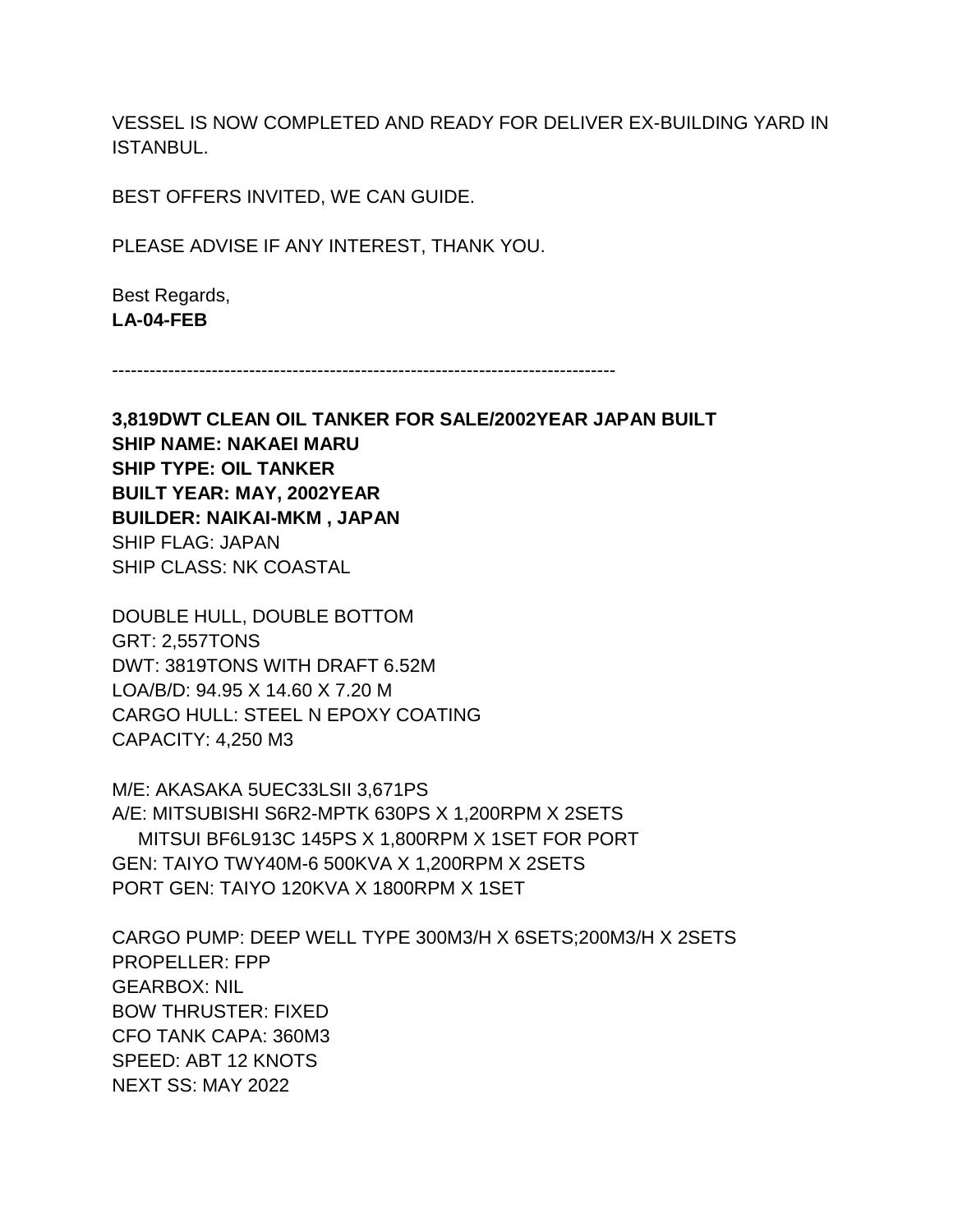### DELIVERY: MARCH TO APRIL 2022

#### (ABOVE SPECS ARE GIVEN IN GOOD FAITH BUT WITHOUT GUARANTEE)

Best regards **CH-14-JAN**

**---------------------------------------------------------------------------**

**1,894DWT CLEAN OIL TANKER FOR SALE/1992YEAR JAPAN BUILT SHIP NAME: MYOSHO MARU NO.8 SHIP TYPE: CLEAN OIL TANKER BUILT YEAR: SEP, 1992YEAR BUILDER: MIURA ZOSEN, JAPAN** SHIP FLAG: JAPAN SHIP CLASS: JG SMOOTH WATER

SINGLE HULL, DOUBLE BOTTOM GRT: 699TONS **DWT: 1894TONS WITH DRAFT 4.70M** LOA/B/D: 74.50 X 11.20 X 5.00 M CAPACITY: 2,200 M3

M/E: HANSHIN 6EL30G 1800PS

CARGO PUMP: SCREW TYPE 800M3/H X 2SETS PROPELLER: CHECKING GEARBOX: CHECKING BOW THRUSTER: FIXED SPEED: ABT 10 KNOTS

DELIVERY: MARCH 2022

PRICE IDEA: US\$390,000.-

(ABOVE SPECS ARE GIVEN IN GOOD FAITH BUT WITHOUT GUARANTEE)

Best regards **CH-14-JAN**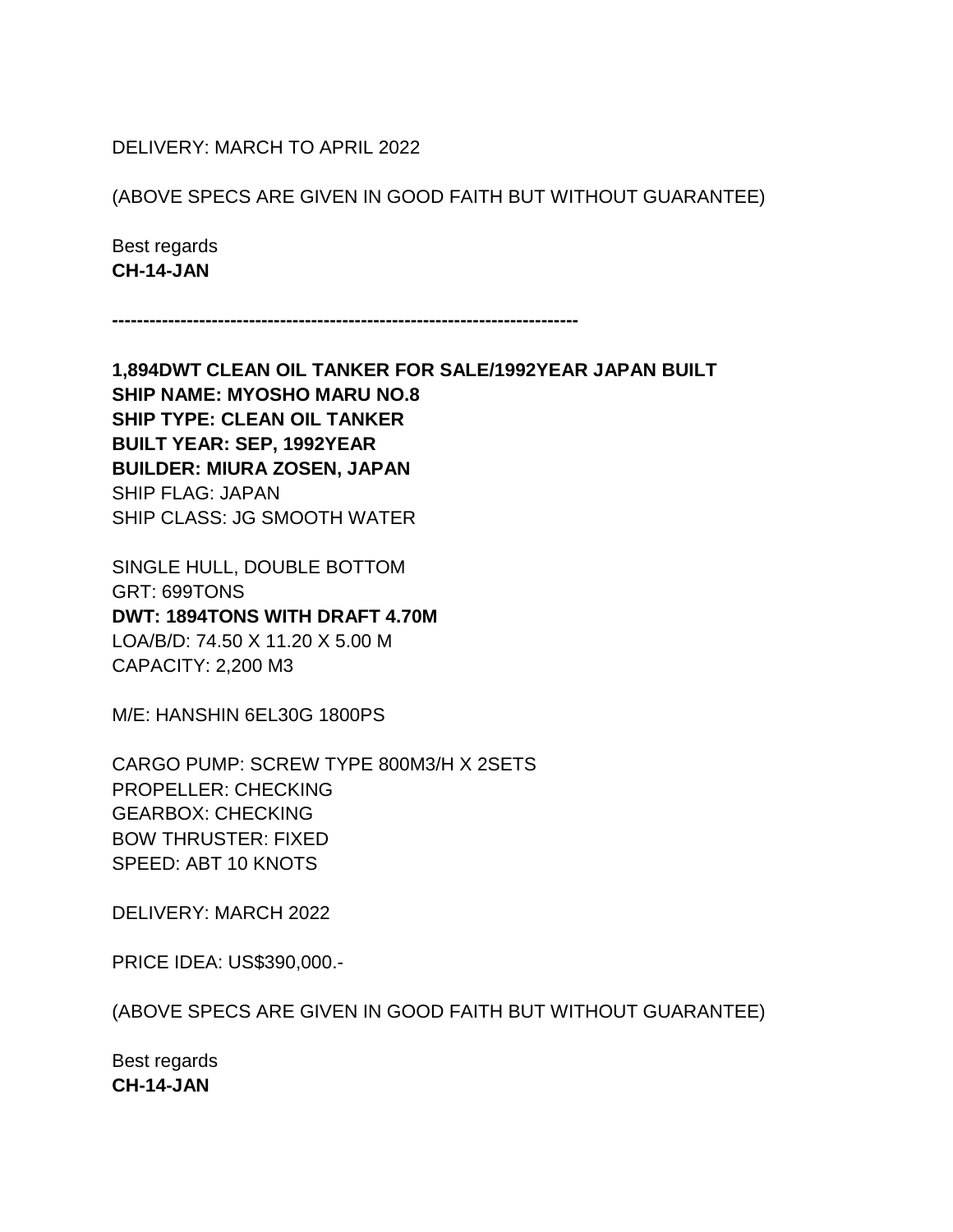**---------------------------------------------------------------------------**

**7K+ DWT Ocean Going Oil Tanker:** 

# **+++++++**

**YOB: 2009** Overall Length : 110.00++ M Breadth: 17.00++ M Depth: 9.00 M Draught: 6.00++ M +++++++

We can guide you closely if interested.

(All Details Given in Good Faith, WOG)

Best regards **EM-10-JAN**

**---------------------------------------------------------------------------**

**9K+ DWT Ocean Going Oil Tanker :**

# **+++++++ YOB : 2008** CLASS : BV L O A : 117.6 M BREADTH: 19.00 M DEPTH : 10.00 M HEIGHT (KEEL TO MAST) : 35.45 M DRAUGHT : 7.5 M +++++++

We can guide you closely if interested.

(All Details Given in Good Faith, WOG)

Best regards **EM-10-JAN**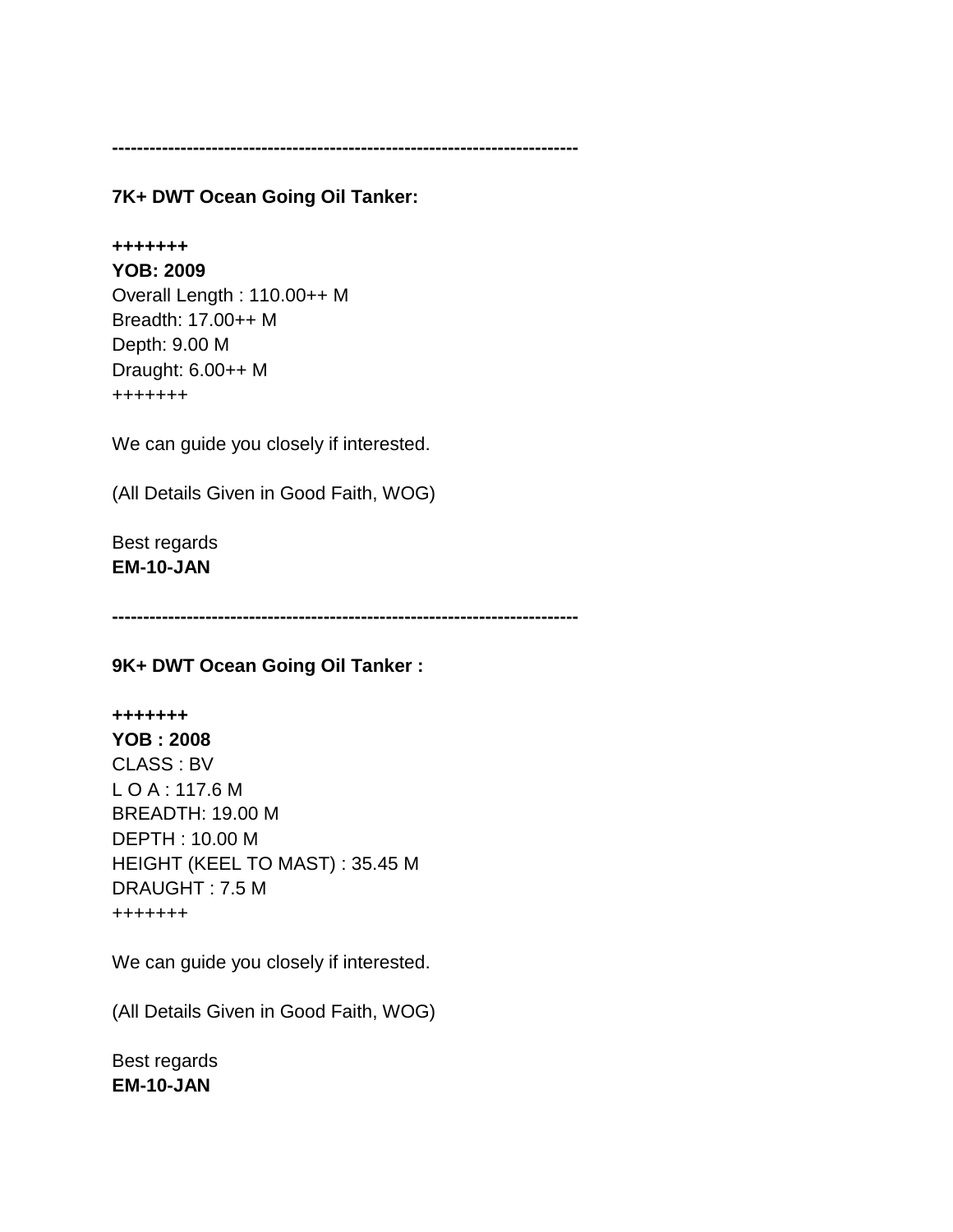#### **---------------------------------------------------------------------------**

**MT ORKIM WISDOM-EX SEA HAWK**

**----------------------**

**ABT 9220 DWT ON 7.50 M BLT MARCH/2008 BY DONGFANG SHIPBUILDING CO.,LTD CHINA** BV CLASS - SS 03/2022 - DD 10/2022 LOA 117.60M / BEAM 19.00M GRT 6149 T / NRT 2894 MT LIQUID CUBIC 12,504 CBM TANK EPOXY INTERLINE M/E - 1 X 2970kW CATERPILLAR MAK/9M25 @750RPM

GENS 3 X 507kW CUMMINS KTA19-D @ 1800RPM PUMPS: CARGO PUMPS 3 @ 5,000 M3/HR LAST SIRE INSPECTION 26/8/2021 SHELL/IDEMITSU BWTS FITTED LAST 3 CARGOES //CLEAN PETROLEUM PRODUCT ++adaWog++

Itinerary: Vessel trading local Malaysia,and regularly calling Sungai Udang Port and Malacca .

Delivery: Trading spot, can deliver prompt upon arrangement. Vessel inspectable at Upeh Island anchorage.Malacca.

The foll oil tanker for sale and Seller can develop Wisdom as IMO2 (Chemical Tanker) once MOA signed , then owners will install Steam Line on deck , insert back (commission) her Ballast Tanks Gas Detection system ,

line pressure test , request BV Class attendance for IMO2 (Chemical Tanker)

Class Notation at anchorage 5-7 days prior delivery to new Owner.

Can guide accurately

Pleased to hear

Best regards **SA-07-JAN**

**---------------------------------------------------------------------------**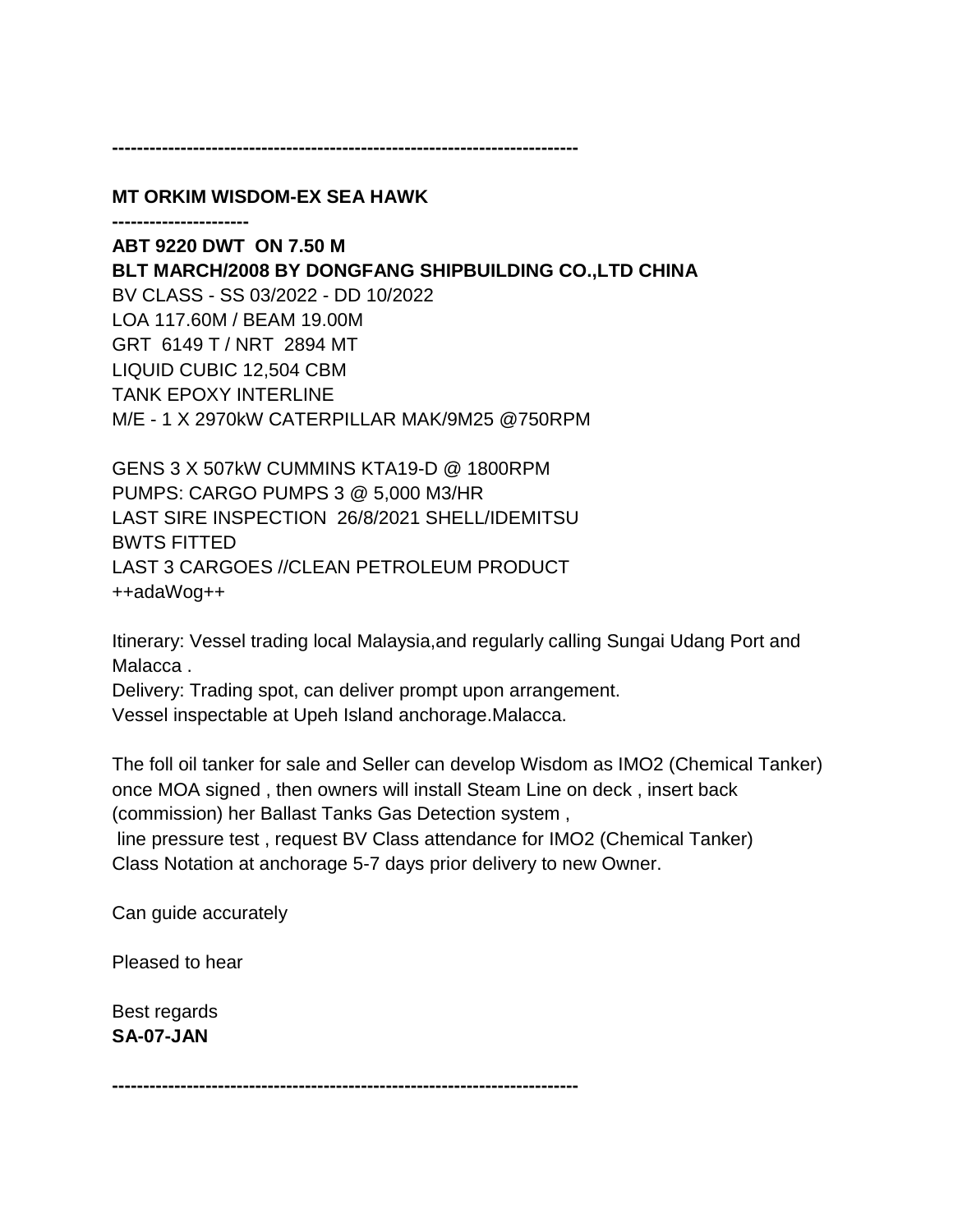# **Re. 8K DWT, OIL/CHEMICAL TANKER for sale**

**MT ORIENTAL CHEMI – Korea Flag SUS316L, OIL/CHEMICAL TANKER, IMO II / Ocean Going ABT 8762 MT DWT on 7.478m 05th Aug., 1999 BLT at SHIN KURUSHIMA DOCKYARD, Japan** KR Class SS/DD Due: 04th Aug., 2024 / 22nd July 2022 GRT/NRT: 5732 mt / 2621 mt LOA/LBP/B/D:113.98m/108.50m/18.20m/9.65m 18 Cargo Tanks : 9,172 CBM(98%) – SUS316L Double Hull / Double Bottom Framo Pumps: 200cbm/h x 18Sets Heating Coil Fitted M/E : Makita MAN B&W 6L35MC 5,280 HP at 210 RPM G/E : YANMAR 6N18AL, 680 PS x 2 SETS Abt 12.5kts LDT: 2,793 tons (ALL DETAILS GIVEN IN GOOD FAITH W.O.G.)

Trading clean chemicals in Dubai – Korea region the vessel has good working condition. Full details here Please advise your interest

thanks and best regards **CT-29-DEC**

**-------------------------------------------------------------------------**

### **Re. 3.5K DWT, DPP OIL TANKER for sale**

**M/T HANYU KOREA - Korea Flag DPP OIL TANKER / IMO-II type / COASTAL abt. 3572 DWT on 5.858m draft 22th July 1993 BLT at CHEUNG KU MARINE, KOREA** KR CLSS - SS/DD due: 21st July 2023 / 21st July 2023 GRT: 1575 tons LOA/LBP/B/D: 86.20/78.61/14.00/6.60m 12 tanks - 3746 cbm (100%) inc. 2 slop tanks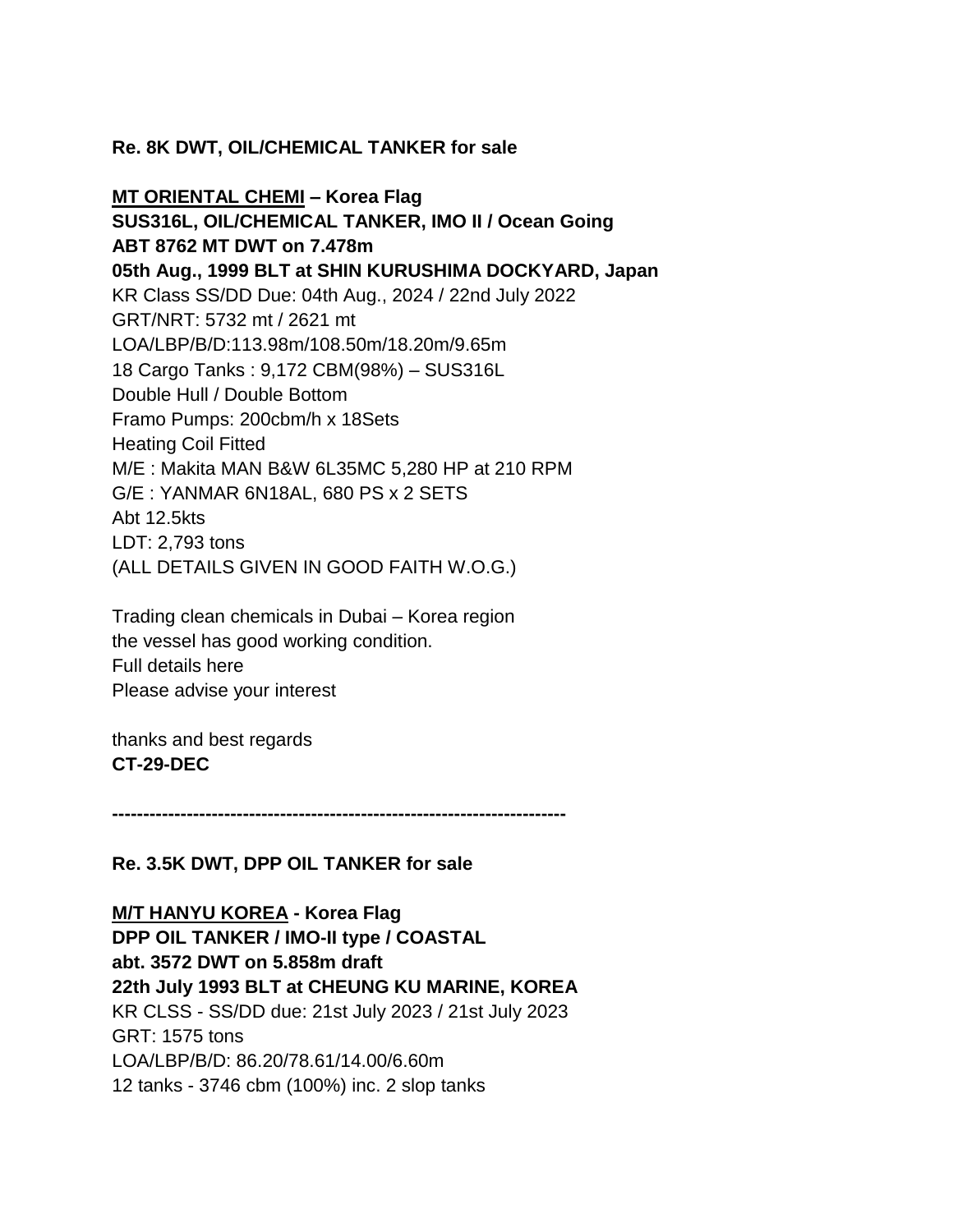none of cargo tanks coating Screw Pump: 1500m3/hrs x 2 sets Double Bottom/ Double Hull Heating Colis fitted(upto 85 Degree Celsius) M/E : HYUNDAI-AKASAKA A34, 1618kW(2200HP) at 270 RPM abt 10.50 kts last docking: 28th OCT., 2021 (DETAILS ARE GIVEN IN GOOD FAITH W.O.G.)

Trading VLS FO in Korean coastal the sellers are keen to sell and price is reasonable full details here please advise your interest

thanks and best regards **CT-28-DEC**

**---------------------------------------------------------------------**

**Re. WOOSHIN ACE // 6.5K DWT, Coal tar tanker for sale**

**MT WOOSHIN ACE – Korea flag Oil/Chem tanker, IMO-II, III / Ocean Going Abt. 6575 MT DWT on 6.937m 17th April 1998 blt at MURAKAMI HIDE SHIPBUILDING, Japan** KR Class – SS/DD Due: 16th April 2023/16th April 2023 GRT/NRT: 3866mt/2064mt LOA/LBP/B/D: 105.00m/97.00m/16.83m/8.40m 16 tanks(8 center tanks+8wing tanks) – 7165 m3(100%) 8 center tanks + center slop: SUS 316L 8 wing tanks: Zinc coated Heating coils fitted (center tanks only) Framo cargo pump 200m3/hr x 9 sets (center tanks+slop) 150m3/hr x 8 sets(wing tanks) M/E: AKASAKA UEC 37LA 4200 PS x 210rpm G/E: YANMAR S165L-UT 480ps x 1200rpm x 2sets Abt. 12.8 kts (ALL DETAILS ABOUT WITHOUT GUARANTEE)

trading coal tar in eastern region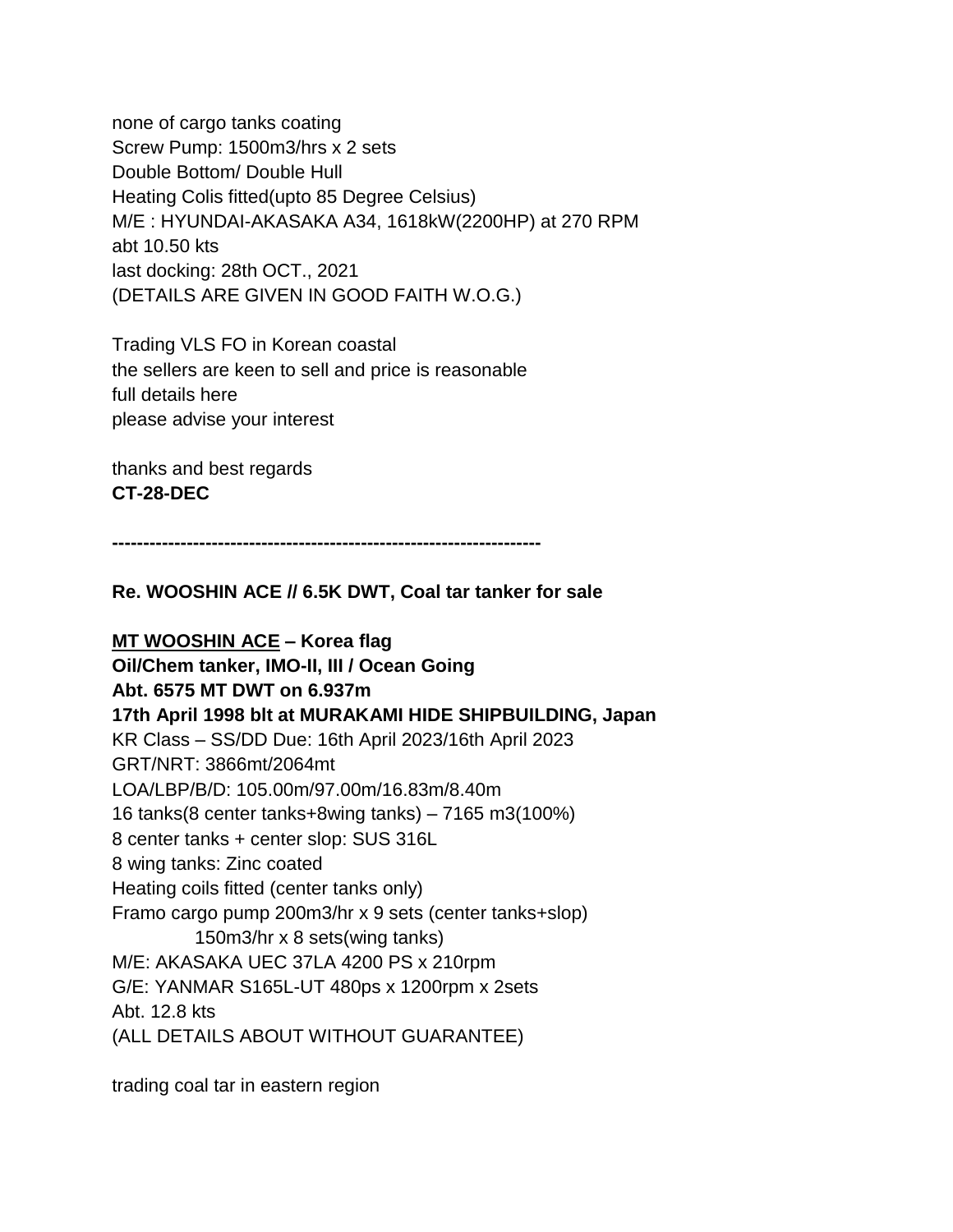full details here please advise your interest

thanks and best regards **CT-27-DEC**

**----------------------------------------------------------------**

**Re. 4.7K DWT, 2007blt Pump rm type, Oil tanker for sale**

**MT NO.1 EUN HEE - Korea Flag PRODUCT OIL TANKER, IMO-II/ COASTAL 4758 mt dwt on 6.97m June 2007 BLT at BLACKSEA SHIPYARD, TURKEY** KST(NONE IACS) LOA/B/D: 84.96m/14.00m/7.75m GRT/NRT: 2974MT / 1919 MT 10 TANKS - 4969 CBM Cargo Pump: 500m3/h x 2sets (Pump RM Type) DOUBLE HULL/ DOUBLE BOTTOM Heating coils fitted M/E: MAK 6M25, 2640 HP at 750 RPM Abt. 10.5 kts on VLS FO 6.35mt/day, LSMGO 0.63mt

Trading bio-diesel in Korean Coastal. the vessel was originally ocean going but trading as coastal currently.

Full details here please advise your interest

thanks and best regards **CT-27-DEC**

**------------------------------------------------------------------------**

**Re. 1.8K DWT 1992BLT, Bunker Tanker for SALE**

**M/T BOKWANG ACE – Korea flag DPP OIL Tanker, IMO-II type / coastal ABT 1830.92 MT on 4.8M**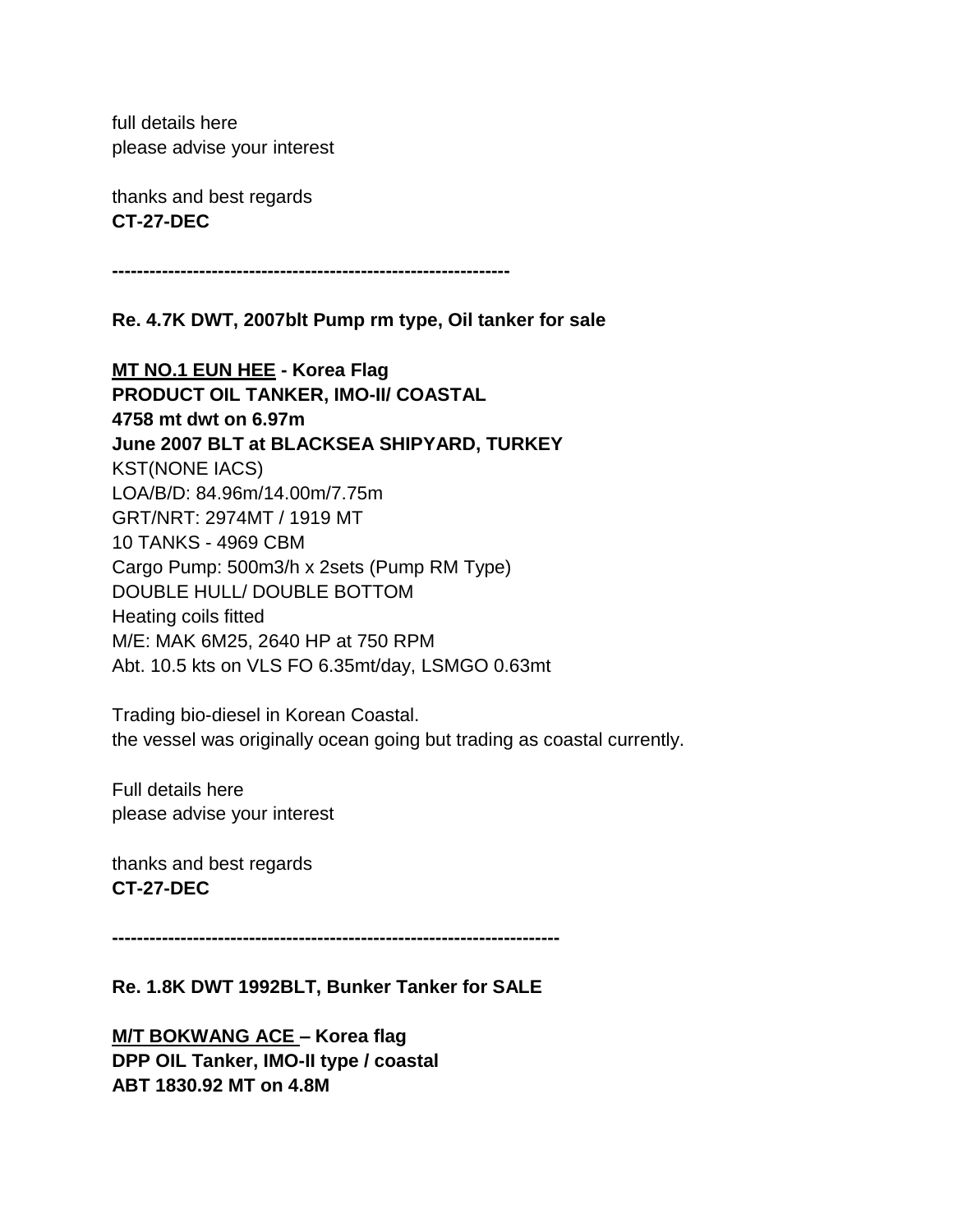**1st April , 1992 BLT at SITHANOE Shipbuilding, Japan** KST- SS/DD due: 17th May 2021/ 17th May 2021 GRT:703 Tons LOA/LBP/B/D: 69.95/66.06m/11.50m/5.60m 10 tanks - 1,856 CBM (100%) 2 x 600m3/h Gear Pumps Double Hull, Double Bottom (Converted 2012 in Korea) NO Heating Coils M/E: HANSHIN 6EL30, 1800PS G/E: Mitsui F5L912 70ps x 1 set Yanmar 6HAL DTN 220PS x 1 set Abt. 12.6kts (ALL DETAILS ABOUT WITHOUT GUARANTEE) the vessel are engaged in bunkering service in Korean coastal. Full details are here please advise your interest

thanks and best regards **CT-27-DEC**

**---------------------------------------------------------------------**

**Re. Small Tankers for Sale**

**M/T A-ONE – Korea Flag PRODUCT OIL TANKER, IMO-II type / COAST TAL ABT. 1034 MT DWT at 3.85m draft 5TH JULY 2013 BLT at HAN DONG SHIPBUILDING CO LTD, KOREA** KR CLASS LOA/B/D: 59.45 / 10.00 / 4.60 M GRT: 431 T Double Hull, Double Bottom 10 CARGO TANKS - TTL 1,026.977CBM TAIKO KIKAI GEAR TYPE PUMP: 400M3/H x 2 sets, 120M3/H x 1set M/E: YANMAR 6EY22AW, 1400PS at 900RPM x 1SET G/E: DOOSAN AD136T, 1,800RPM X 170PS x 2SET HYUNDAI D4AK, 1,800RPM X 87PS x 1SET Abt. 12.5 kts (ALL DETAILS GIVEN IN GOOD FAITH W.O.G)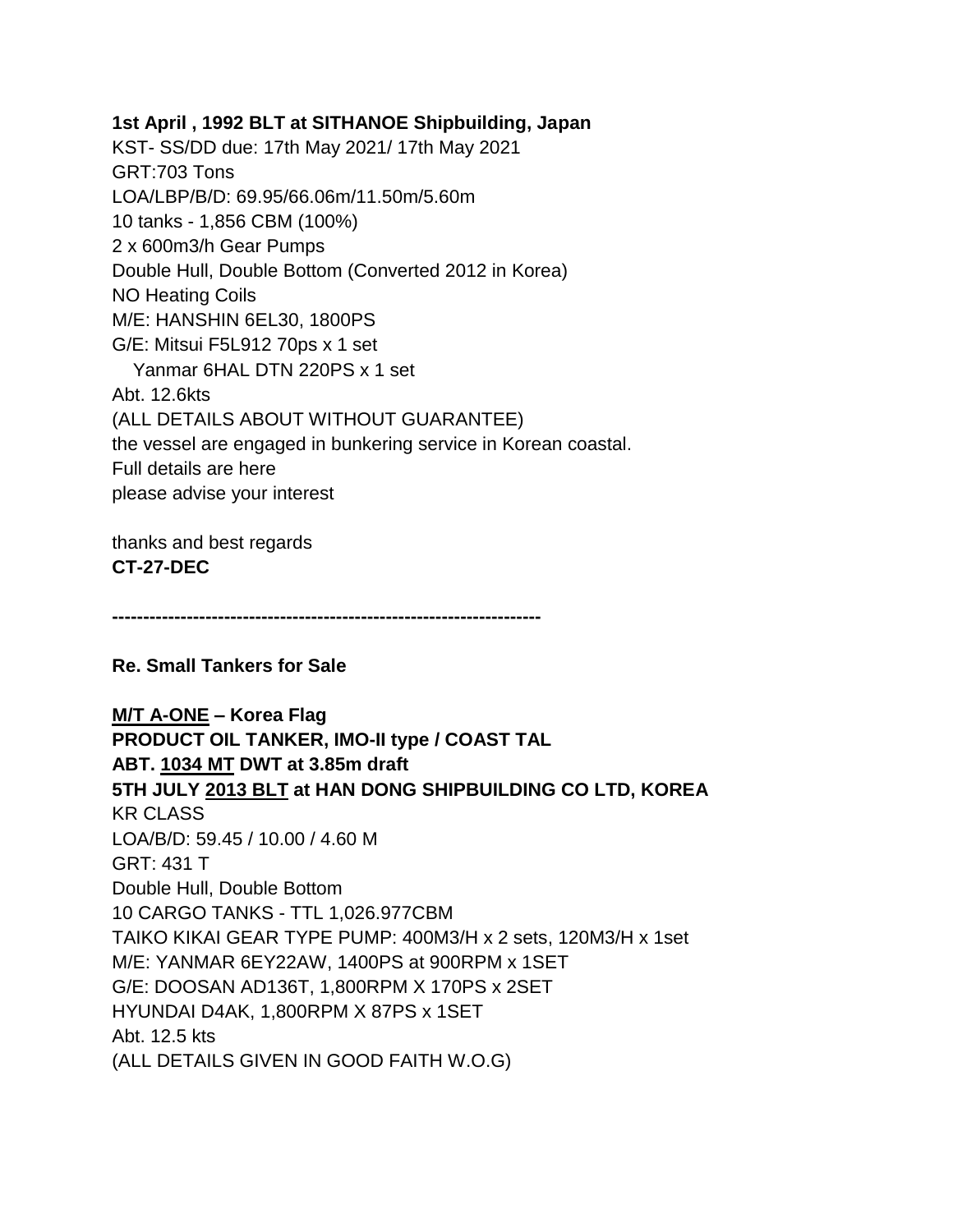**+**

**MT ZIRCON – Korea Flag DPP OIL TANKER, IMO-II, Coastal Abt. 902 MT DWT on 3.45m 2014 BLT at Taizhou Donghai, China KST** LOA/LBP/B/D: 53.19m/49.57m/9.20m/4.18m GRT/NRT: 337mt/257mt 10 cargo tankers – total 929cbm Cargo pump: 450m3/hr x 1set, 350m3/hr x 1 set M/E: Baudouin 12m26.2(France Made) 1200HP at 1950RPM G/E: Cummins 6ct8.3 129KW at 1800RPM x 1set Hyundai-DD6ac-G, 232kw at 1800RPM x 1set Abt. 12 KTS (ALL DETAILS GIVEN IN GOOD FAITH W.O.G)

**+**

**MT CHANG SUNG (ex. TAE GANG) - Korea Flag DPP OIL TANKER, IMO-II / COASTAL Abt. 1,161 MT DWT on 4.20m 29th March 1994 at ISHIKAWAJIMA, JAPAN** KST – SS/DD Due: 11th Sept., 2022 / 11th Sept. 2022 LOA/B/D: 60.90m / 10.00m / 4.70m GRT: 563 T 8 TANKS - 1,182.95 CBM, SUS-316L SCREW PUMP: 400 cbm/h x 2 Sets HEATING COIL FITTED DOUBLE HULL, DOUBLE BOTTOM (CONVERTED in 2012) M/E: HANSHIN LH28LG, 1,103 KW X 380 RPM X 1 SET A/E: YANMAR 180 KVA X 2 SETS HARBOUR GENERATOR: 60 KVA X 1 SET ABT 12 KTS Fresh passed DD in July 2019 Trading in Korean Coastal as bunker tanker (ALL DETAILS GIVEN IN GOOD FAITH W.O.G.) **+**

# **MT ACE TRANSIA- Korea Flag**

**Oil/Chemical tanker, IMO-II / Ocean going(A3)**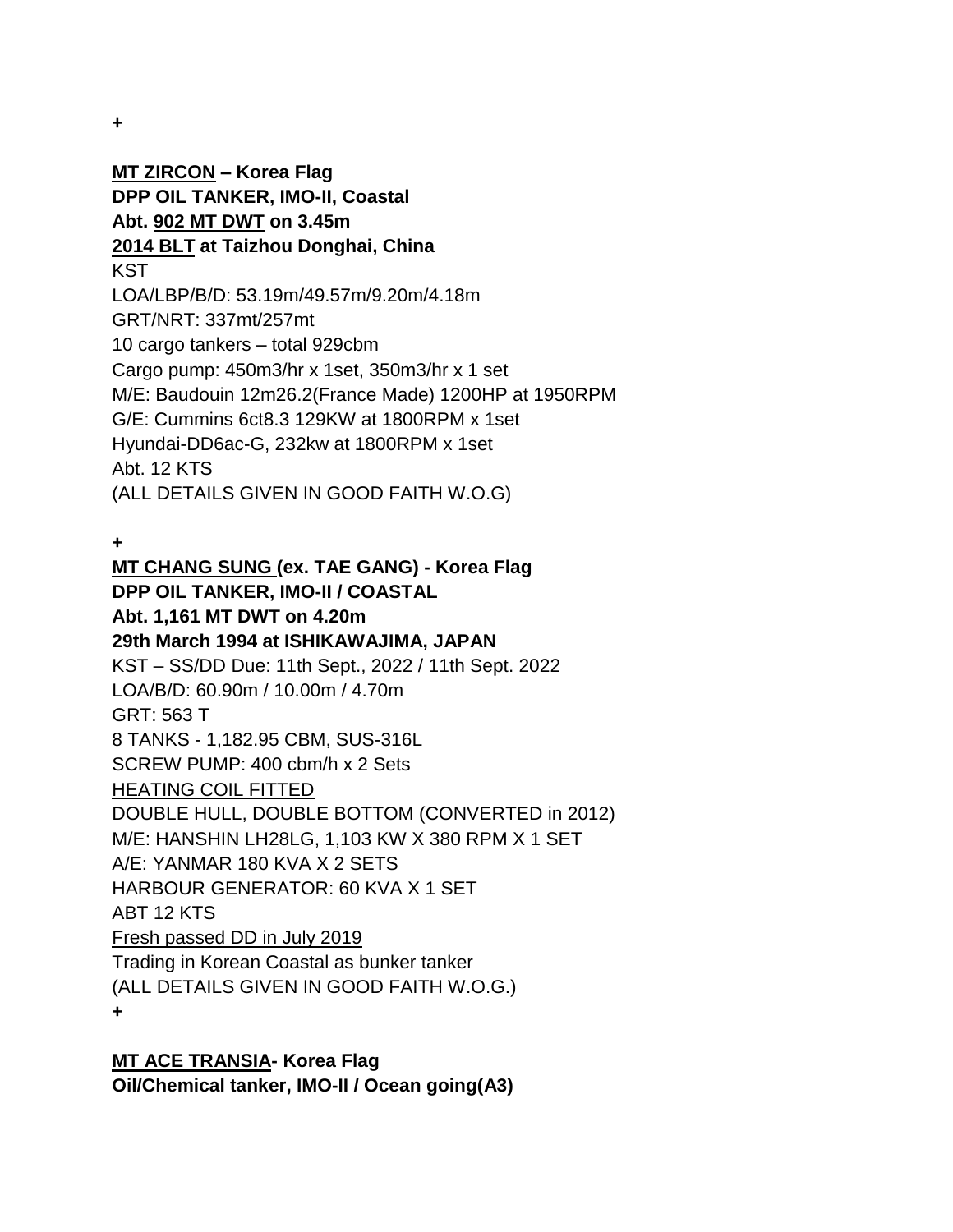### **ABT 1105 MT DWT on 3.833m**

**28th Feb, 1991 BLT at HITACHI ZOSEN, Japan**

KR Class - SS/DD due: 25th May.,2025 / 25th Aug, 2021. GRT/NRT:498 MT / 316MT LOA/LBP/B/D: 64.99m/61.81m/10.00m/4.40m 8 Tanks – 1185 CBM(98%), SUS 304 Heating coils fitted (up to 80C) CENTRIFUGAL pump, 200m3/h x 3 sets, Double hull, Double Bottom M/E: AKASAKA K28BR,1400PS(1030KW) at 380RPM Abt. 10.80Kts Trading Chemicals in Korea-Japan range (ALL DETAILS GIVEN IN GOOD FAITH W.O.G.) **+**

**M/T BOKWANG ACE – Korea flag DPP OIL Tanker, IMO-II type / Coastal ABT 1830.92 MT on 4.8M 1st April , 1992 BLT at SITHANOE Shipbuilding, Japan** KST- SS/DD due: Mar 2026/ Mar 2024 GRT:703 Tons LOA/LBP/B/D: 69.95/66.06m/11.50m/5.60m 10 tanks - 1,856 CBM (100%) 2 x 600m3/h Gear Pumps Double Hull, Double Bottom (Converted 2012 in Korea) NO Heating Coils M/E: HANSHIN 6EL30, 1800PS G/E: Mitsui F5L912 70ps x 1 set Yanmar 6HAL DTN 220PS x 1 set Abt. 12.6kts Operating in Korean Coastal (ALL DETAILS ABOUT WITHOUT GUARANTEE)

**+**

**MT TAEJIN – Korea flag DPP Oil tanker, IMO-II / Coastal Abt. 1784 DWT on 4.662m 19th Nov., 1996 BLT, KURINOURA DOCKYARD, JAPAN** KR CLASS - SS/DD Due: 3rd June 2024/8th July 2022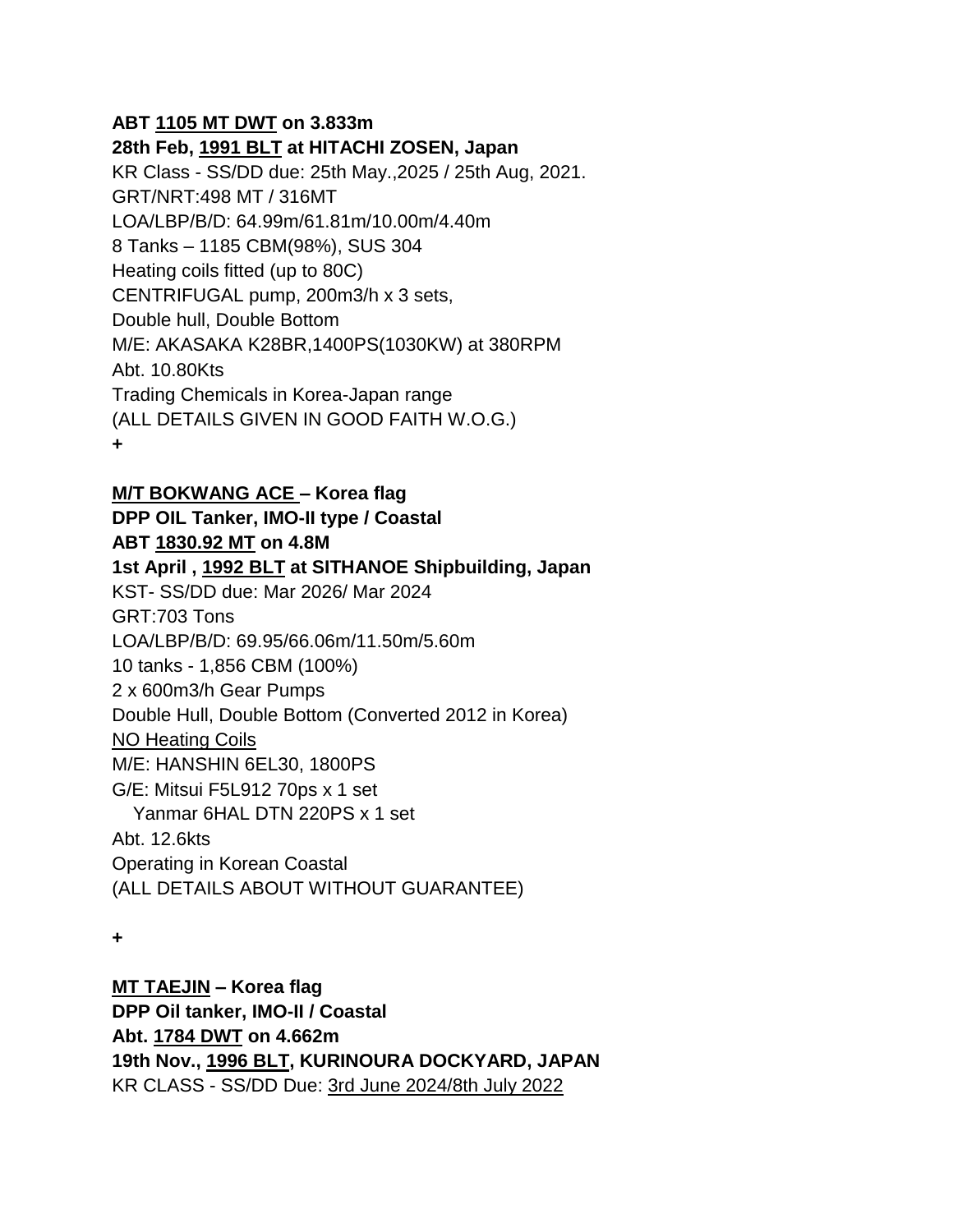LOA/B/D: 69.00m/11.80m/5.00m GRT: 743 MT 12 TANKS - CAPACITY 1651 CBM Screw Pumps: 500m3/hrs x 2 sets Double Hull / Double bottom Heating coils Fitted M/E: HANSHIN LH32LG, 2000HP at 280RPM G/E: YANMAR 6HAL-TN 185PS at 1200RPM x 1 set MITSUI-DEUTZ 3FL-912 40 PS 1800RPM x 1 set Abt 12.5 kts Operating in Korean Coastal (ALL DETAILS GIVEN IN GOOD FAITH W.O.G.)

**+**

**MT HAEDONG – Korea Flag DPP OIL Tanker, IMO-II / Coastal Abt. 2100 MT DWT on 5.14m draft 27th Nov., 1989 blt at MURAKAMI HIDE SHIPBUILDING., JAPAN** KST – SS/DD due: 26th Sept 2022/ 26th Sept 2022 LOA/LBP/B/D: 75.22m/70.72m/11.20m/5.50m GRT: 798mt 10 Cargo Tanks - 2329CBM TAICO SCREW 750 /h × 2EA Double hull / double Bottom No Heating Coils M/E: AKASAKA K31R 1,800HP × 370 RPM G/E: .YANMAR 6KFL-T 136kw x 1,200rpm x 2 Sets Abt 12kts laid up at Busan, Korea (ALL DETAILS GIVEN IN GOOD FAITH W.O.G.)

**+**

### **MT WATER LILY – Korea Flag**

**CPP OIL/ Chem tanker, IMO-III / Coastal ABT. 4,534 DWT on 6.1 m May 1994 Blt at HANIL SHIPBUILDING CO.,LTD., KOREA** KR CLASS – SS/DD Due: 25th may 2024 / 2nd May 2022 LOA/LBP/B/D: 94.00m / 86.01m/ 15.00m / 7.20m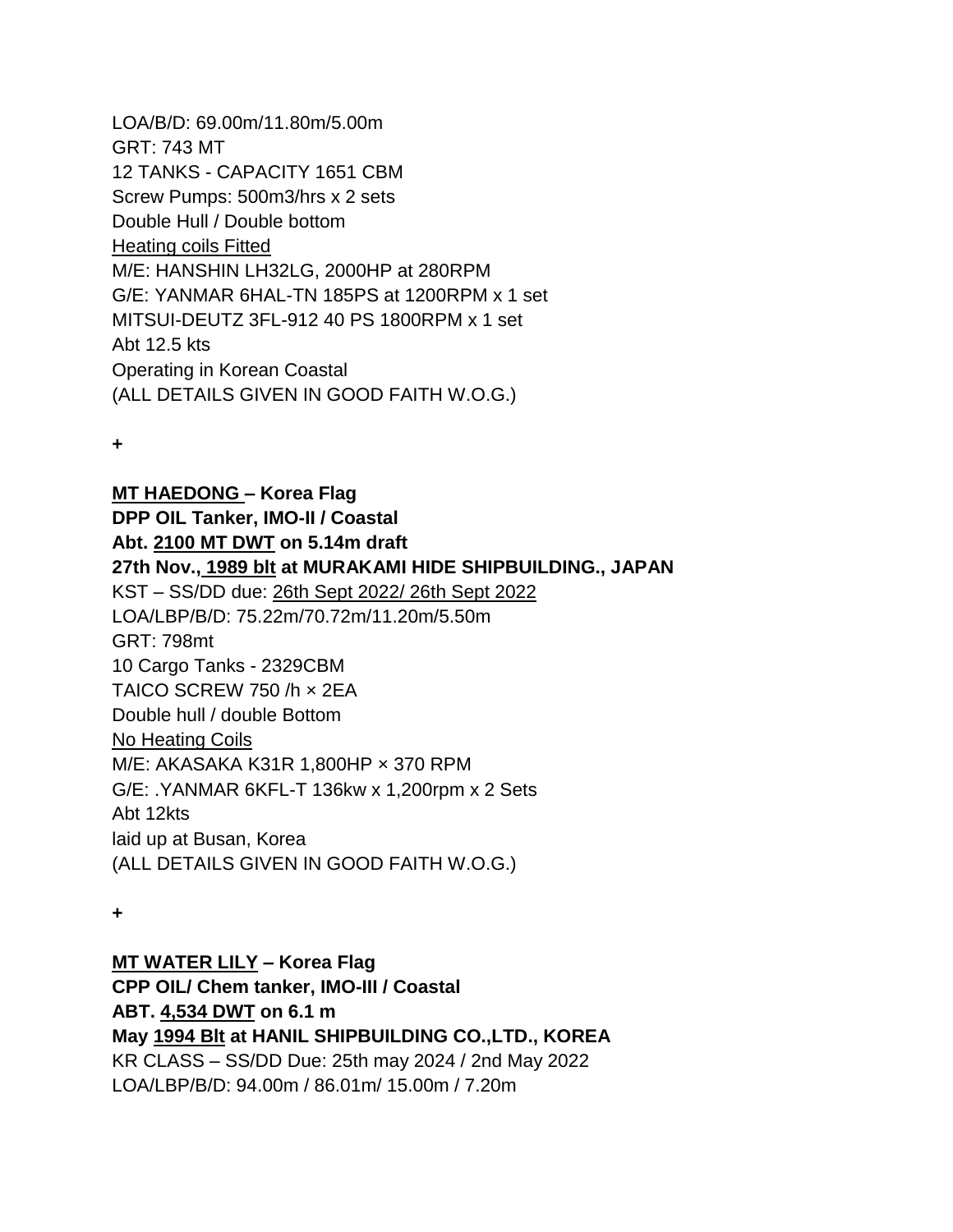GRT/NRT: 2389mt / 1532mt 12 tanks 5514 cbm (100%,inc 2 slop tanks), Phenoline 373 coated Framo pumps 100 cbm/h x 12 SETs Heating coils Fitted Single hull, Double bottom M/E B&W-6S26MC, 2976 PS x 250 RPM Abt. 11.5 Kts (ALL DETAILS GIVEN IN GOOD FAITH W.O.G.)

full details here please advise your interest

thanks and best regards **CT-27-DEC**

**-------------------------------------------------------------------------**

**1,198DWT CHEMICAL TANKER FOR SALE/1992YEAR JAPAN BUILT SHIP NAME: SHINKO MARU NO.8 SHIP TYPE: CHEMICAL TANKER (recently carry crude benzene) BUILT YEAR: SEP, 1992YEAR BUILDER: MUKAISHIMA ZOKI, JAPAN SHIP FLAG: JAPAN SHIP CLASS: JG COASTAL**

**DOUBLE HULL, DOUBLE BOTTOM GRT: 498TONS DWT: 1198TONS** LOA/B/D: 64.98 X 10.00 X 4.50 M DRAFT: 4.20 M CAPACITY: 1,230 M3 CARGO TANK MATERIAL: STAINLESS SUS 304

M/E: NIIGATA 6M28BFT 1000PS CONSUMPTION: 120L/H AUX/E: YANMAR 6HAL-HTN 180PS X 1200RPM X 2SETS GENERATOR:TAIYO TWY30F 150KVA X 1200RPM X 225V X 2SETS

CARGO PUMP: GEAR TYPE 300M3/H X 2SETS(DRIVEN BY M/E) PROPELLER: FPP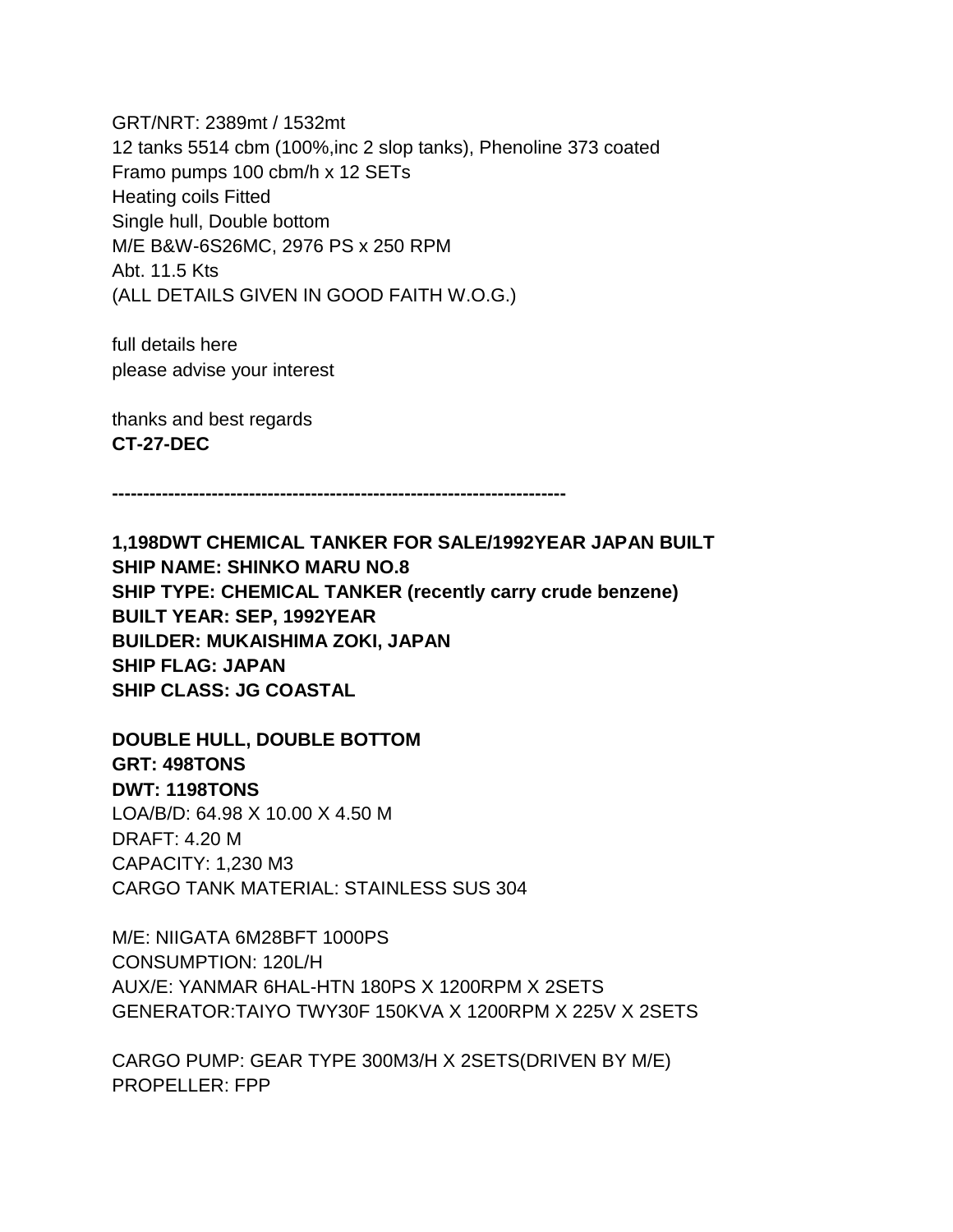BOW THRUSTER: NIL SPEED: ABT 10 KNOTS NEXT SS: JUN 2024

DELIVERY: FEB-MAR 2022

(ABOVE SPECS ARE GIVEN IN GOOD FAITH BUT WITHOUT GUARANTEE)

Regards **CH-20-DEC**

**-----------------------------------------------------------------------**

**999DWT LPG TANKER FOR SALE/1998YEAR JAPAN BUILT**

**SHIP NAME: KINYO MARU NO.12 SHIP TYPE: LPG TANKER BUILT YEAR: SEP, 1998YEAR BUILDER: SHIRAHAMA ZOSEN CO.,LTD, JAPAN SHIP FLAG: JAPAN SHIP CLASS: NK COASTAL**

**GT: 749 TONS DWT: 999T ON 4.11M** LOA/B/D: 67.85 X 11.50 X 4.90 M CAPACITY: 1,409 M3

M/E: AKASAKA A34C 2,000 PS CARGO PUMP: DEEP WELL 500 M3/H X 2 SETS PROPELLER: CPP SPEED: ABOUT 11 KT

NEXT SS: AUG, 2025 YEAR DELIVERY: AROUND EARLY MARCH, 2022

(ABOVE SPECS ARE GIVEN IN GOOD FAITH BUT WITHOUT GUARANTEE)

Regards **CH-17-DEC**

**-----------------------------------------------------------------------**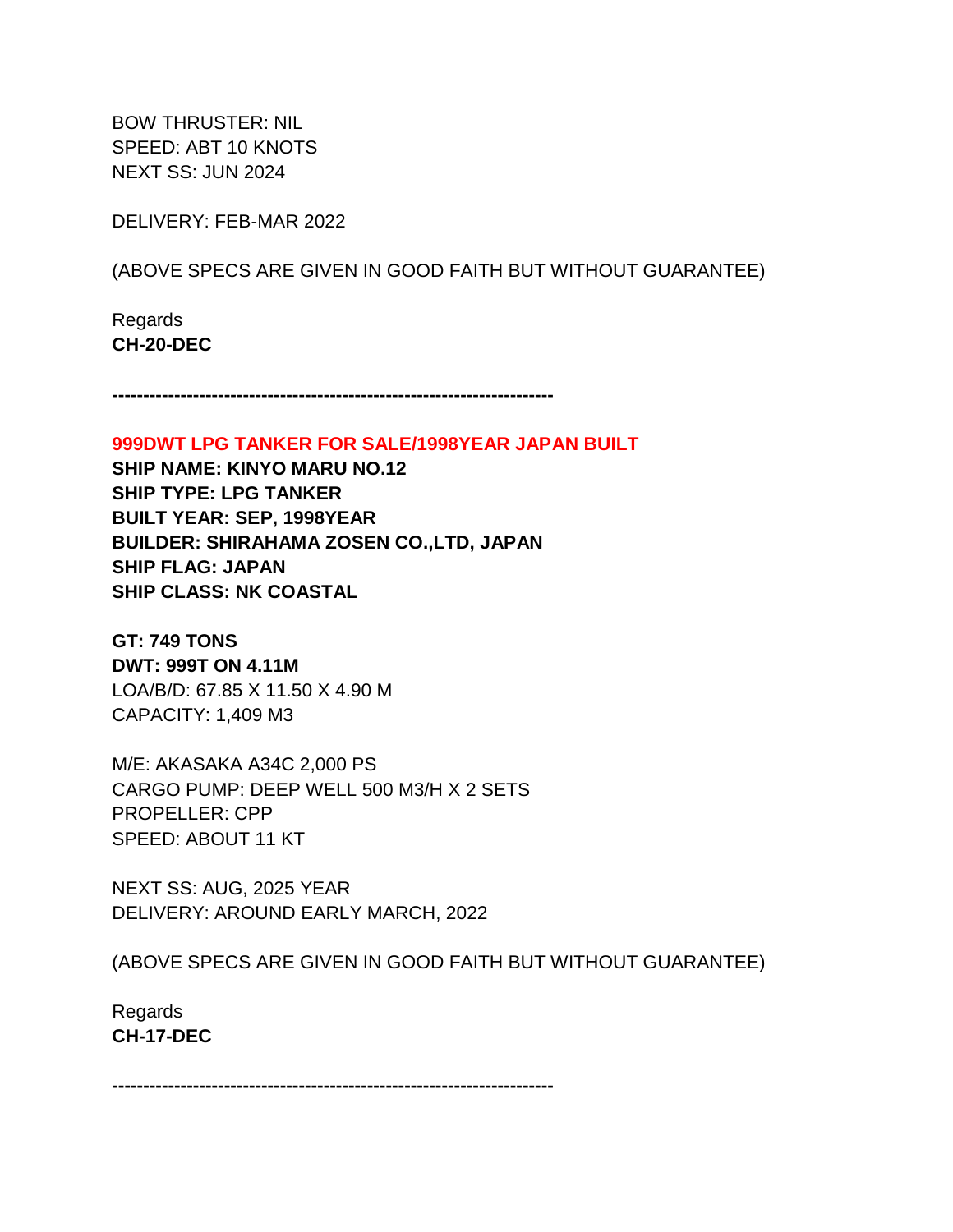**1,198DWT CHEMICAL TANKER FOR SALE/1992YEAR JAPAN BUILT SHIP NAME: SHINKO MARU NO.8 SHIP TYPE: CHEMICAL TANKER (recently carry crude benzene) BUILT YEAR: SEP, 1992YEAR** BUILDER: MUKAISHIMA ZOKI, JAPAN SHIP FLAG: JAPAN SHIP CLASS: JG COASTAL

DOUBLE HULL, DOUBLE BOTTOM GRT: 498TONS DWT: 1198TONS LOA/B/D: 64.98 X 10.00 X 4.50 M DRAFT: 4.20 M CAPACITY: 1,230 M3 CARGO TANK MATERIAL: STAINLESS SUS 304

M/E: NIIGATA 6M28BFT 1000PS CONSUMPTION: 120L/H AUX/E: YANMAR 6HAL-HTN 180PS X 1200RPM X 2SETS GENERATOR:TAIYO TWY30F 150KVA X 1200RPM X 225V X 2SETS

CARGO PUMP: GEAR TYPE 300M3/H X 2SETS(DRIVEN BY M/E) PROPELLER: FPP BOW THRUSTER: NIL SPEED: ABT 10 KNOTS NEXT SS: JUN 2024

DELIVERY: FEB-MAR 2022

(ABOVE SPECS ARE GIVEN IN GOOD FAITH BUT WITHOUT GUARANTEE)

Regards **CH-17-DEC**

**-----------------------------------------------------------------------**

**We can develop for sale of the following chemical tanker**

**kind of vessel chemical tanker doubble bottom. hull**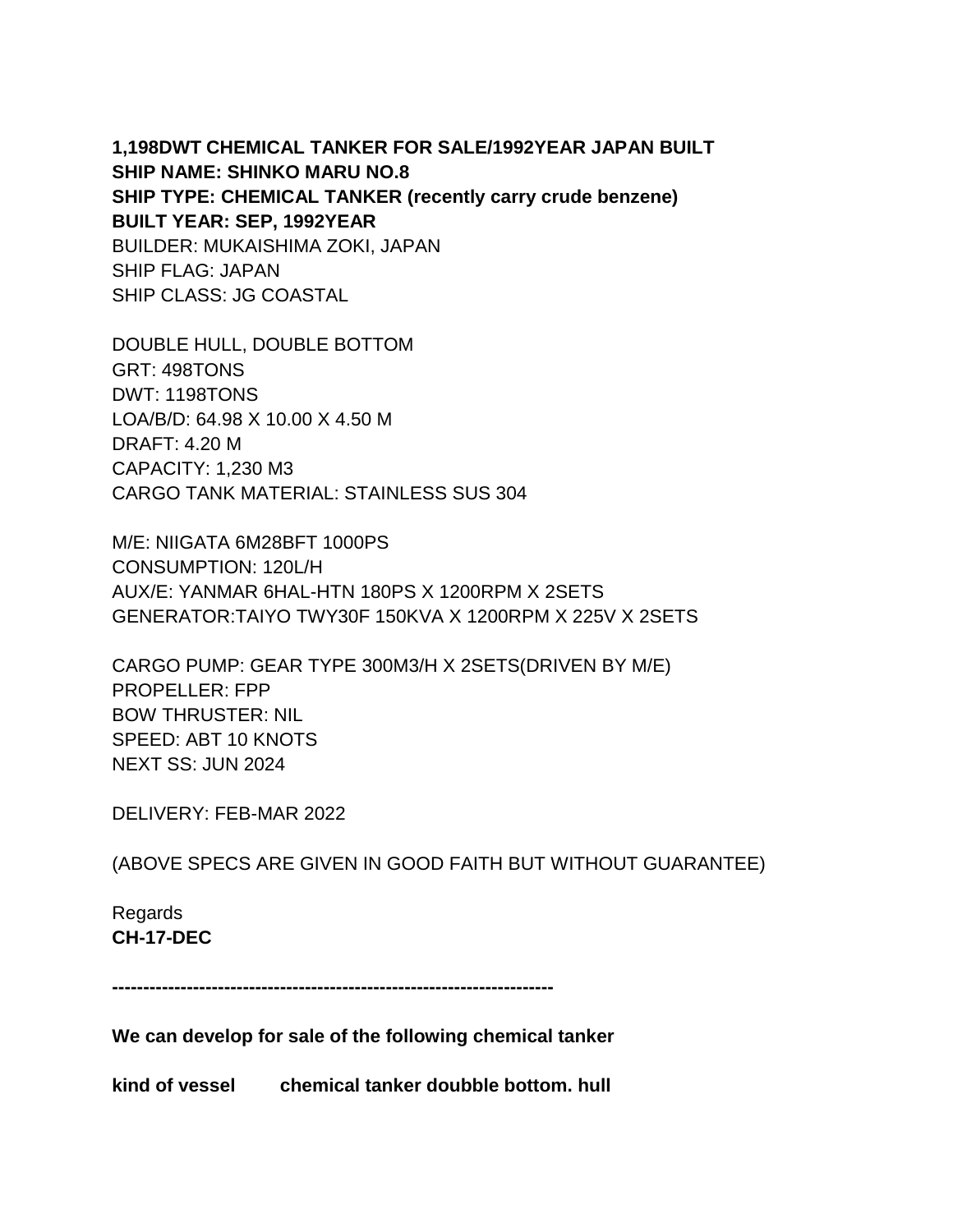| build                 | stx korea                            |
|-----------------------|--------------------------------------|
| built                 | 2010y                                |
| length(m)             | 113.280 -                            |
| breadth(m)            | $20.400 -$                           |
| deepth(m)             | $11.900 -$                           |
| <b>Gross Tonnage</b>  | $8,278 -$                            |
| Main engine           | 4,440(kw)                            |
|                       | MAN B&W 6S35MC-MK7. 173rpm           |
|                       | 2009.12Main Engine STX Engine 1      |
| Generator             | <b>3 DIESEL GENERATOR HYUNDAI 3</b>  |
|                       | TYPE - HFC7 504-14K 2009.10          |
|                       | <b>RULE - ABS</b>                    |
|                       | <b>REVOLUTION - 720 RPM</b>          |
|                       | <b>LOCATION: TRADING KOREA RANGE</b> |
| DELIVERY: APRIL 2022  |                                      |
| PRICE: 5.5MILLION USD |                                      |

Regards **KJ-16-DEC**

**--------------------------------------------------------------------------------**

We still can develop 1 unit unit used oil tanker 9800 dwt for sale. Condition is laid up and owners intent to sale bss "as is where is"

Class expired May 2021 Last sire inspection Dec 2019 Petronas

#### **MT NAUTICA MAHARANI**

**====================**

**DPP Trading Built: 2011, Sumber Samudra Sdn Bhd, Malaysia, Flag Malaysia Class: Bureau Veritas Grt/Nrt 7591/2835 t DWT 9,800 mts T Double hull/Double bottom** Pump 3 x 1500m3/hr screw type LOA/Beam/Draft: 119.9/20.0/7.5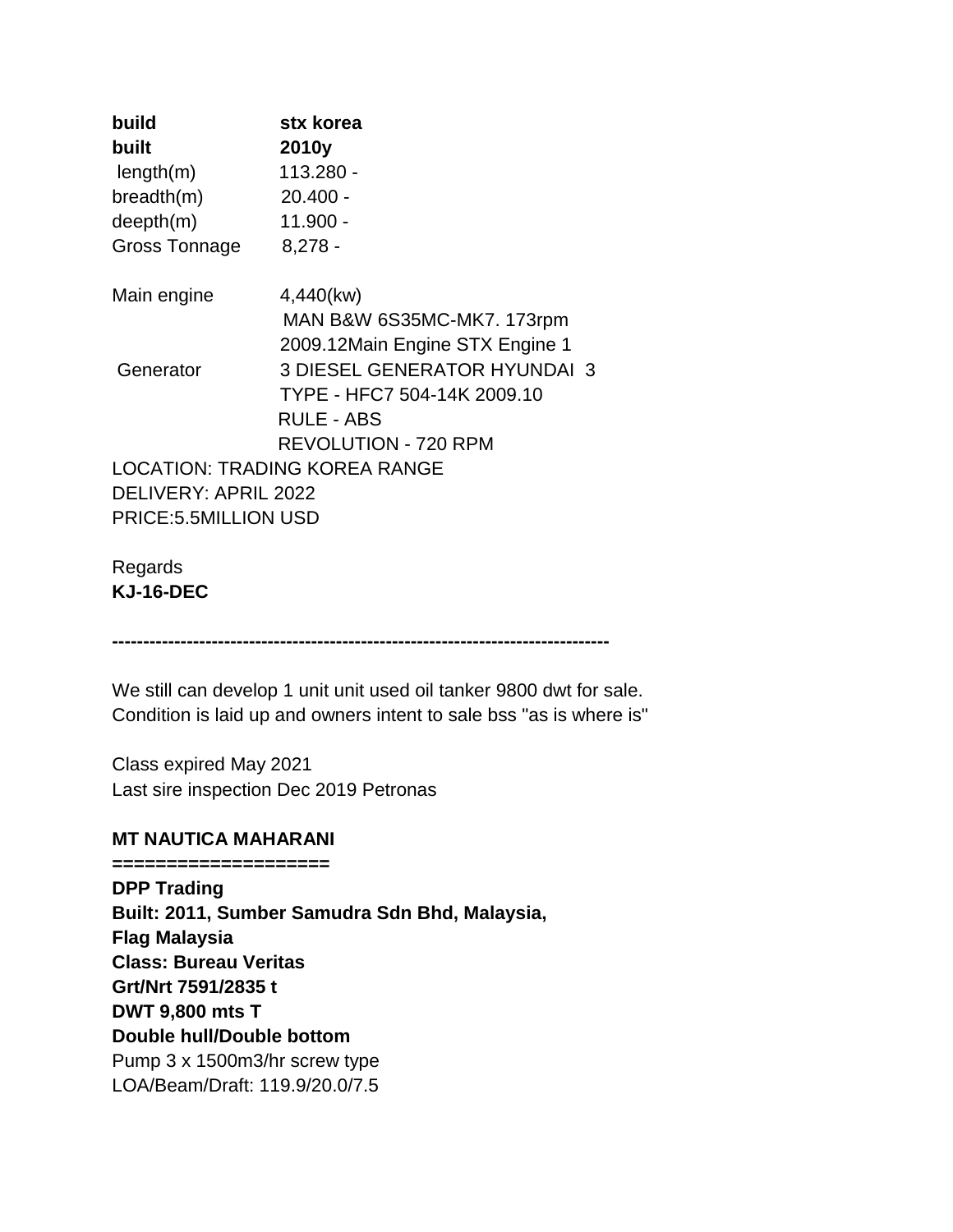Main engine: Daihatsu 6DKM-36 ++ADAWOG++

Inspection at Sungai Linggi.Malaysia Price usd 4.5 mil "as is where is" Try best upon outright "keen sellers" Sub unsold

Please to hear

Best Regards, **SA-13-DEC**

**M/V ARCTICA**

**------------------------------------------------------------------------**

**WE CAN DEVELOP FOR SALE THE FOLLOWING THREE VINTAGE BUNKERING TANKERS:**

**============ TYPE: TANKER, IMO II DOUBLE BOTTOM / DOUBLE SIDES DWT 4406 MTS ON 6,65M DRFT BLT 6/1969 AT LODOSE VARV AB - LODOSE, SWEDEN** CLASS - \*M-SP 3,5(ICE 80)A, CLASS. SOCIETY - RUSSIAN RIVER REGISTER GRT 2653, NRT 1258 LOA 100,8M, BEAM 12,53M, DEPTH 8,5M TANKS 12, EPOXY, COILS OIL CAPACITY 4509CBM, PUMPS 4X1425 M/E SULZER 6ZL40/48, BHP 4322 TOTAL SPEED 13KNOTS GENERATORS 3,1 (SHAFT) SBT +++

**M/V ARIES ========== TYPE: TANKER, IMO II DOUBLE BOTTOM DWT 3659 MTS ON 5,81M DRFT**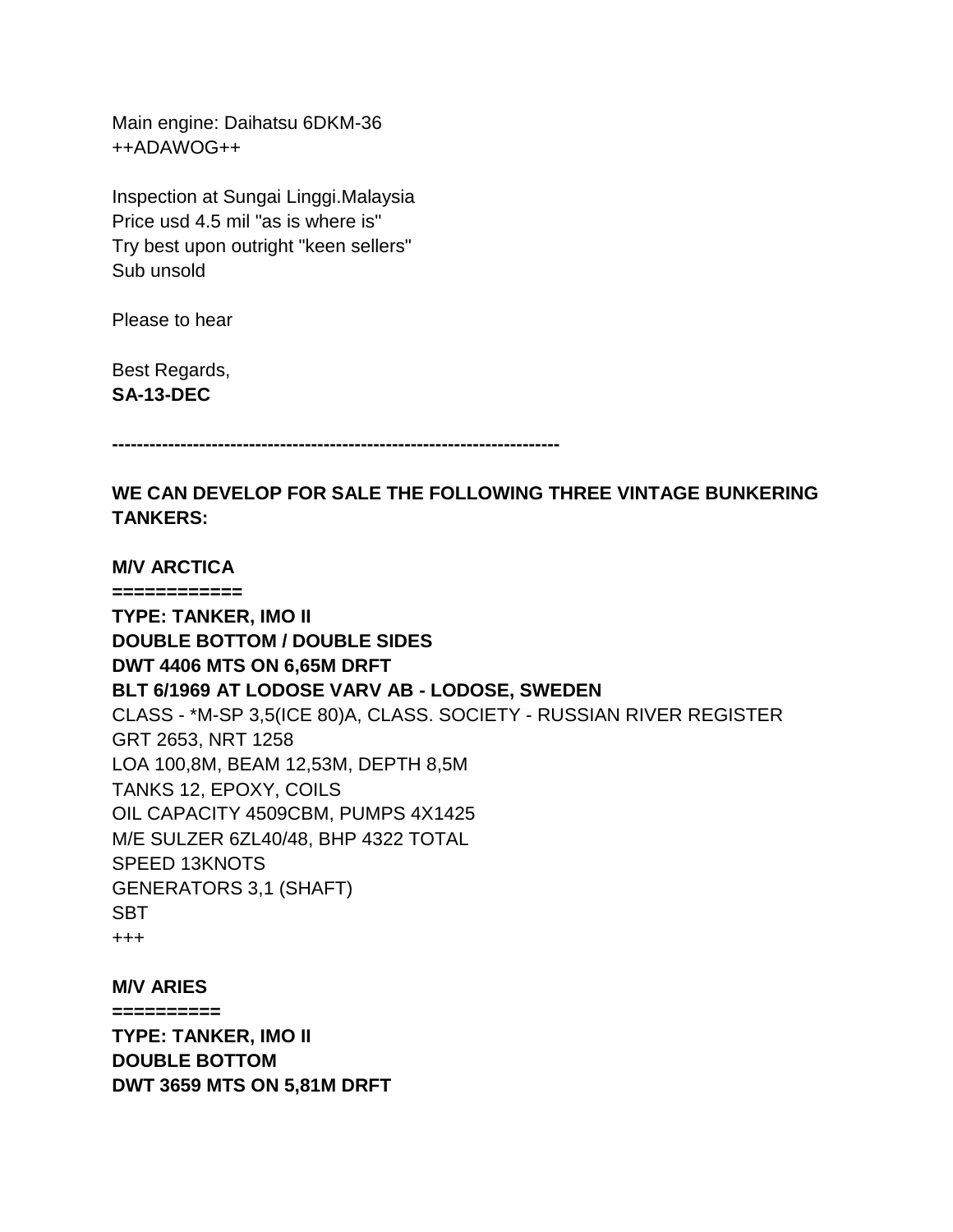**BLT 11/1978 AT SCHIFFSWERFT U. MASCH. PAUL LINDENAU GMBH & CO. KG -** KIEL, GERMANY, FEDERAL REPUBLIC OF CLASS - \*M-SP 3,5(ICE 80)A, CLASS. SOCIETY - RUSSIAN RIVER REGISTER GRT 2801, NRT 1073 LOA 98,3M, BEAM 13,71M, DEPTH 8,25M TANKS 15, EPOXY, COILS OIL CAPACITY 3765CBM, PUMPS 3X385 M3/HR M/E MAK 6M453AK, BHP 2250 TOTAL SPEED 12,75KNOTS GENERATORS 3 SBT +++ **M/V BALTIC SEAGULL**

**=================== VESSEL TYPE - TANKER. SAILING AREA - SEA SUBTYPE - OIL PRODUCT TANKER TFLASH>60C FLAG - RUSSIA DATE AND PLACE OF BUILT - 1981, SWEDEN. RENEWED, REBUILT IN 2010** CLASS - \*M-SP 3,5(ICE 80)A, CLASS. SOCIETY - RUSSIAN RIVER REGISTER OVERALL LENGTH - 86.0 M. OVERALL BREADTH - 12.6 M DEPTH - 7.1 M. DRAUGHT - 6.293 M **DEADWEIGHT - 3889 MT** GRT/NRT - 2409 REG. TN MATERIAL OF HULL/SUPERSTRUCTURE - STEEL/STEEL MAIN ENGINE - 1XMAK6M452AK TOTAL POWER - 2515 HP AUXILIARY ENGINE - VOLVO PENTA D9A MG HE/KC, 2X265 KW NUMBER OF TANKS - 18. VOLUME OF TANKS - 4345 CBM DOUBLE BOTTOM/SIDES - YES/YES

SHIPS LOCATION - NORTH-WEST OF RUSSIA, SAINT-PETERSBURG AREA

All details given in good faith believed to be correct but without guarantee

Pleased to hear whether they might be of further interest.

Kind regards, **DM-10-DEC**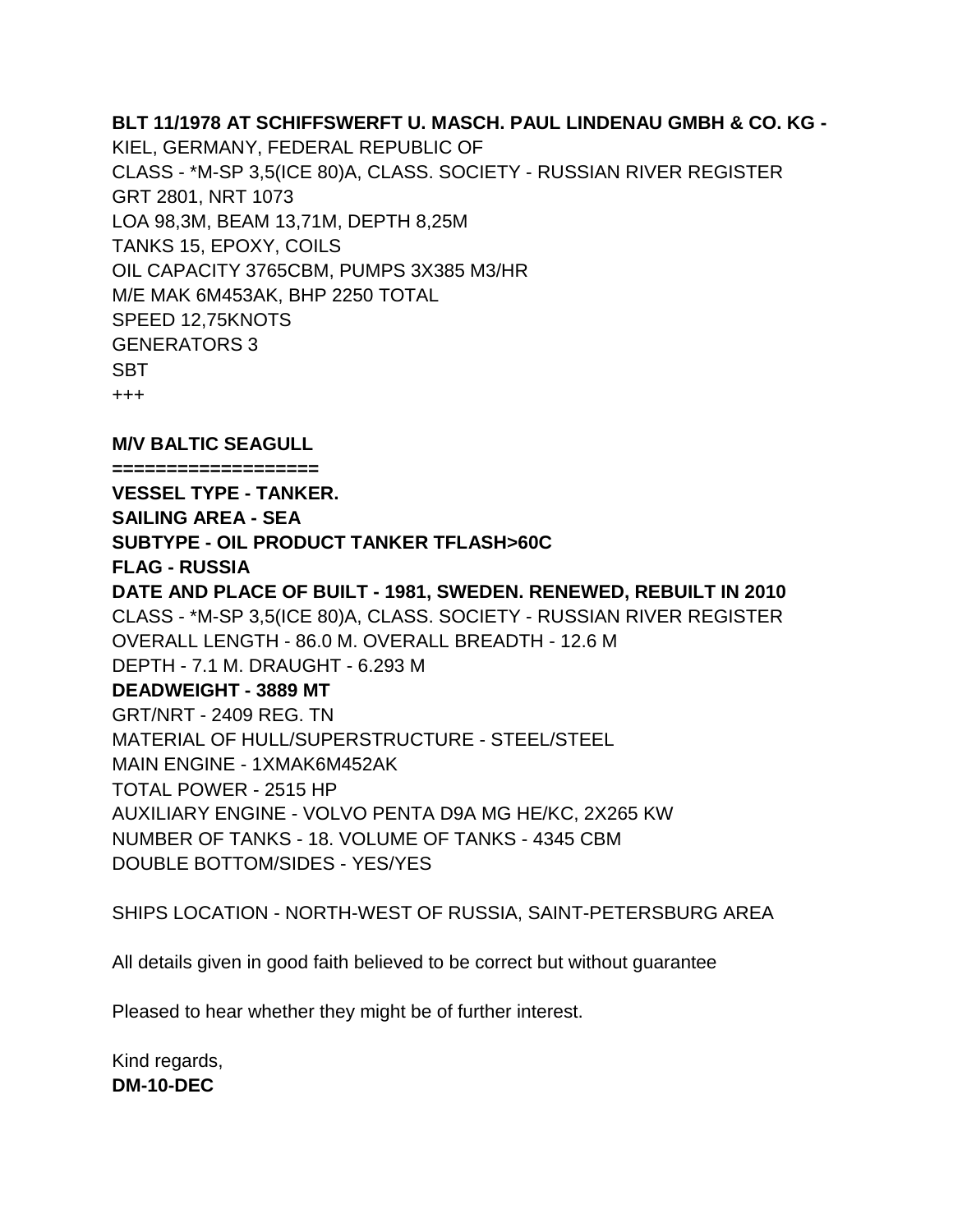**-----------------------------------------------------------------------**

#### **Re. 1137 DWT, 1992BLT, Bunker tanker for Urgent sale**

**MT SAMJIN NO. 3- Korea Flag DPP OIL TANKER, IMO-II / Coastal Abt. 1137.88 MT DWT on 3.892m draft 1st March 1992 BLT at MATSUURA, Japan** KST(none IACS) - SS/DD due: 20th Jun, 2024 / 22nd May, 2022 GRT: 499 tons LOA/LBP/B/D: 66.98m/62.20m/10.00m/4.50m 8 TANKS - total 999.212 CBM Double hull / Double bottom 2 screw pumps: 450m3/h Heating coils Fitted M/E: AKASAKA K28BG, 1029 Kw x 1 G/E: YANMAR HAL-HTN, 130KW x 2sets (ALL DETAILS GIVEN IN GOOD FAITH W.O.G.)

Bunkering Service in Ulsan port, Korea price is very reasonable please advise your interest

thanks and best regards **CT-09-DEC**

**-----------------------------------------------------------------------------**

**1,357DWT CHEMICAL TANKER FOR SALE/1993YEAR JAPAN BUILT SHIP NAME: KORYO MARU NO.17 SHIP TYPE: CHEMICAL TANKER BUILT YEAR: OCT, 1993YEAR** BUILDER: IMAMURA ZOSEN KURE, JAPAN SHIP FLAG: JAPAN SHIP CLASS: JG COASTAL

DOUBLE HULL, DOUBLE BOTTOM GRT: 566TONS DWT: 1357TONS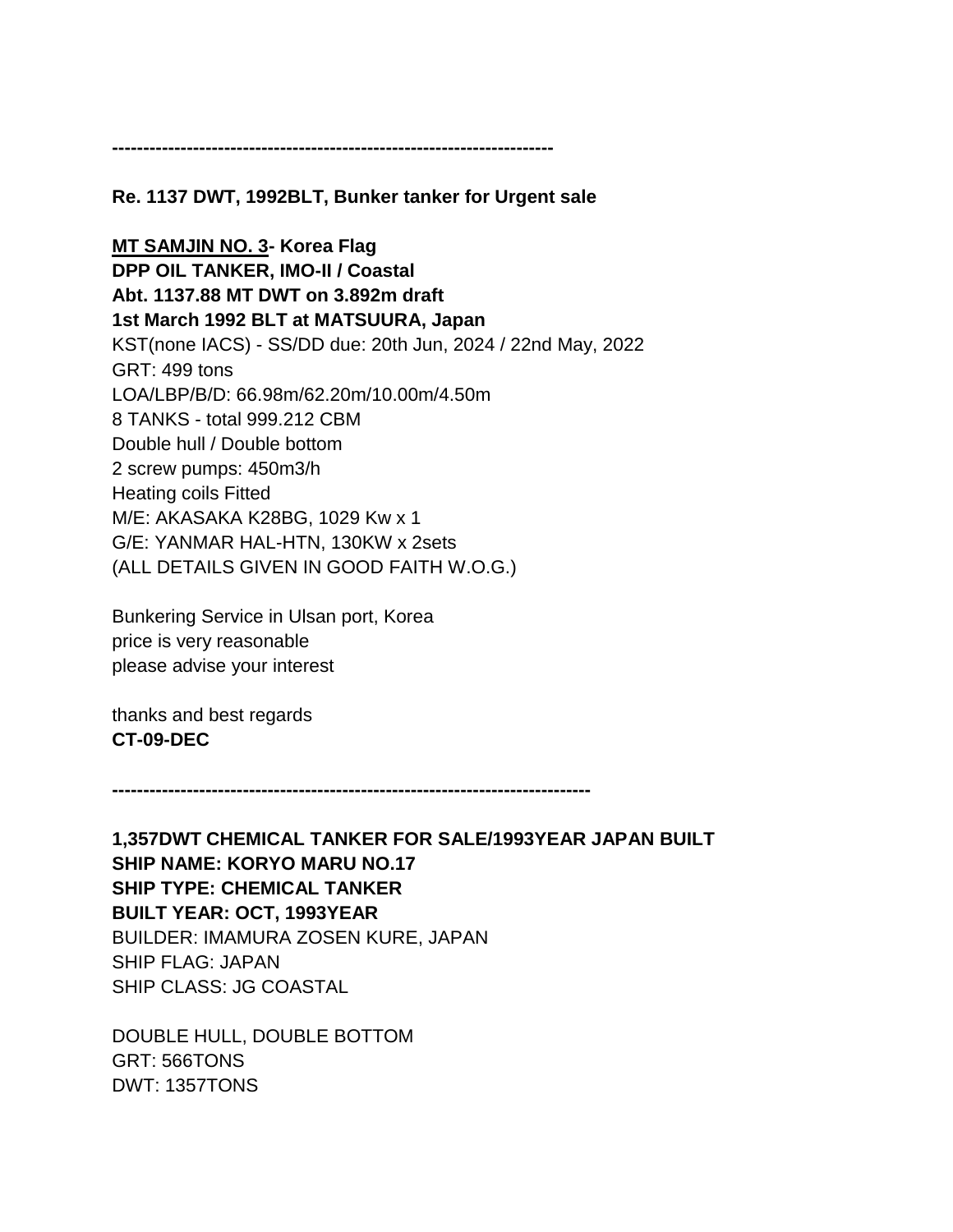LOA/B/D: 67.37 X 10.40 X 4.60 M DRAFT: 4.25 M CAPACITY: 1,329 M3 CARGO TANK MATERIAL: STAINLESS SUS 304

M/E: HANSHIN LH28LG 1600PS CONSUMPTION: 160L/H AUX/E: YANMAR 160PS X 1200RPM X 2SETS YANMAR 4CHL-TN 62PS X 1800RPM X 1SET FOR PORT

CARGO PUMP: REVERSING GEAR TYPE 300M3/H X 2SETS PROPELLER: FPP BOW THRUSTER: NIL FO TANK CAPA: 63M3 SPEED: ABT 10 KNOTS NEXT SS: NOV 2022

DELIVERY: JAN 2022

(ABOVE SPECS ARE GIVEN IN GOOD FAITH BUT WITHOUT GUARANTEE)

Regards **CH-08-DEC**

**-----------------------------------------------------------------------**

**Re. Small SUS TANKERs for Sale**

**MT ACE TRANSIA- Korea Flag Oil/Chemical tanker, IMO-II / Ocean going(A3) ABT 1105 MT DWT on 3.833m 28th Feb, 1991 BLT at HITACHI ZOSEN, Japan** KR Class - SS/DD due: 25th May.,2025 / 25th Aug, 2021. GRT/NRT:498 MT / 316MT LOA/LBP/B/D: 64.99m/61.81m/10.00m/4.40m 8 Tanks – 1185 CBM(98%), SUS 304 Heating coils fitted (up to 80C) CENTRIFUGAL pump, 200m3/h x 3 sets, Double hull, Double Bottom M/E: AKASAKA K28BR,1400PS(1030KW) at 380RPM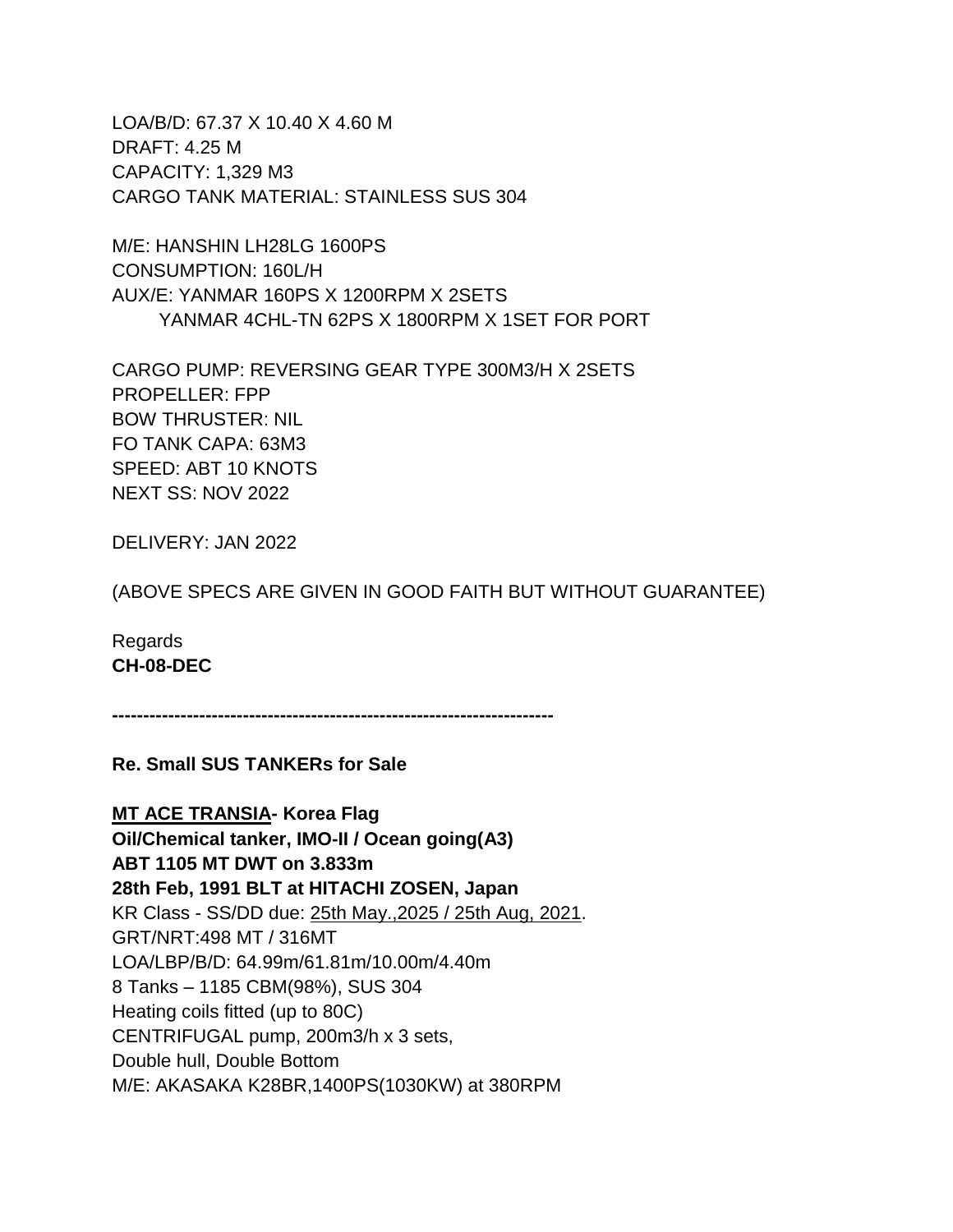Abt. 10.80Kts Trading Chemicals in Korea-Japan range (ALL DETAILS GIVEN IN GOOD FAITH W.O.G.)

**+**

**MT CHEM TRANSIA- Korea Flag Oil/Chemical tanker, IMO-II / Ocean going(A3) ABT 1128 MT DWT on 3.967m 10th Sept, 1991 BLT at SHITANOE SHIPBUILDING, Japan** KR Class - SS/DD due: 24th Sept.,2024 / 08th Nov., 2022 GRT/NRT:498 MT / 303MT LOA/LBP/B/D: 64.52m/61.00m/10.30m/4.50m 8 Tanks – 1205 CBM(98%), SUS 304 Heating coils fitted (up to 80C) Gear Pump, 300m3/h x 2 sets, Double hull, Double Bottom M/E: Hanshin LH28,1000PS (736KW) at 355RPM Abt. 11.0 Kts Trading Chemicals in Korea-Japan range (ALL DETAILS GIVEN IN GOOD FAITH W.O.G.)

full details are here please advise your interest

thanks and best regards **CT-08-DEC**

**-----------------------------------------------------------------------**

**1,357DWT CHEMICAL TANKER FOR SALE/1993YEAR JAPAN BUILT SHIP NAME: KORYO MARU NO.17 SHIP TYPE: CHEMICAL TANKER BUILT YEAR: OCT, 1993YEAR BUILDER: IMAMURA ZOSEN KURE, JAPAN** SHIP FLAG: JAPAN SHIP CLASS: JG COASTAL

DOUBLE HULL, DOUBLE BOTTOM GRT: 566TONS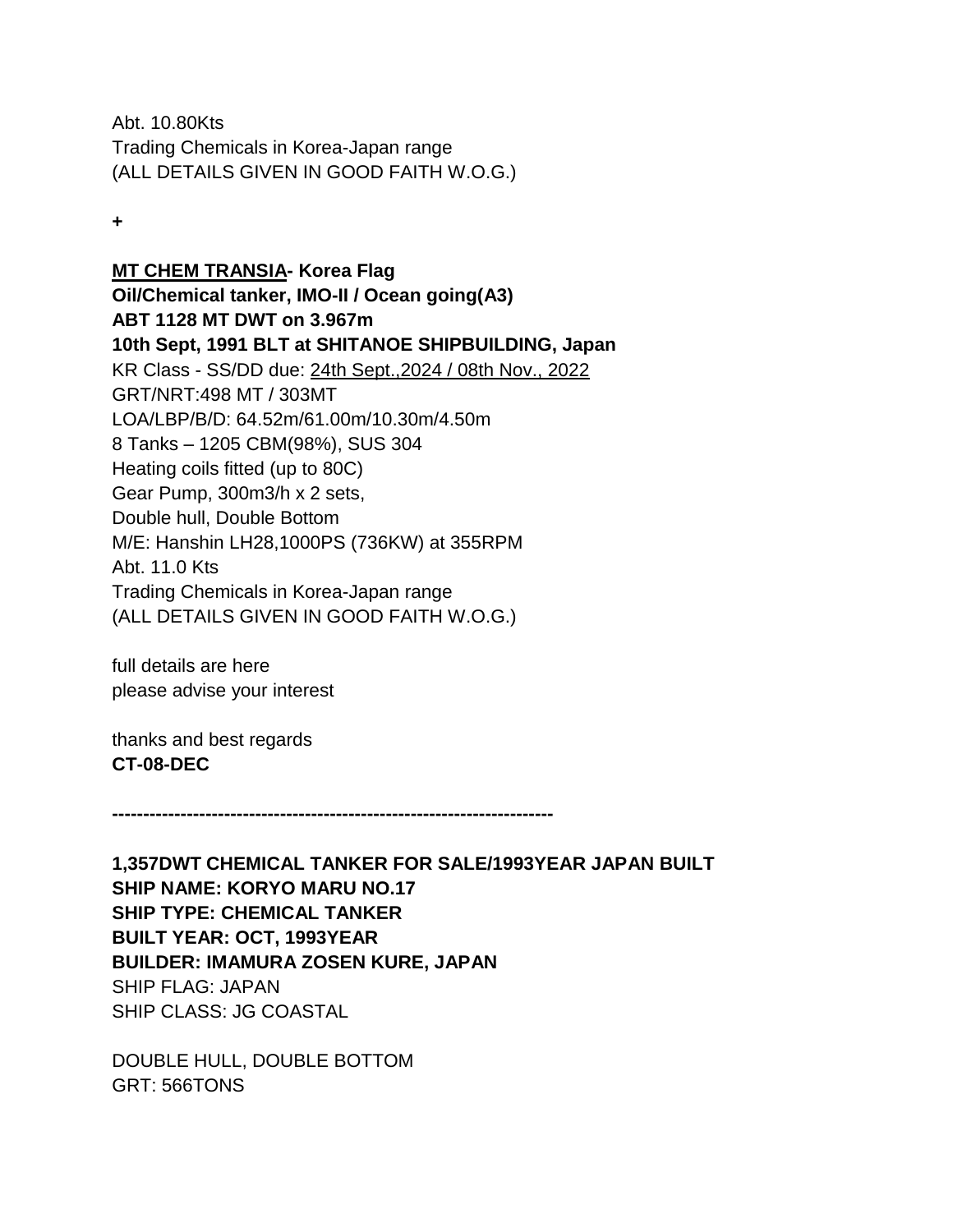DWT: 1357TONS LOA/B/D: 67.37 X 10.40 X 4.60 M DRAFT: 4.25 M CAPACITY: 1,329 M3 CARGO TANK MATERIAL: STAINLESS SUS 304

M/E: HANSHIN LH28LG 1600PS CONSUMPTION: 160L/H AUX/E: YANMAR 160PS X 1200RPM X 2SETS YANMAR 4CHL-TN 62PS X 1800RPM X 1SET FOR PORT

CARGO PUMP: REVERSING GEAR TYPE 300M3/H X 2SETS PROPELLER: FPP BOW THRUSTER: NIL FO TANK CAPA: 63M3 SPEED: ABT 10 KNOTS NEXT SS: NOV 2022

DELIVERY: JAN 2022

(ABOVE SPECS ARE GIVEN IN GOOD FAITH BUT WITHOUT GUARANTEE)

Best regards **CH-02-DEC**

**-------------------------------------------------------------**

### **SMALL LPG FOR SALE**

**KINYO MARU NO.12 LPG BUILT 1998 JPN 1,400 CBMGRT/DWT 749/999**  NK COASTAL LBD 67.85 m X 11.5M X 4.9M/DRAFT 4 ME Akasaka Diesels Limited, 4-Cycle Single-Acting with Air-Cooler Model: A34C, Inspection No.ME98YH9039, Diesel 2,000 PS (1.471 kW) x 280 rpm, CARGO PUMP: Shinko Ind. Ltd., Deepwell type, Model: ST200N-4, 500 m3/h x 1,750 rpm x 2 units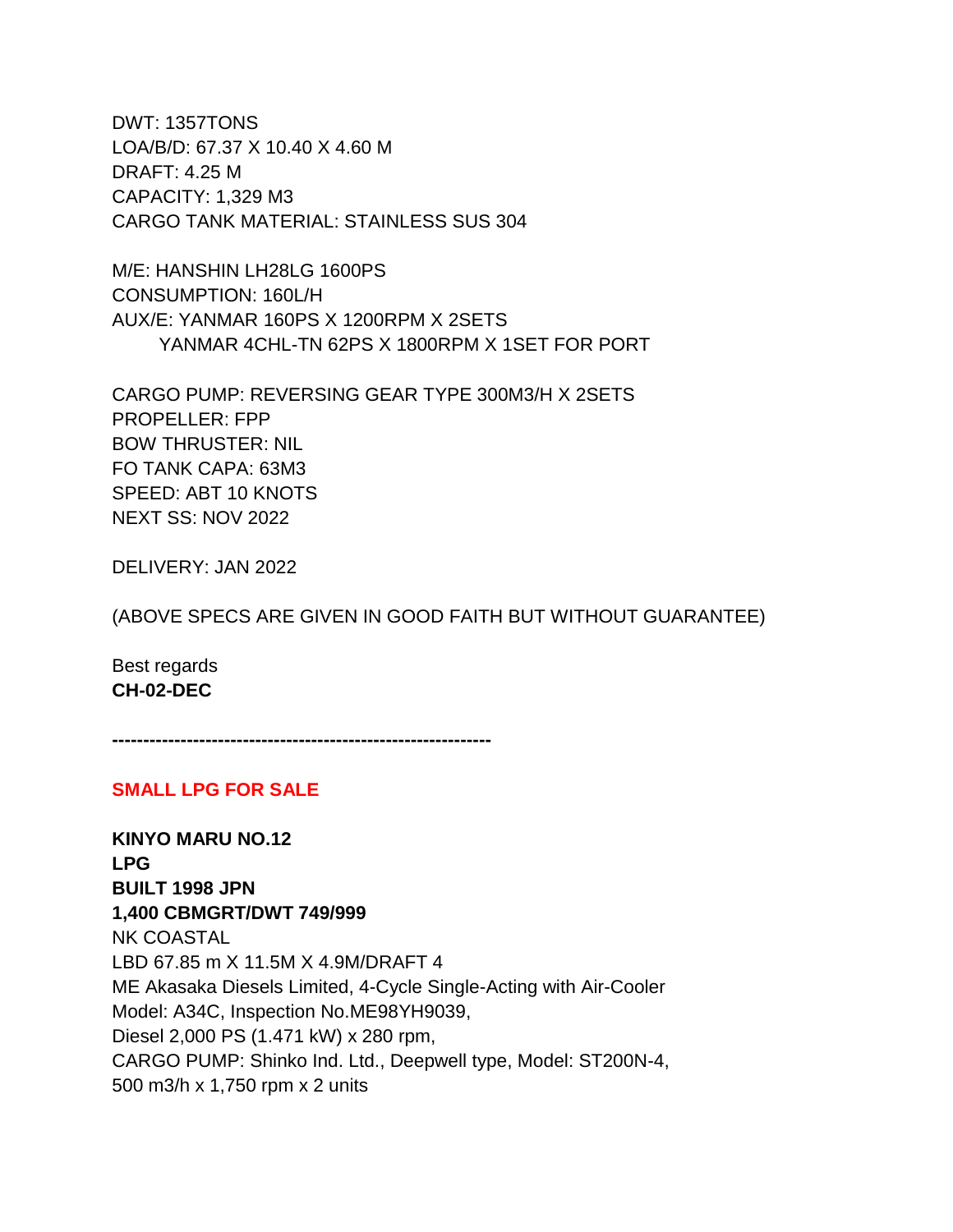# ALL ABOUT

- DELIVERLY MAR/2022 IN JPN

# RGDS, **IO-01-DEC**

**--------------------------------------------------------------------**

# **2,068Ton Oil Tanker (2010)**

| <b>Built Year</b> | Sep. 2010, Japan                              |
|-------------------|-----------------------------------------------|
| Class             | <b>KOMSA</b>                                  |
| <b>GRT</b>        | 999t                                          |
| LXBXD             | 70.57 x 12.30 x 6.90m                         |
| Draft             | 3.99M                                         |
| M/E               | WARTSILA 6L20, 1,632PS(1,200KW) X 1,000RPM    |
| G/E               | YANMAR 6HAL2-DTN, 272PS(200KW) X 1,200RPM X 2 |
| Tank Capa.        | No.1 (P,S) - 286.081 / No.2 (P,S) - 429.234   |
|                   | No.3 (P,S) - 501.465 / No.4 (P,S) - 429.956   |
|                   | No.5 (P,S) - 421.579                          |
|                   | Total - 2,068.315K/L                          |
| Cargo Pump        | 750m3/H                                       |
| Speed             | 12.4Knots                                     |
| Complement        | 8P                                            |

- Details WOG -

Best regards **KOR-23-NOV**

**--------------------------------------------------------------------**

**1,357DWT CHEMICAL TANKER FOR SALE/1993YEAR JAPAN BUILT** SHIP NAME: KORYO MARU NO.17 SHIP TYPE: CHEMICAL TANKER BUILT YEAR: OCT, 1993YEAR BUILDER: IMAMURA ZOSEN KURE, JAPAN SHIP FLAG: JAPAN SHIP CLASS: JG COASTAL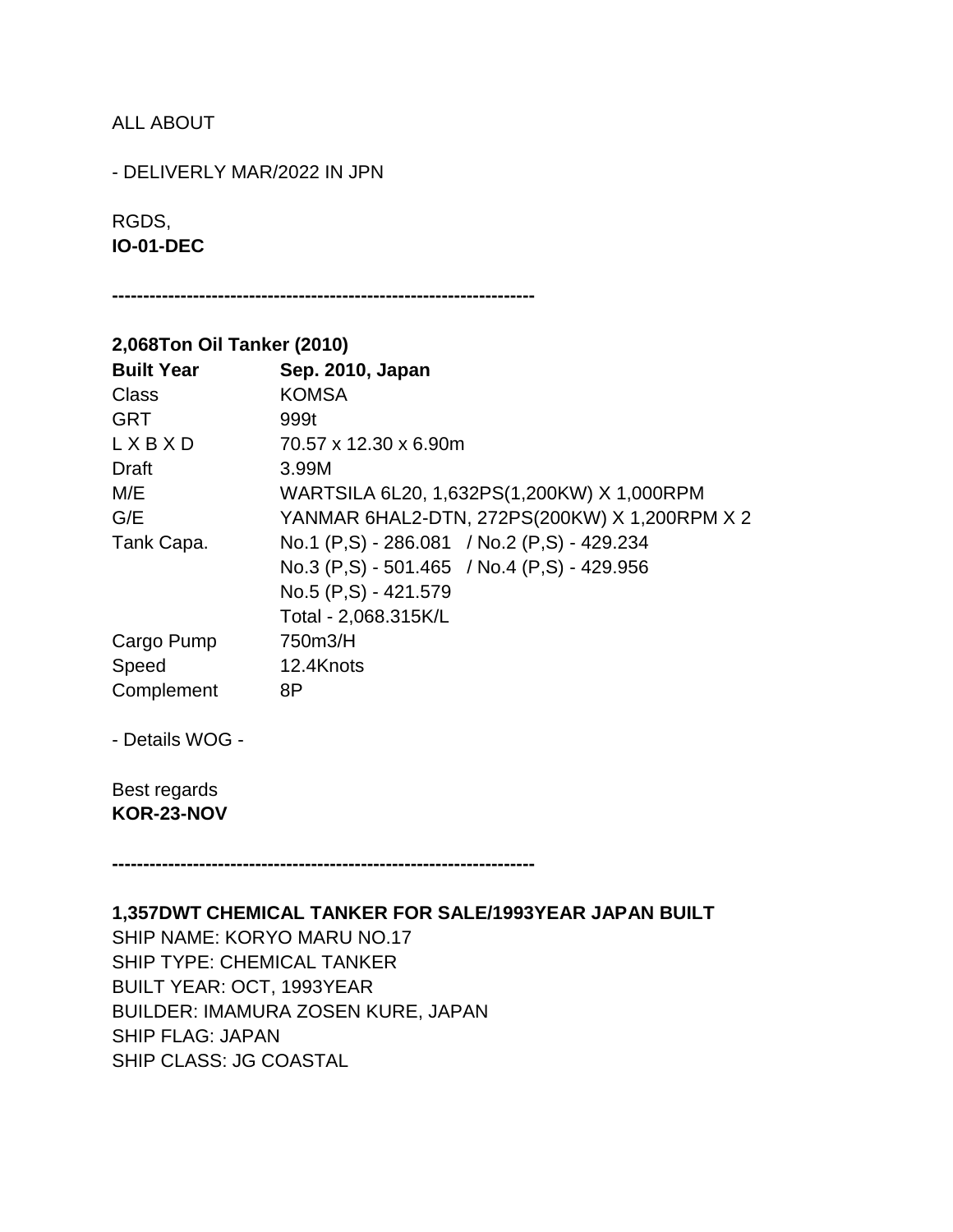DOUBLE HULL, DOUBLE BOTTOM GRT: 566TONS DWT: 1357TONS LOA/B/D: 67.37 X 10.40 X 4.60 M DRAFT: 4.25 M CAPACITY: 1,329 M3 CARGO TANK MATERIAL: STAINLESS SUS 304

M/E: HANSHIN LH28LG 1600PS CONSUMPTION: 160L/H AUX/E: YANMAR 160PS X 1200RPM X 2SETS YANMAR 4CHL-TN 62PS X 1800RPM X 1SET FOR PORT

CARGO PUMP: REVERSING GEAR TYPE 300M3/H X 2SETS PROPELLER: FPP BOW THRUSTER: NIL FO TANK CAPA: 63M3 SPEED: ABT 10 KNOTS NEXT SS: NOV 2022

DELIVERY: JAN 2022

(ABOVE SPECS ARE GIVEN IN GOOD FAITH BUT WITHOUT GUARANTEE)

Best regards **CH-18-NOV**

**------------------------------------------------------------------**

**Re. 8K DWT, OIL/CHEMICAL TANKERs for sale**

**MT ORIENTAL CHEMI – Korea Flag SUS316L, OIL/CHEMICAL TANKER, IMO II / Ocean Going ABT 8762 MT DWT on 7.478m 05th Aug., 1999 BLT at SHIN KURUSHIMA DOCKYARD, Japan** KR Class SS/DD Due: 04th Aug., 2024 / 22nd July 2022 GRT/NRT: 5732 mt / 2621 mt LOA/LBP/B/D:113.98m/108.50m/18.20m/9.65m 18 Cargo Tanks : 9,172 CBM(98%) – SUS316L Double Hull / Double Bottom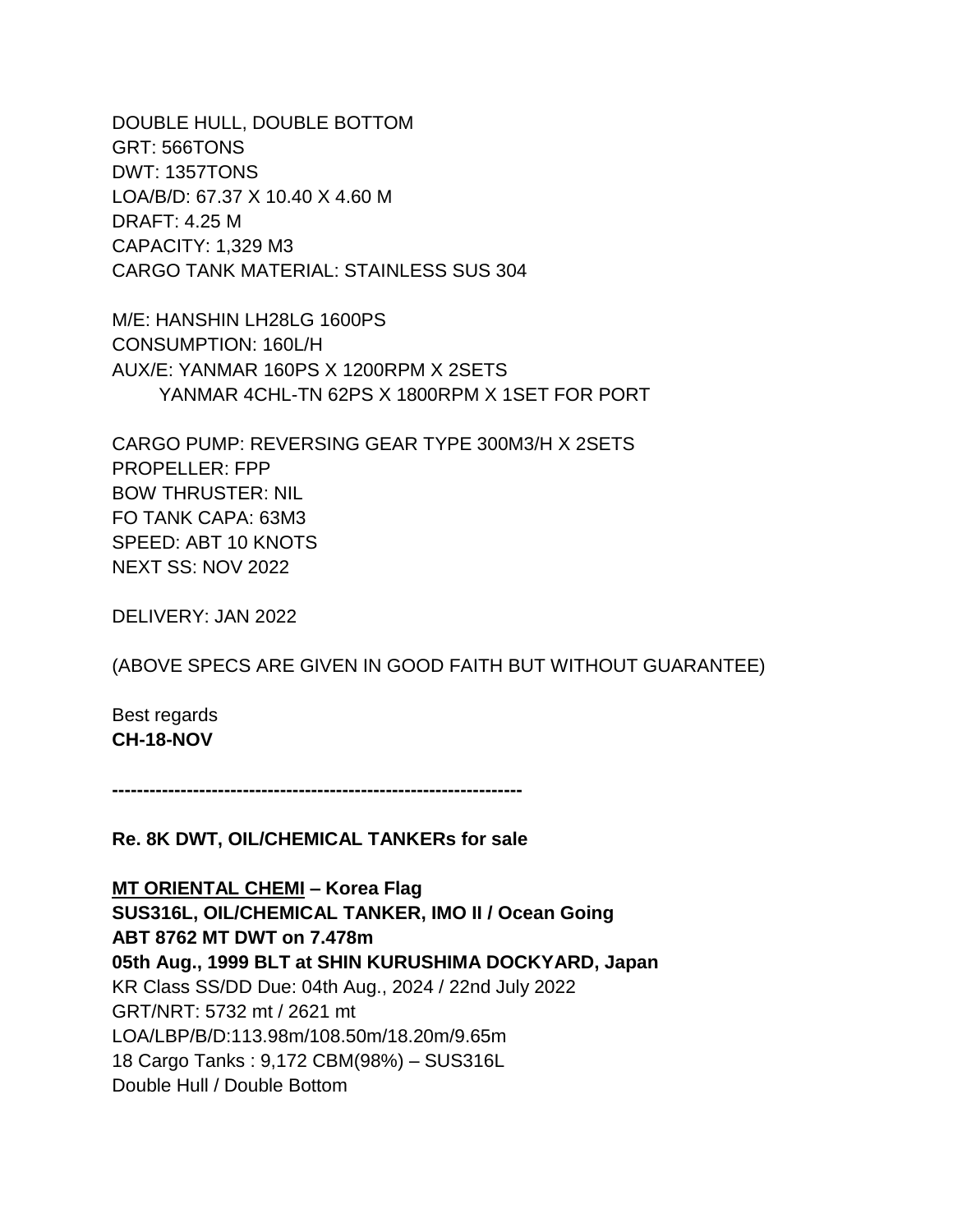Framo Pumps: 200cbm/h x 18Sets Heating Coil Fitted M/E : Makita MAN B&W 6L35MC 5,280 HP at 210 RPM G/E : YANMAR 6N18AL, 680 PS x 2 SETS Abt 12.5kts LDT: 2,793 tons (ALL DETAILS GIVEN IN GOOD FAITH W.O.G.) Trading clean chemicals in Dubai – Korea region

**+**

**M/T SAEHAN FREESIA - Korea Flag SUS 316L, Oil/Chemical Tanker, IMO II/III / Ocean Going 8,719dwt on 7.478M Draft, Korea Flag 12th Feb., 2002 BLT at Shin Kurushima Dockyard in Japan** KR CLASS – SS/DD due: 11th Feb., 2022/ 11th Feb., 2022 GRT/NRT: 5,372 mt / 2,621 mt LOA/LBP/B/D: 113.98M /108.50m/ 18.20m / 9.65m Cargo Tanks 18 / Total Cubic Capacity 9,172.612CBM (98pct) Slop Tanks 2 / Total Cubic Capacity 604.923CBM (98pct) Cargo Pumps 18 X 200CBM/Hour (Submerged) & Portable Cargo Pump 1 X 70CBM/Hour ST.ST COILED Bow Thruster : Electric motor driven with CPP x 1set, 545bhp (407kw) Main Engine : Makita Mitsui MAN B&W/6L35MC, 4,200bhp at 210RPM Abt. 12.5 kts LDT: 2,836 tons (ALL DETAILS ABOUT WITHOUT GUARANTEE)

**+**

**MT HANYU GLORY – Korea Flag SUS316 , Oil/Chem Tanker / IMO-II / Ocean going 8,414 DWT ON 7.95M 4th Jan., 2002 Blt at KURINOURA DOCKYARD CO., LTD, JAPAN** KR CLASS – SS/DD due: JAN 2022/JAN 2022 L/B/D 119.98 M/ 17.23 M / 9.8 M GRT / NRT 5371 TONS / 2674 TONS SUS 316 CARGO TANKS 21 TANKS(9260CU.M) + 2 SLOP(736CU.M) ST.ST COILED (SUS 316L) CARGO PUMP CENTRIFUGAL 200 M3/HR X 21 SETS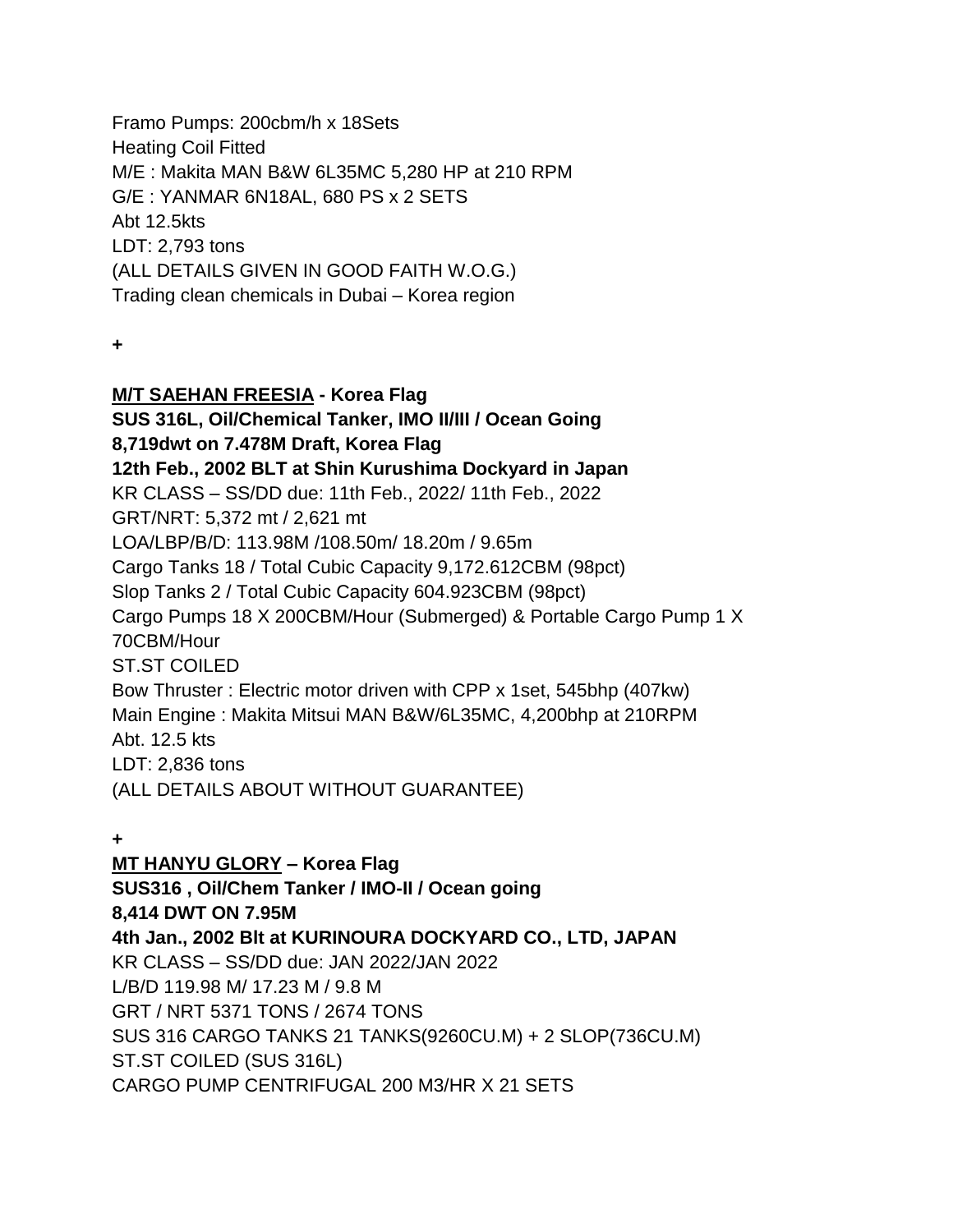M/E MAKITA, 4,550 KW 7L35MC BOW THRUSTER / DOUBLE HULL LDT: 3,248 tons (ALL DETAILS ABOUT WITHOUT GUARANTEE) Full details here Please advise your interest

Thanks and best regards **CT-17-NOV**

**---------------------------------------------------------------------------------**

#### **SMALL DIRTY TANKER FOR SALE**

**MT JOEI DIRTY TANKER BUILT 1995 JPN DWT 382/GRT 174 SINGLE HULL** LBD 41.73M X 7.2M X 3.1M COILED M/E: YANMAR M24HT 600PS CARGO PUMP: 500M3/H×1 SPEED: ABOUT abt. 10.0KNOTS ALL ABT

DELIVERY JAN/2022 ONWARD IN JPN

Best regards **OI-16-NOV**

**--------------------------------------------------------------------**

Pls find foll tanker for sale :

**mt TBN "G M" ABT 8,000 DWT ON 7.46M Draft BLT: 3/2006 Nokbong Shipbuilding Co Ltd, Korea** Vessel just passed SS in Turkey BWTS fitted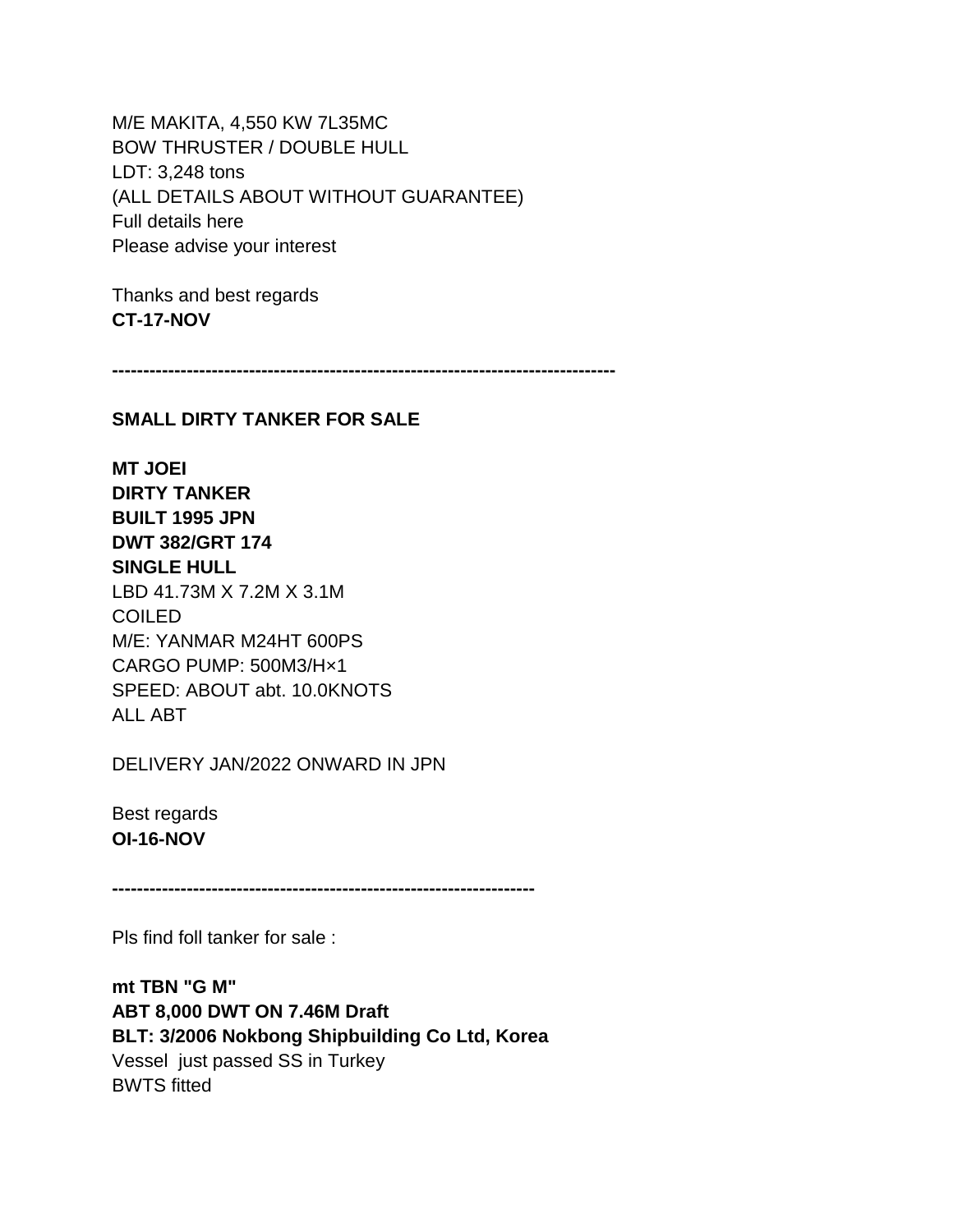Loa: 113.085M / Beam: 18.2M 10 Tanks / ABT 8,767 CBM Coated (Epoxy Phenolic) / Coiled (Stainless Steel Coils) IGS/IMO 2-3 Double Hull Cargo Pumps: 10x200 m3ph M/E Type: 1 x Wartsila 9R32LN 4,589 BHP @ 750 RPM Speed & Consumption: 15/15L(A) + 2T MDO Stern Line fitted **Bowthruster** (All dets wog)

Vessel is regularly trading Med/UK-Cont.

BRGDS **TB-10-NOV**

**-------------------------------------------------------------------------**

**Pls find foll tanker for sale :**

**mt TBN "O C" SUS316L, OIL/CHEMICAL TANKER, IMO II / Ocean Going Korea Flag ABT 8762 MT DWT on 7.478m 05th Aug., 1999 BLT at SHIN KURUSHIMA DOCKYARD, Japan** KR Class SS/DD Due: 04th Aug., 2024 / 22nd July 2022 GRT/NRT: 5732 mt / 2621 mt LOA/LBP/B/D:113.98m/108.50m/18.20m/9.65m 18 Cargo Tanks : 9,172 CBM(98%) – SUS316L Double Hull / Double Bottom Framo Pumps: 200cbm/h x 18Sets Heating Coil Fitted M/E : Makita MAN B&W 6L35MC 5,280 HP at 210 RPM G/E : YANMAR 6N18AL, 680 PS x 2 SETS Abt 12.5kts LDT: 2,793 tons (ALL DETAILS GIVEN IN GOOD FAITH W.O.G.) Trading clean chemicals in Dubai – Korea region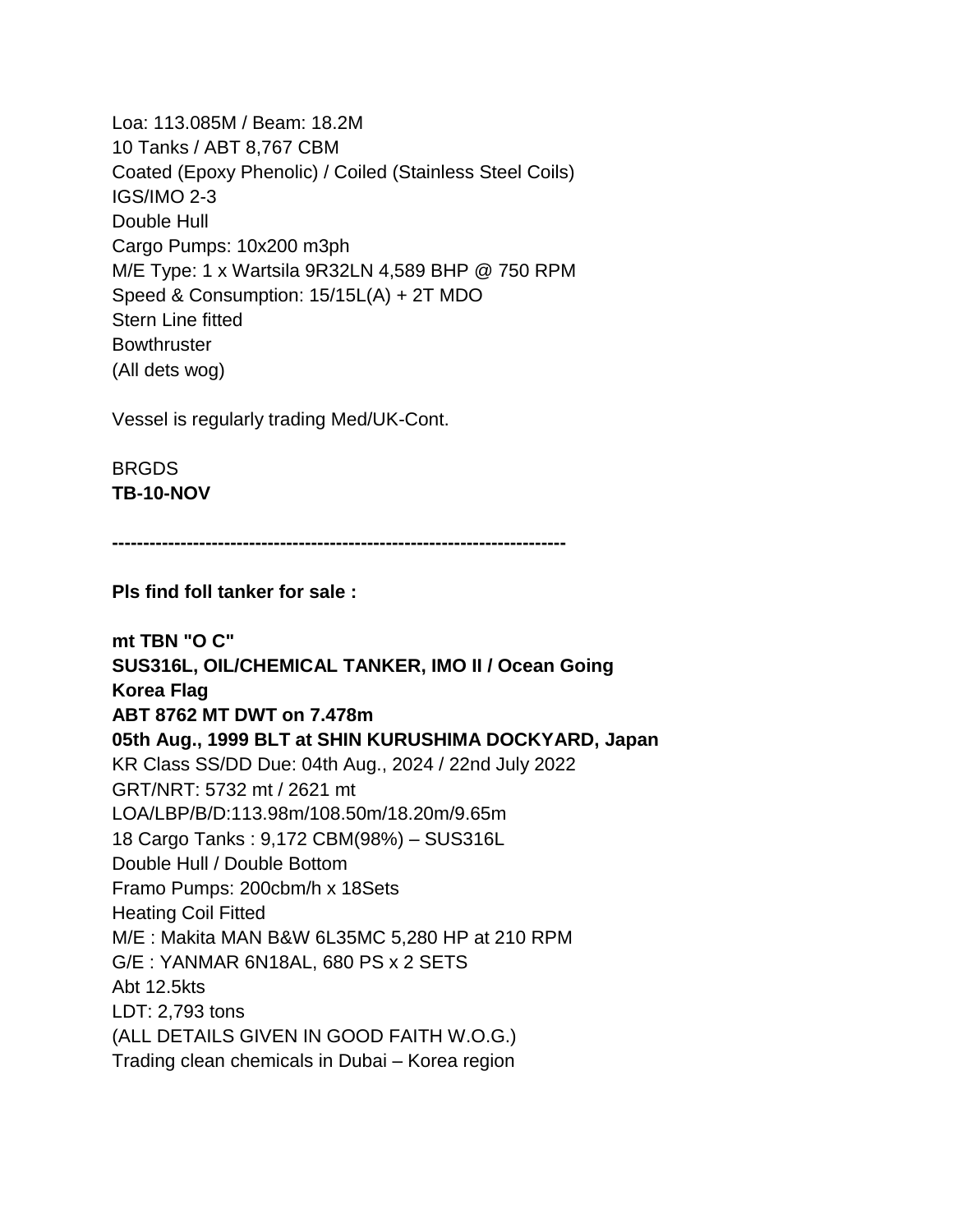BRGDS **TB-09-NOV**

**-------------------------------------------------------------------**

# **Re. 4.9K+ 5.8K DWT, Bitumen Tankers for sale**

### **M/T JS NANTONG- Flag Korea**

**Asphalt / Bitumen Tanker / IMO-II / Ocean Going Abt. 4,999 DWT on 5.91M Draft Aug 2009 built at Linhai Huipu Shipbuilding, China** KR Class - SS/DD due: Apr 2024/Apr2022 LOA/LBP/B/D: 101.90/96.50/16.00/8.0m GRT 3,691 / NRT 1,255 Cargo Tanks: 10 / Total Cubic Capacity 4,526.954 CBM (98pct) Cargo Pumps: Screw 2 X 300M3/Hour Heating: Thermal Oil Double hull / Double bottom M/E: 8320ZCD-6, 2060 KW @ 525 RPM A/E: 283 KW x 2 UNITS + EMERGENCY 74 KW (DETAILS ARE GIVEN IN GOOD FAITH W.O.G.)

**+**

### **M/T JS LANSHAN – Korea Flag**

**Asphalt / Bitumen Tanker, IMO-II / Ocean going Abt. 5,881 DWT on 6.00M Draft 26th Jul., 2011 at Taizhou Ocean, China** KR CLASS - SS/DD: 25th OCT., 2021/ 25th OCT., 2021 GRT 4,126 / NRT 1,717 LOA/LBP/B/D: 112.10/105.75/16.20/8.0m Cargo Tanks: 12 / Total Cubic Capacity 5,523.667 CBM (98pct) Cargo Pumps: Twin Screw 2 X 300M3/Hour Heating: Thermal Oil Double hull, Double Bottom M/E Yanmar 6N330-EN, 2,574KW 3500 PS A/E Cummins Eng / NTA 855-D(M) 300KW Speed 11-12Kts on VLS FO 7.2mt/day , LS MGO 1.4MT/day (DETAILS ARE GIVEN IN GOOD FAITH W.O.G.)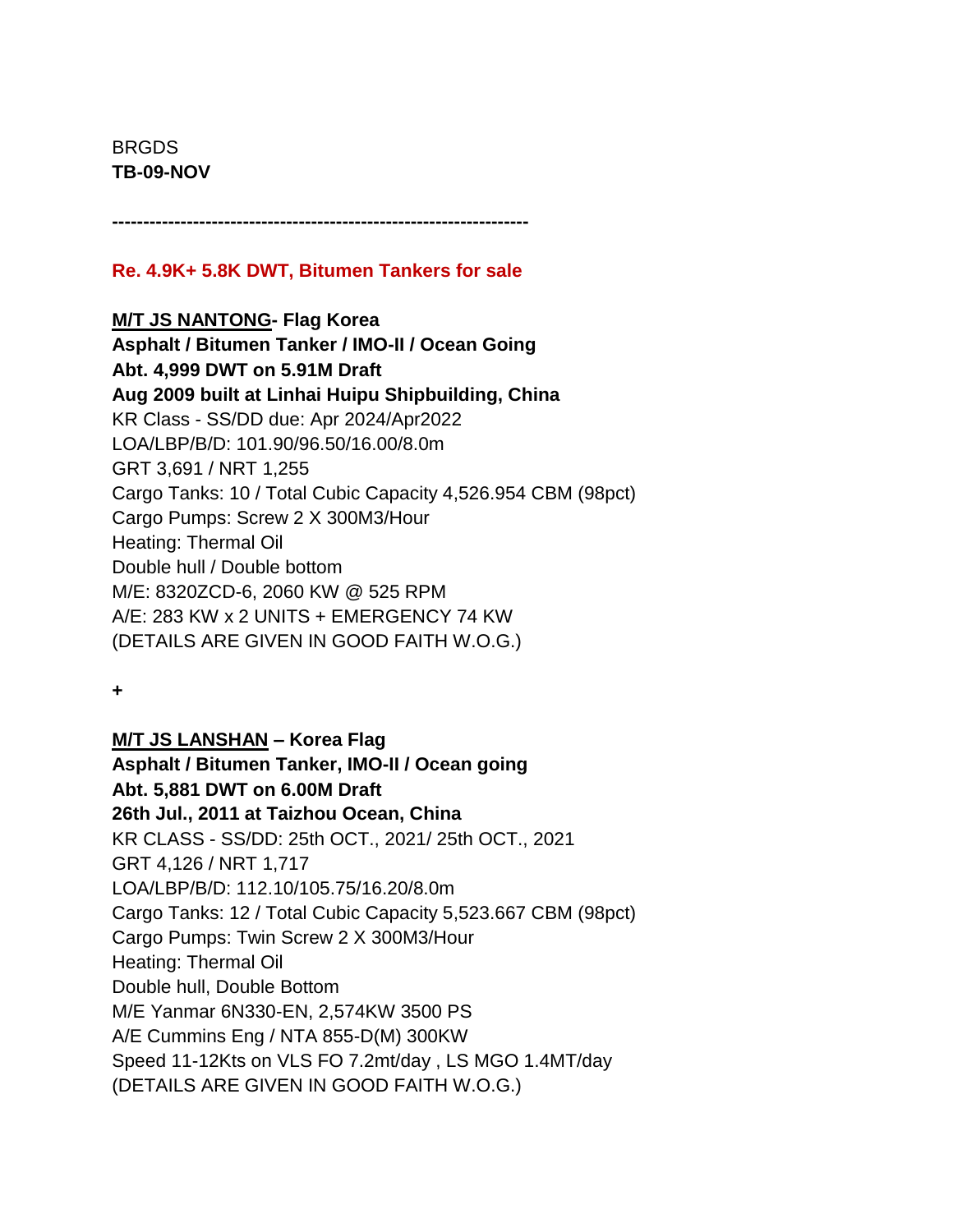Trading in Korea, China region recently Full details here

Please advise your interest

thanks and best regards **CT-02-NOV**

**-----------------------------------------------------------------------**

**CAN DEVELOP FOR SALE THE FOLLOWING FIVE SHALLOW DRAFT VOLGA-DON MAX OIL TANKERS:**

#### **M/T AVRORA ALTAIR**

**================== FLAG RUSSIA 5600 DWT ON 3,74M DRAFT BUILT 2004 AT KRASNOYE SORMOVO, RUSSIA** CLASS: RMRS ICE1 R2-RSN AUT3 OIL TANKER(ESP) LOA 141M, BEAM 16,9M GRT 4378 NRT 1313 OIL CAP CBM 6721,40. TANKS 12 COILS Y SBT Y DBOTTOM Y IGS N M/E 2 X WARTSILA 6L20 LDT 2320 PUMPS 2

+++

**M/T AVRORA POLARIS**

**===================**

**FLAG RUSSIA 5600 DWT ON 3,74M DRAFT BUILT 2005 AT KRASNOYE SORMOVO, RUSSIA** CLASS: RMRS ICE1 R2-RSN AUT3 OIL TANKER(ESP) LOA 141M, BEAM 16,9M GRT 4378 NRT 1313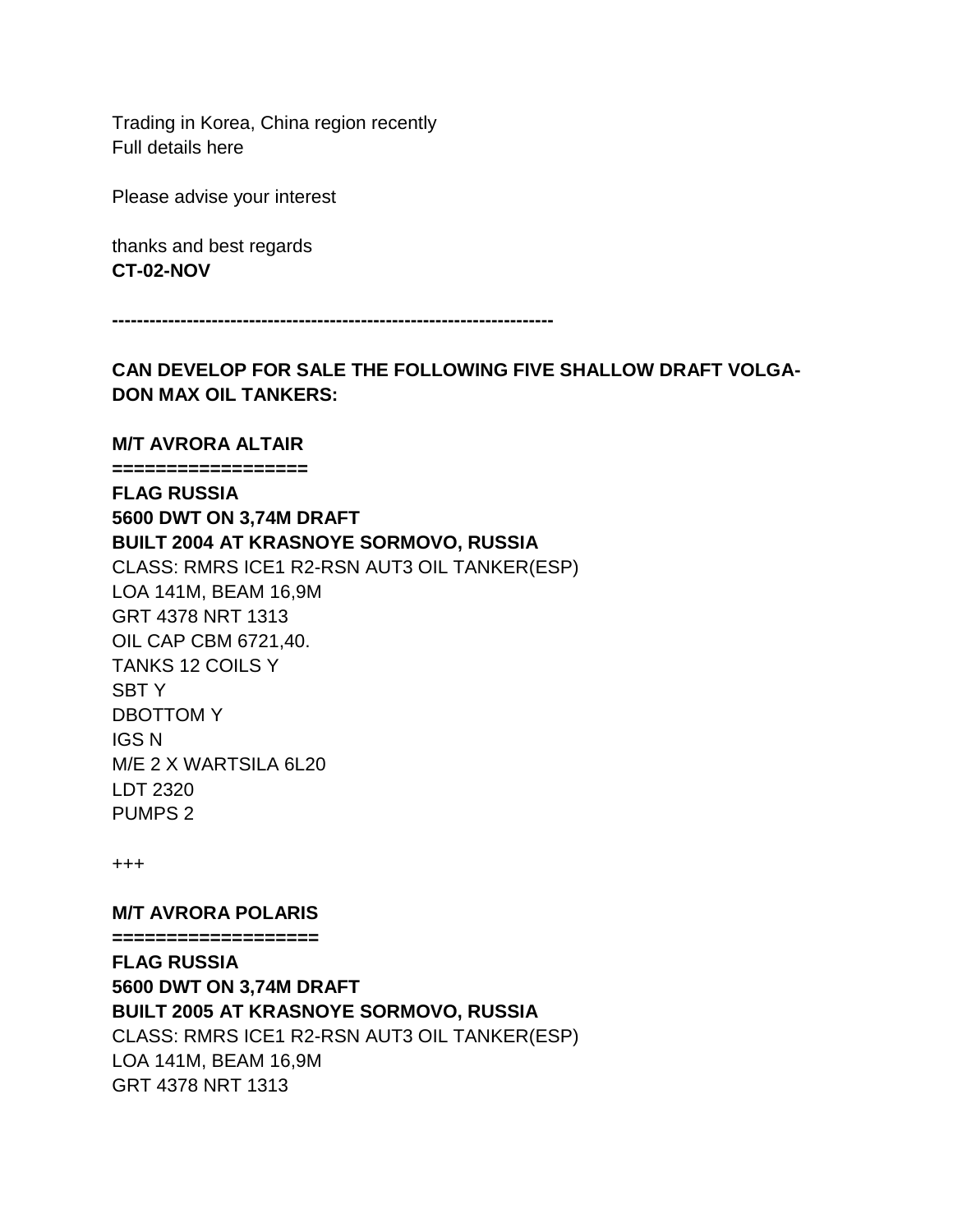OIL CAP CBM 6721,40. TANKS 12 COILS Y SBT Y DBOTTOM Y IGS N M/E 2 X WARTSILA 6L20 LDT 2320 PUMPS 2

+++

**M/T AVRORA REGUL**

**=================**

**FLAG RUSSIA 5600 DWT ON 3,74M DRAFT BUILT 2005 AT KRASNOYE SORMOVO, RUSSIA** CLASS: RMRS ICE1 R2-RSN AUT3 OIL TANKER(ESP) LOA 141M, BEAM 16,9M GRT 4378 NRT 1313 OIL CAP CBM 6721,40. TANKS 12 COILS Y SBT Y DBOTTOM Y IGS N M/E 2 X WARTSILA 6L20 LDT 2320 PUMPS 2

+++

**M/T AVRORA SIRIUS ==================**

**FLAG RUSSIA 5600 DWT ON 3,74M DRAFT BUILT 2004 AT KRASNOYE SORMOVO, RUSSIA** CLASS: RMRS ICE1 R2-RSN AUT3 OIL TANKER(ESP) LOA 141M, BEAM 16,9M GRT 4378 NRT 1313 OIL CAP CBM 6721,40. TANKS 12 COILS Y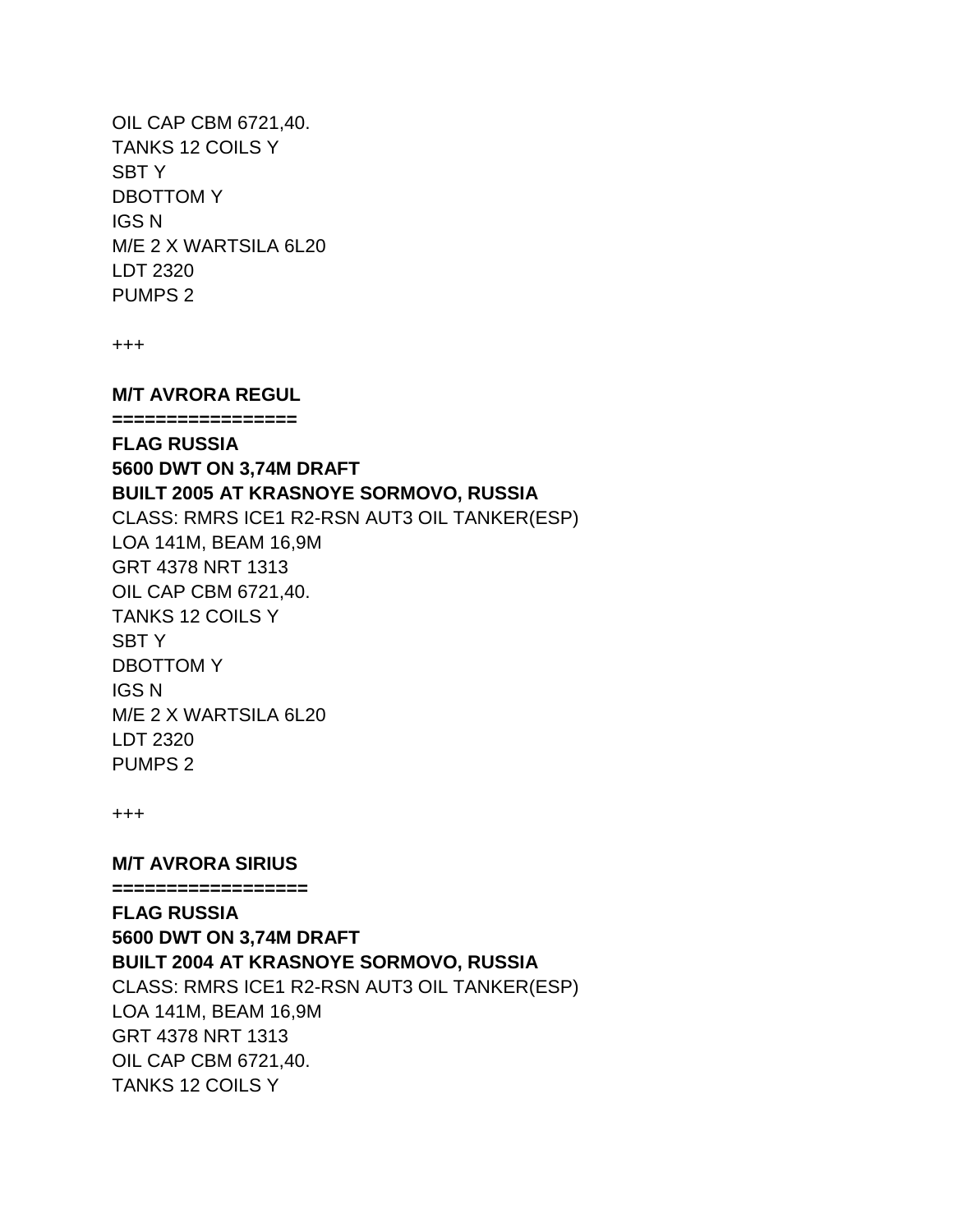SBT Y DBOTTOM Y IGS N M/E 2 X WARTSILA 6L20 LDT 2320 PUMPS 2

+++

#### **M/T AVRORA ASTREY**

**============**

**FLAG RUSSIA 5600 DWT ON 3,74M DRAFT BUILT 2005 AT KRASNOYE SORMOVO, RUSSIA** CLASS: RMRS ICE1 R2-RSN AUT3 OIL TANKER(ESP) LOA 141M, BEAM 16,9M GRT 4378 NRT 1313 OIL CAP CBM 6721,40. TANKS 12 COILS Y SBT Y DBOTTOM Y IGS N M/E 2 X WARTSILA 6L20 LDT 2320 PUMPS 2

ALL AVRORA VESSELS ARE AVAILABLE FOR INSPECTIONS AT THE PORTS OF AZOV / BLACK / CASPIAN SEA.

Q88 AND PRICE IDEAS HERE UPON FIRM INTEREST.

All details given in good faith believed to be correct but without guarantee

Pleased to hear whether they might be of further interest.

Kind regards, **DM-05-OCT**

**-------------------------------------------------------------------------**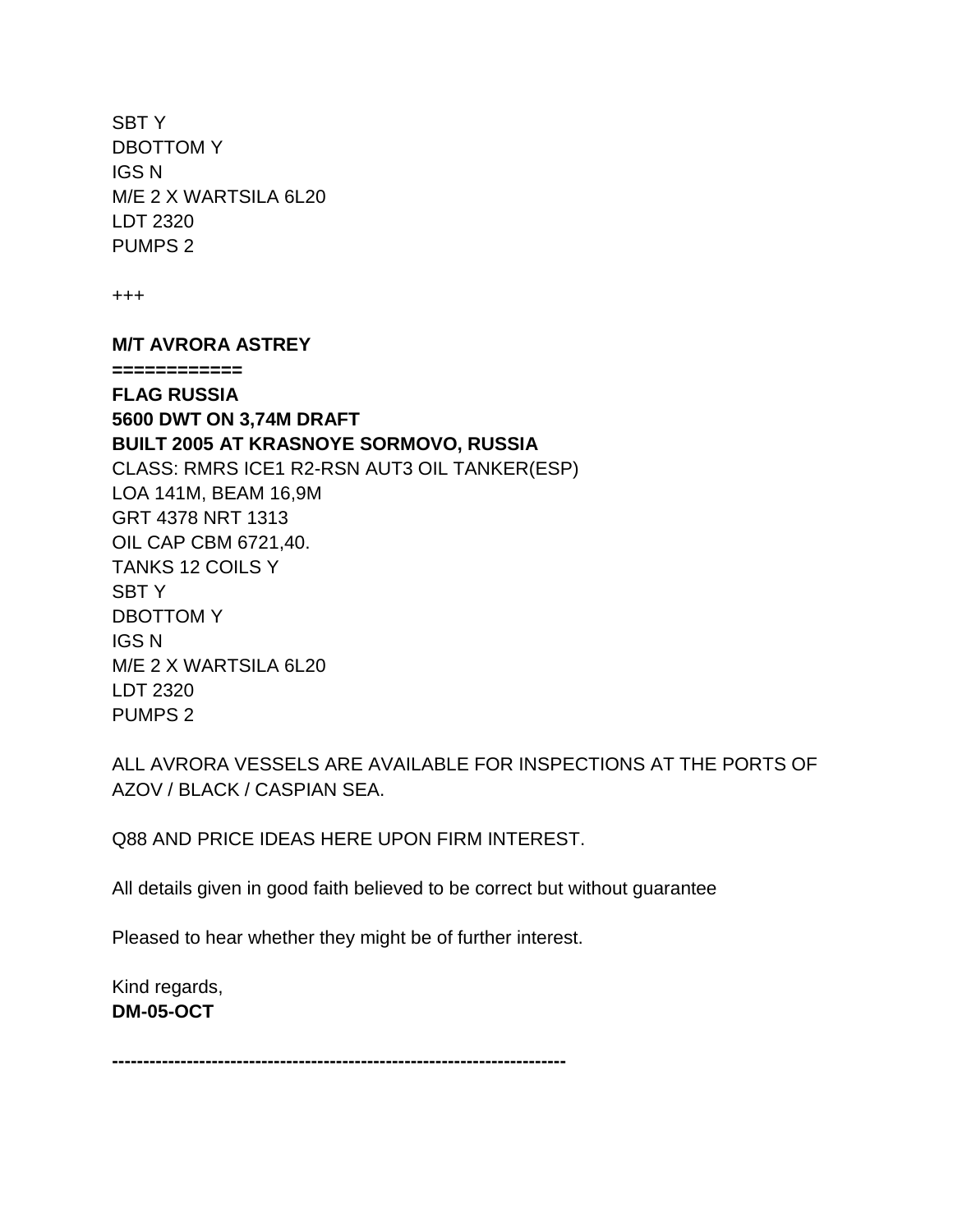### **MT IRIS VICTORIA/LR1 2010 JPN/75,000DWT**

Seller adv that She has "Tier I" with her Main Engine IMO NOx Emission Standard, instead of "Tier III".

**MT IRIS VICTORIA LR1 EPOXY BUILT 2010 JPN DWT 74,905/88,745 CBM** NK/MARSHALL ISLAND **DH** NO COIL 3 X Centrifugal X 2000 M3/HR LBD 228M X 32.26M X 20.08M/DRAFT 14.57M PLS FIND ATTACHED Q88 ALL ABT

- DELIVERY DEC/2021 - FED/2022 IN WWL - INSPECTION REPORT AVAILABLE ATA USD1,000 - OFFER INVITING AROUND 1-2/NOIV

Regards, **IO-21-OCT**

---------------------------------------------------------------------------

We may still propose for sale the following Aframax tanker :

Serious Sellers – Vessel will be sold.

Vessel is surveys passed, with BWTS fitted and CAP1 rating. Built for current owners.

#### **MT S PUMA**

**============= ABT 105,033TDW ON 14.88M BLT 4 2005 CSSC: SWS CO LTD.** CLASS AB SS 04/2025 DD 04/2022 LOA 243.80M BEAM 42.00M MAN-B&W 6S60MC-C 18,168 BHP 14TANKS 118,079CBM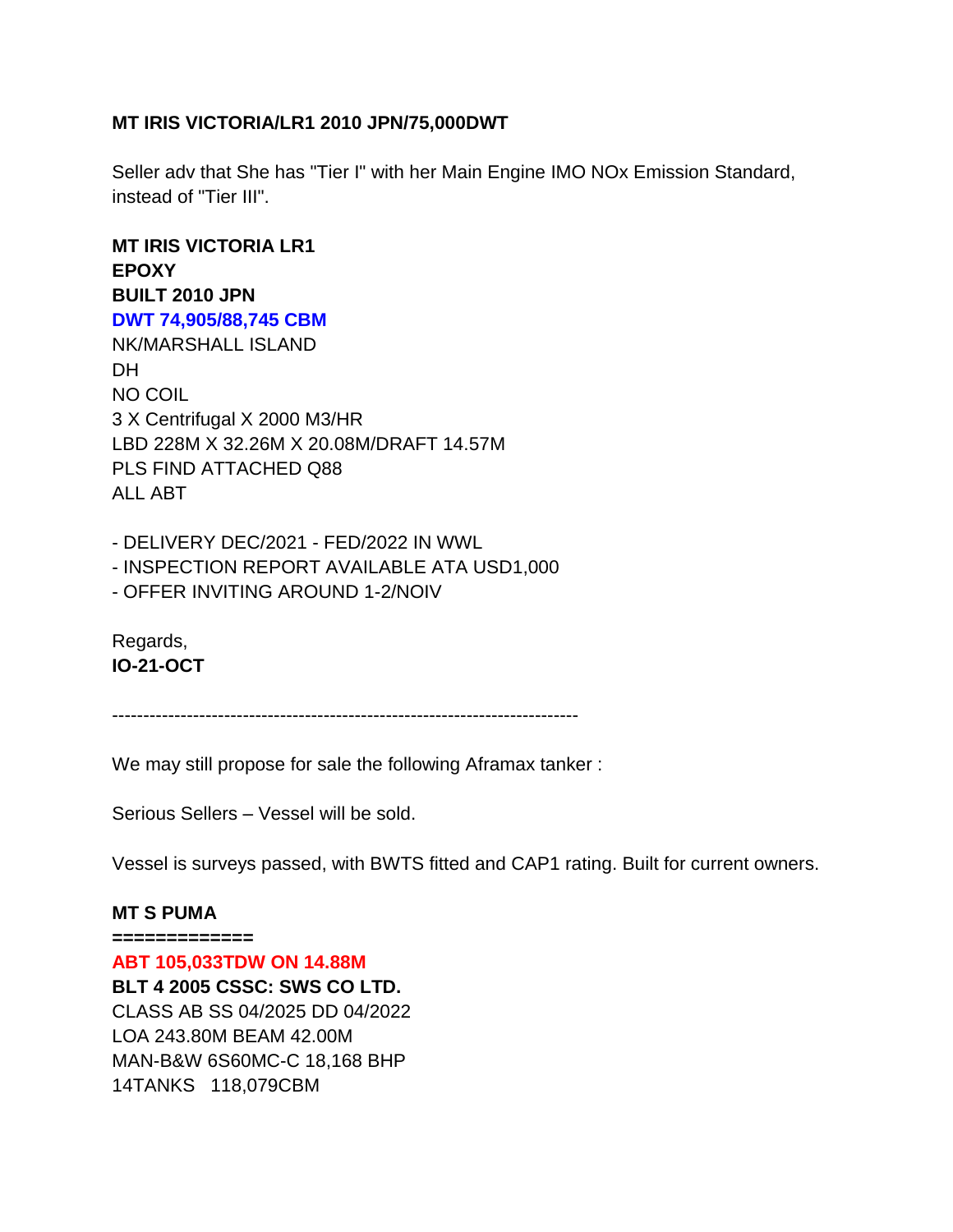COILED ALBRONZ PUMPS 3 X 2800 M3/HR CENTRIFUGAL SBT / IGS / COW LDT 18,089MT

(DETAILS IN GOOD FAITH WITHOUT GUARANTEE)

SPORE 8-10 NOV.

Holding here more details which are available upon request.

Plsd to hear in case of interest.

Best Regards **PR-08-NOV**

---------------------------------------------------------------------------

# **On sale is a 15,200 DWT vintage Ice Class 1A Stainless Steel Chemical Tanker: FLAG: MALTA**

### **ABT 15,200 DWT ON 8.79 M**

**BUILT: 2000 ITALY** WARTSILA MODEL: 6L46C 8,565 HP @ 500 RPM GT: 11,287 / NT: 4,383 - IMO #: 9192375 CLASS: RI SS: 02- 2025 DD: 03- 2023 ICE CLASS: 1A 136.14 LOA / 126.50 LBP / 23.00 BEAM / 12.25 DEPTH 23 TANKS / ABT 17,221 CBM / COATED DETAILS: FULLY STAINLESS STEEL HEATING COILS DETAILS: STAINLESS STEEL PUMPS: 12X300 CENTRIFUGAL 13X200 CENTRIFUGAL STAINLESS TANKS CAPACITY: 17,220 IGS: YES - SBT: YES LDT: 5,774 LT All details provided in good faith but without guarantee. \* The ship has high level of stainless steel

- \* The ship is fitted with 6 cargo tanks that can carry PO (Propylen Oxide)
- \* The ship is BWTS equipped
- \* The ship complies with EEXI requirements
- \* The ship has been under same ownership since her delivery from the yard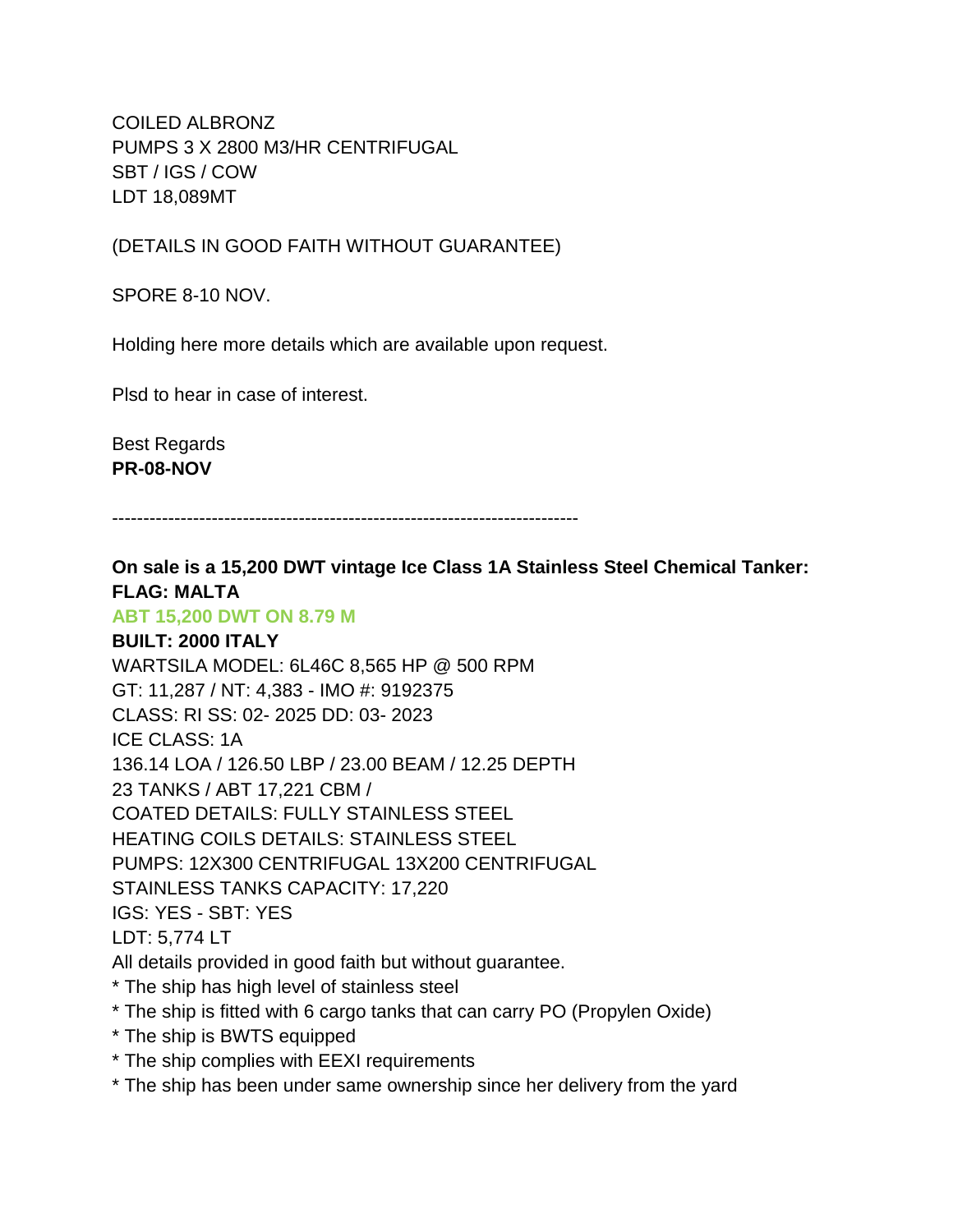Trading also in USA.

Best Regards **PR-09-NOV**

---------------------------------------------------------------------------

#### **35k DWT Late 90 Japan Built Tanker for Sale**

**CPP Oil Tanker, IMO2 Ocean Going Abt. 35,000 DWT on 10.5m draft Late 90, Japan Built** ABS Class - SS due: May 2023 GRT: 19000 tons LOA/LBP/B/D: 170m/165m/30m/14m 16 TANKS - total 34500 CBM Double hull / Double bottom 4 Segregation Cargo Pump 14+2 Loaded per manifold connection:250 M3/HR Loaded simultaneously through all manifolds:1000 M3/HR for 4 tanks ZINC& Phenolic EPOXY

Please to hear.

Best regards **UL-16-NOV**

-----------------------------------------------------------------------------

We may still propose for sale the following Aframax tanker :

Serious Sellers – Vessel will be sold.

Vessel is surveys passed, with BWTS fitted and CAP1 rating. Built for current owners.

#### **MT S PUMA**

**=============**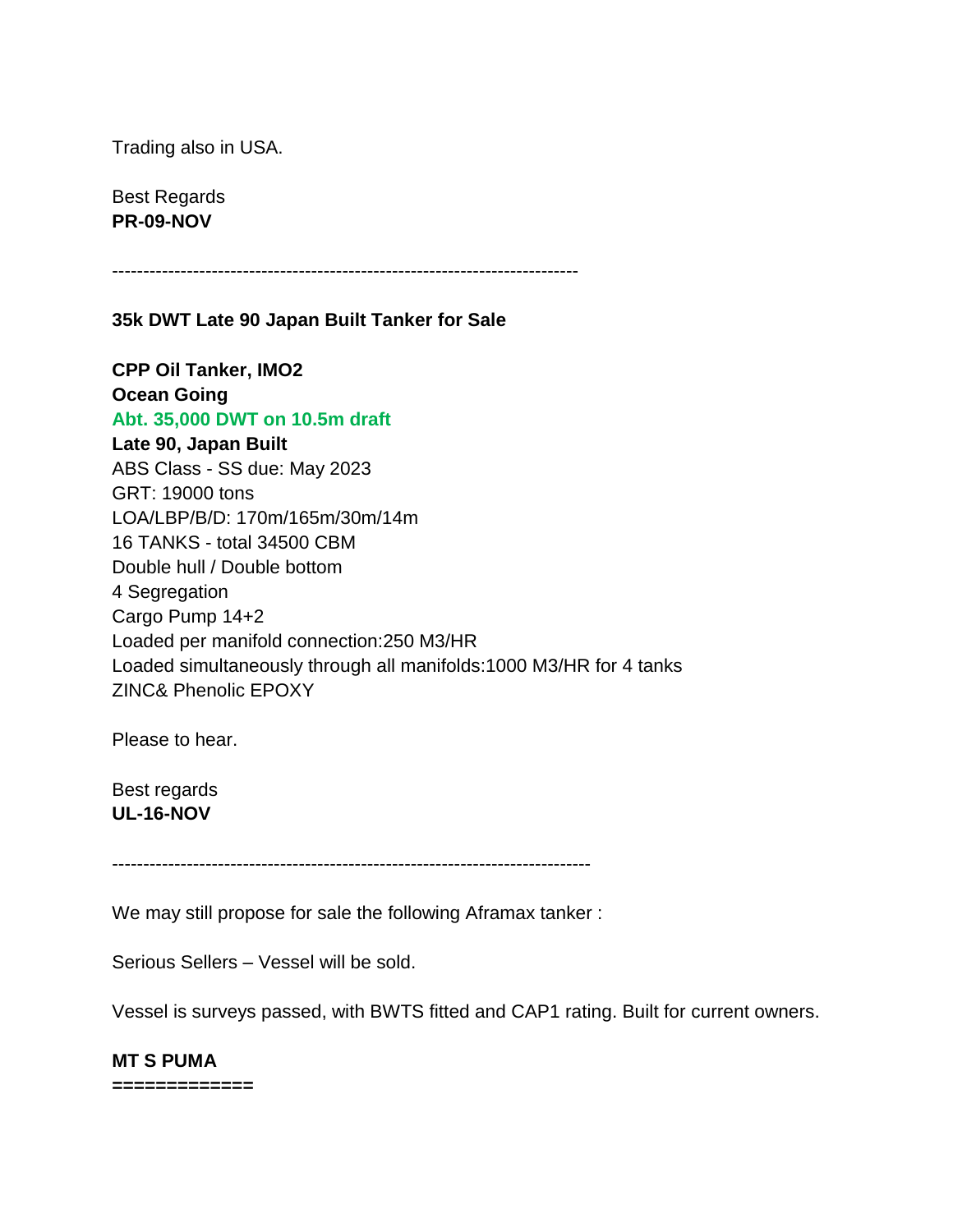#### **ABT 105,033TDW ON 14.88M**

**BLT 4 2005 CSSC: SWS CO LTD.** CLASS AB SS 04/2025 DD 04/2022 LOA 243.80M BEAM 42.00M MAN-B&W 6S60MC-C 18,168 BHP 14TANKS 118,079CBM COILED ALBRONZ PUMPS 3 X 2800 M3/HR CENTRIFUGAL SBT / IGS / COW LDT 18,089MT

(DETAILS IN GOOD FAITH WITHOUT GUARANTEE)

+++

**Also the below MR tanker which can be developed for sale :** 

### **MT: "CLEAN IMPERIAL" - Flag: MARSHALL ISLANDS**

**=================**

**Deadweight: 50,388 mts on 13,52 m draft Built in May/2007 in KOREA, SOUTH at SLS Shipbuilding Co Ltd - Tongyeong** Class: AB SS: 20/5/2022 DD: 20/5/2022 DSides,DBottom Gross: 30965 / Net: 14816 LOA: 189,02 m - Breadth 32,2 m Oil Cap: 60449 cbm Tanks: 13 Pumps: 3x1700 M3/HR EPOXY, Coils: HEATING COILS CBT: no, SBT: yes, COW: yes, IGS: yes ME: MAN-B&W 6S50MC-C BHP: 12900/127RPM Speed: 15 Knots Generators: 3 X 680 KW CPP trading

TRADING EAST

Holding here more details which are available upon request.

Plsd to hear in case of interest.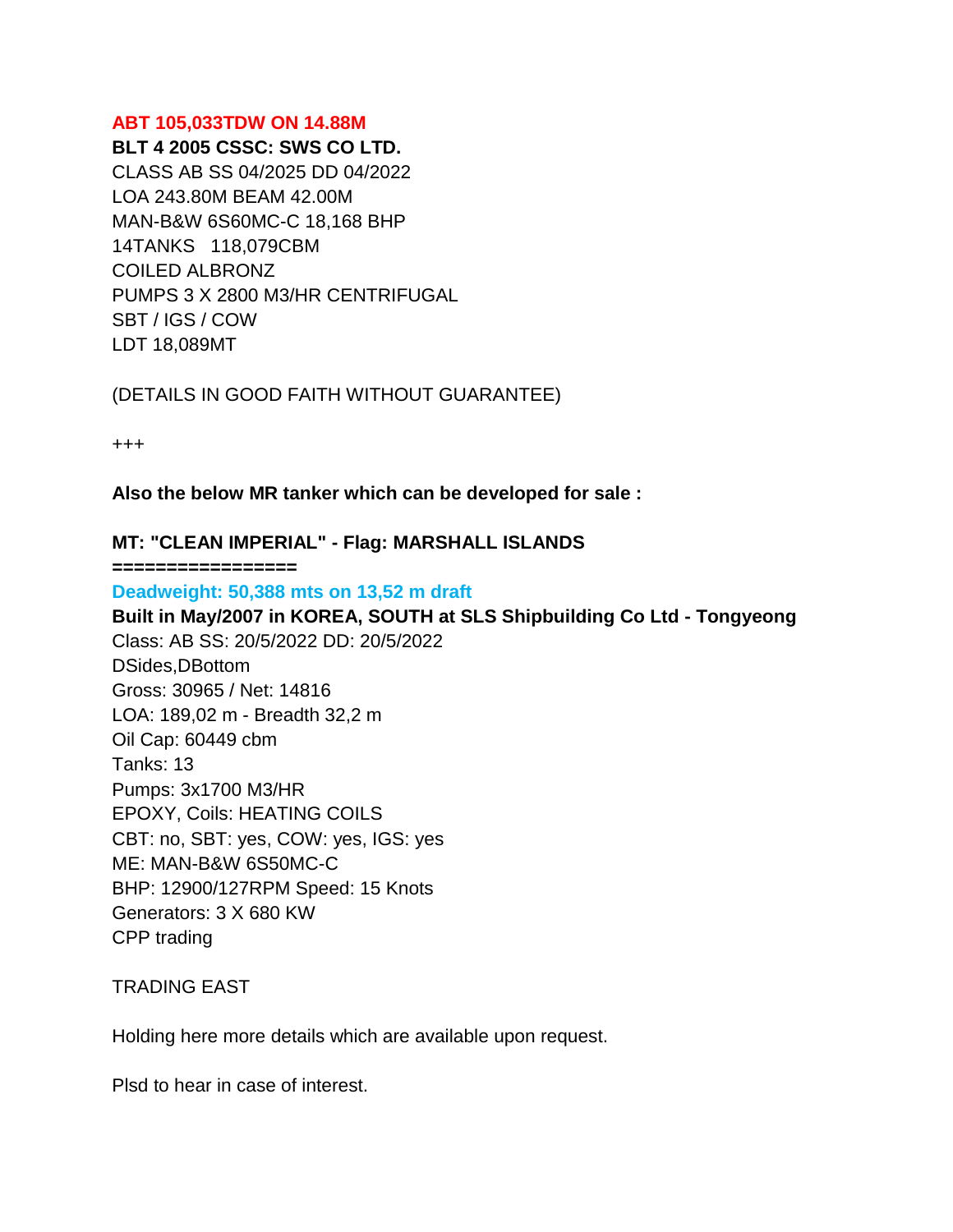Best Regards **PR-30-NOV**

------------------------------------------------------------------------

We may still propose for sale the following Aframax tanker : Serious Sellers – Vessel will be sold.

# **SS PASSED, CAP 1 AND WBTS FITTED, BUILT FOR THE CURRENT OWNERS. PROMPT DEL POSSSIBLE.**

#### **MT S PUMA**

**=============**

**ABT 105,033TDW ON 14.88M BLT 4 2005 CSSC: SWS CO LTD.** CLASS AB SS 04/2025 DD 04/2022 LOA 243.80M BEAM 42.00M MAN-B&W 6S60MC-C 18,168 BHP 14TANKS 118,079CBM COILED ALBRONZ PUMPS 3 X 2800 M3/HR CENTRIFUGAL SBT / IGS / COW LDT 18,089MT

(DETAILS IN GOOD FAITH WITHOUT GUARANTEE)

Presently the vessel awaiting at Singapore EOPL Anchorage the LC of the next Fixture. Vessel is not accessible at the present location.

Next Port : Linggi Malaysia , Offshore Anchorage / ETA 2-3 January 2022 (for Loading STS) Discharging Port : North China

Holding here more details which are available upon request.

Plsd to hear in case of interest.

Best Regards **PR-30-DEC**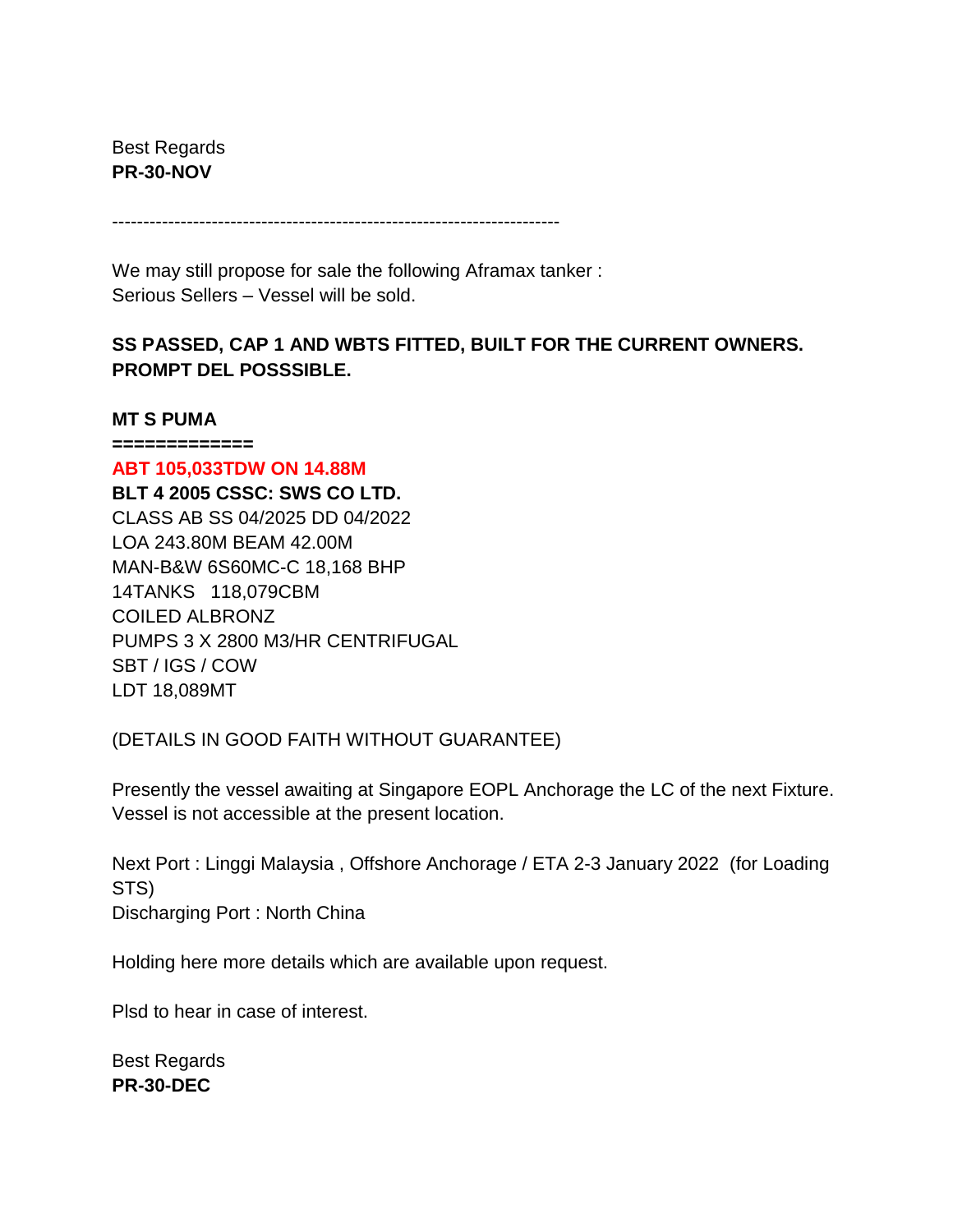------------------------------------------------------------------------

**MT "HIGH PRIORITY"** – Lib Flag **ABT 46,800DWT ON 12.80 M BLT 03/2005 BY NAIKAI ZOSEN, JAPAN** CLASS ABS - SS 3/25 DD 4/23 LOA 180.00M / BEAM 32.00M 14 TANKS – EPOXY COATED 52,003 CBM M/E B&W, 6S50MCC7, 9,480 BHP @ 127 RPM CARGO PUMPS X4 @ 800 M3/HR BWTS FITTED

She will be loading UMS Immingham eta 17/1 for WAF discharge.

An independent inspection report by RINA is being prepared, and when available a copy may be purchased from us for US\$1,000.

Owners are inviting best outright offers, can guide

Fuller details available here

All details given without guarantee

B.Rgds **GR-13-JAN**

----------------------------------------------------------------------------------

#### **MT: "CLEAN IMPERIAL" - Flag: MARSHALL ISLANDS**

**=================**

**Deadweight: 50,388 mts on 13,52 m draft**

**Built in May/2007 in KOREA, SOUTH at SLS Shipbuilding Co Ltd - Tongyeong** Class: AB SS: 20/5/2022 DD: 20/5/2022 DSides,DBottom Gross: 30965 / Net: 14816 LOA: 189,02 m - Breadth 32,2 m Oil Cap: 60449 cbm Tanks: 13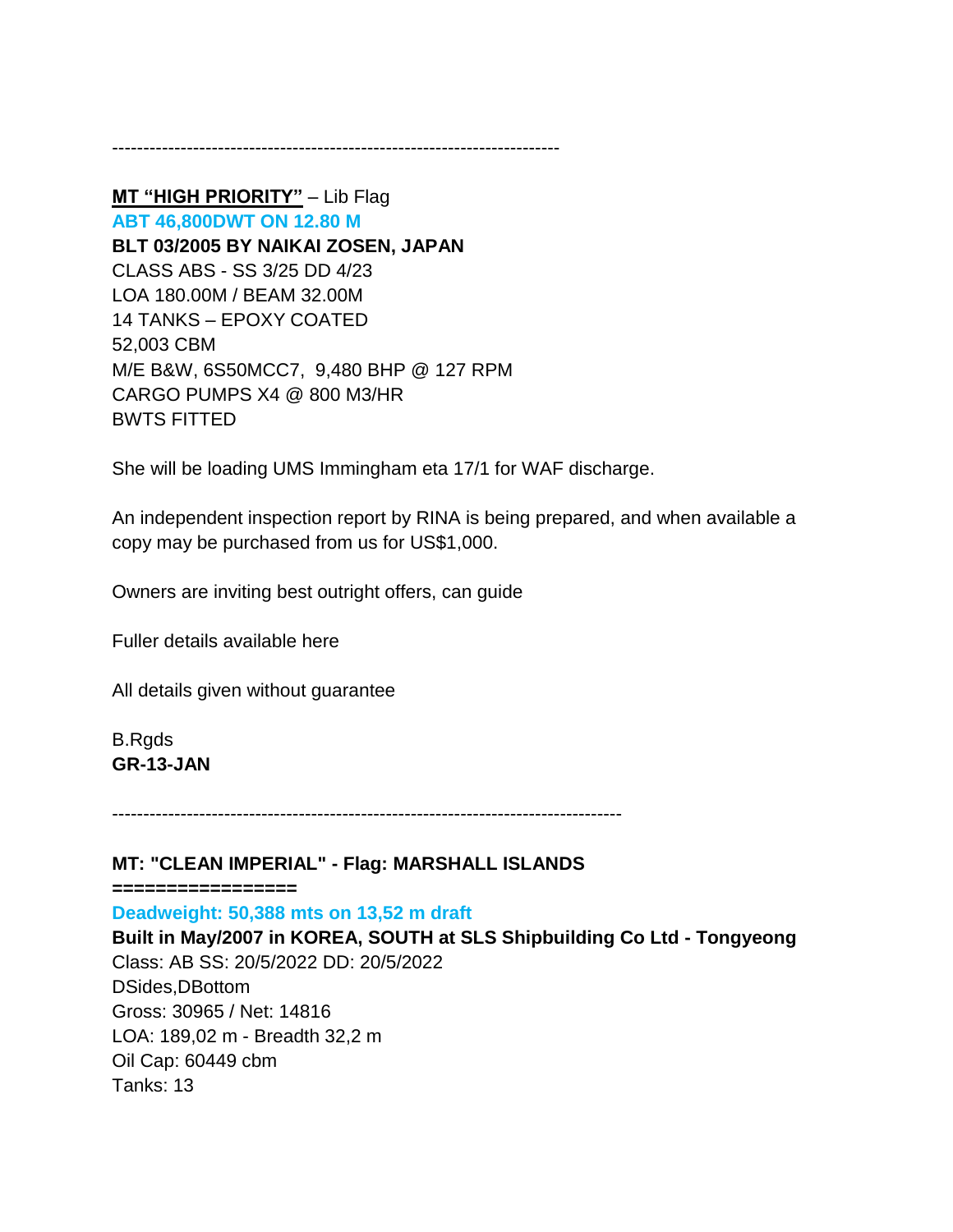Pumps: 3x1700 M3/HR EPOXY, Coils: HEATING COILS CBT: no, SBT: yes, COW: yes, IGS: yes ME: MAN-B&W 6S50MC-C BHP: 12900/127RPM Speed: 15 Knots Generators: 3 X 680 KW CPP trading

wog

Owners inviting best offers. As brokers can guide.

There is available an inspection report held by independent surveyors, available at cost.

Vessel will load Fujairah to go to South America.

Can give delivery East of Suez or elsewhere by arrangement.

Holding here more details which are available upon request.

Plsd to hear in case of interest.

Best Regards **PR-18-JAN**

-----------------------------------------------------------------------------

**SS PASSED, CAP 1 AND WBTS FITTED, BUILT FOR THE CURRENT OWNERS. PROMPT DEL POSSSIBLE.**

#### **MT S PUMA**

**============= ABT 105,033TDW ON 14.88M BLT 4 2005 CSSC: SWS CO LTD. CLASS AB SS 04/2025 DD 04/2022** LOA 243.80M BEAM 42.00M MAN-B&W 6S60MC-C 18,168 BHP 14TANKS 118,079CBM COILED ALBRONZ PUMPS 3 X 2800 M3/HR CENTRIFUGAL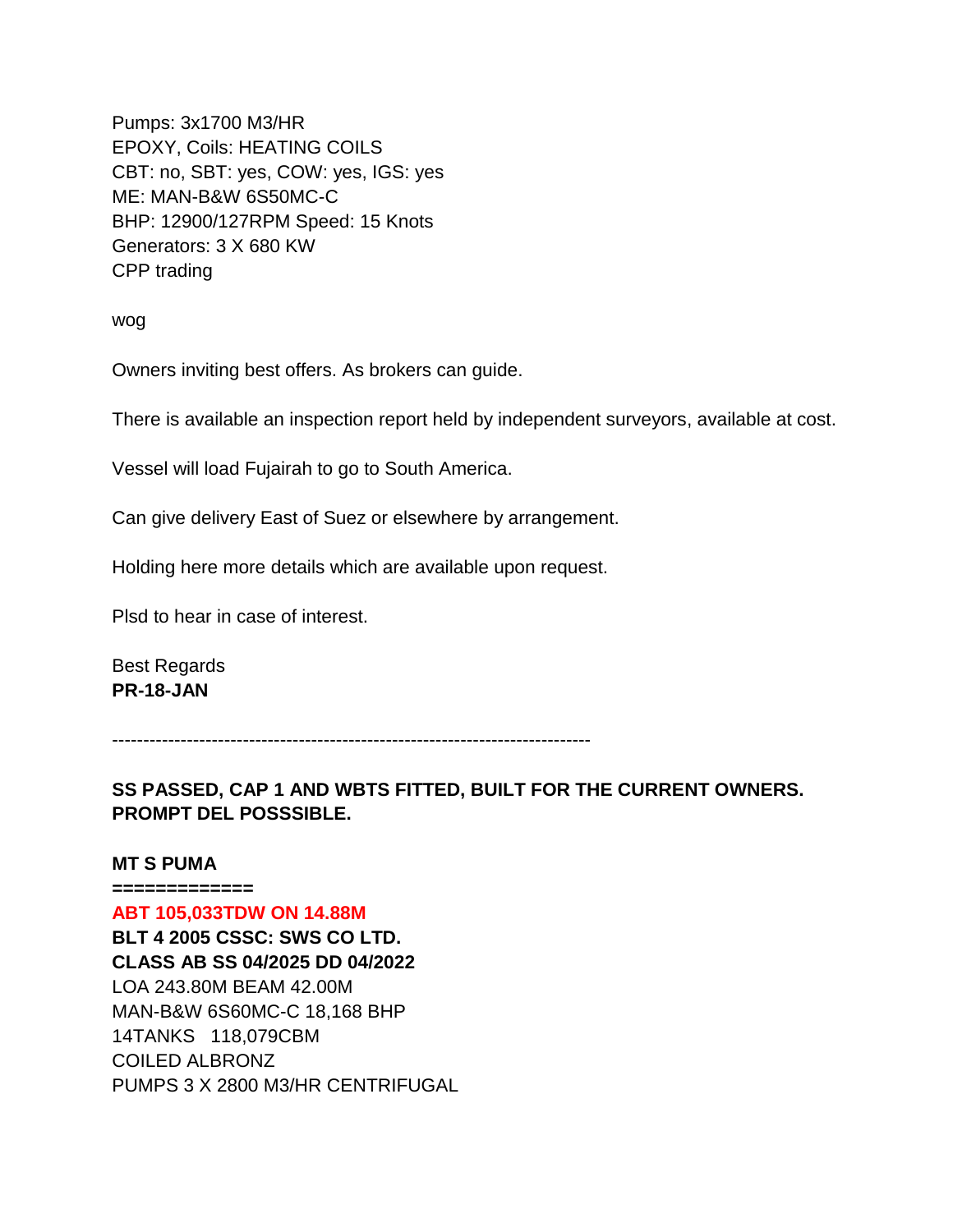SBT / IGS / COW LDT 18,089MT

### (DETAILS IN GOOD FAITH WITHOUT GUARANTEE)

+++

**MT: "CLEAN IMPERIAL" - Flag: MARSHALL ISLANDS ================= Deadweight: 50,388 mts on 13,52 m draft Built in May/2007 in KOREA, SOUTH at SLS Shipbuilding Co Ltd - Tongyeong** Class: AB SS: 20/5/2022 DD: 20/5/2022 DSides,DBottom Gross: 30965 / Net: 14816 LOA: 189,02 m - Breadth 32,2 m

Oil Cap: 60449 cbm Tanks: 13 Pumps: 3x1700 M3/HR EPOXY, Coils: HEATING COILS CBT: no, SBT: yes, COW: yes, IGS: yes ME: MAN-B&W 6S50MC-C BHP: 12900/127RPM Speed: 15 Knots Generators: 3 X 680 KW CPP trading

TRADING EAST.PROMPT DEL POSSSIBLE.

Holding here more details which are available upon request.

Plsd to hear in case of interest.

Best Regards **PR-31-JAN**

-------------------------------------------------------------------------

**For sale the below VLCC:** 

**M/T =DHT EDELWEISS= / FLAG: HONG KONG, CHINA**

**ABT 301,021 MDWT ON 22.172M**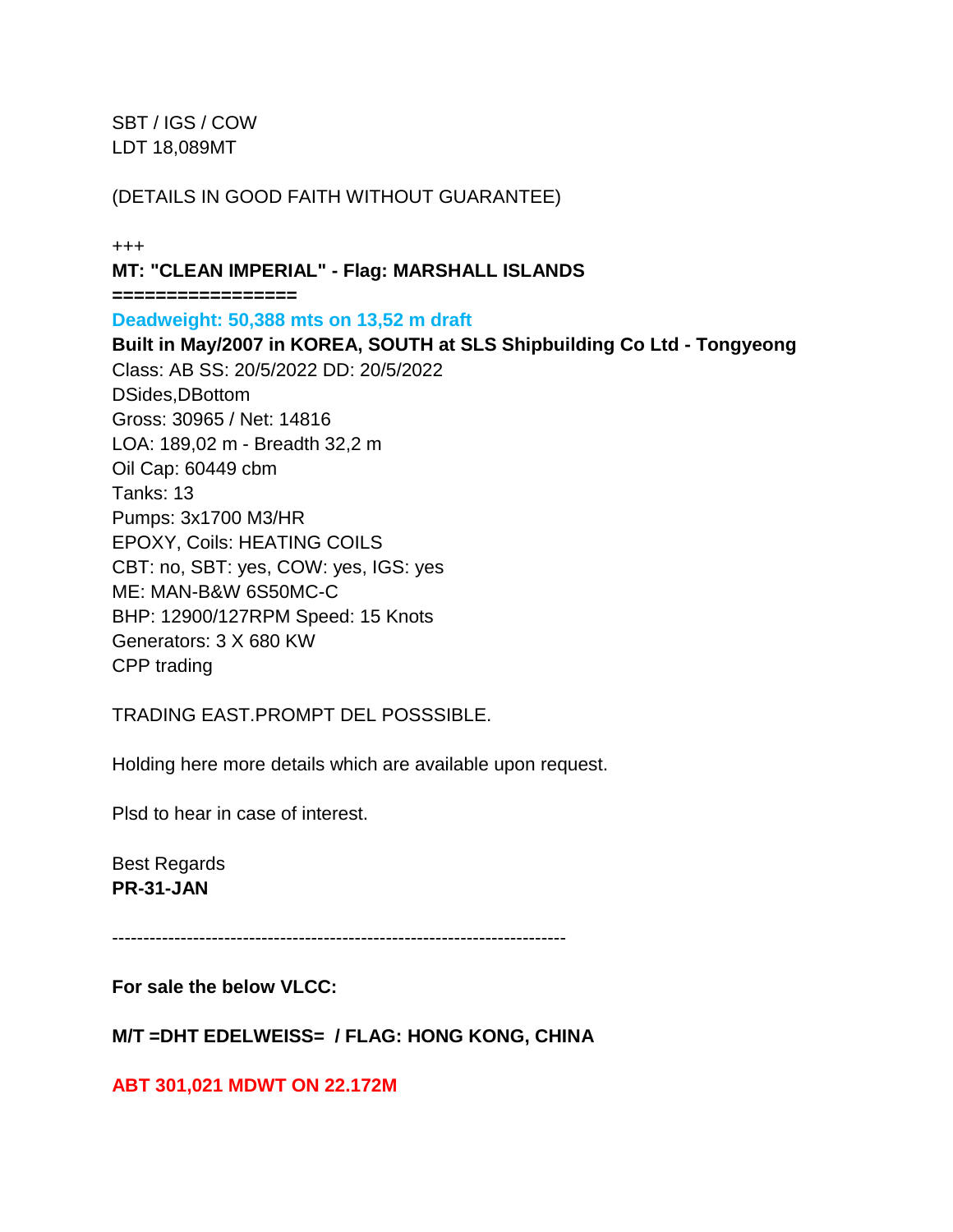# **BLT JAN/2008 Daewoo SB, KOREA**

LR SS 01/2023 DD 01/2023

GRT 158,569 / NRT 110,072

DIMS 332 / 320 x 58 x 31.2 M

MAN-B&W MCR 7S80MC 35,144 HP 79 RPM

15 TKS

ABT 344,304 CBM (337,418 CBM at 98%)

IGS COW SBT(PL)

DOUBLE HULL

PUMPS: 3x5000 M3/HR

GENS: 3x1,180 kW

GRADES: 3

LDT 42,610

Loading Brazil mid Feb for China and open Quingdao, China 3rd April,

where she can give charterfree delivery and Owners would ballast to Singapore and deliver there.

Delivery charterfree by arrangement

Owners are keen to sell – Try the Price about \$36M

Best Regards **SP-01-FEB**

-------------------------------------------------------------------------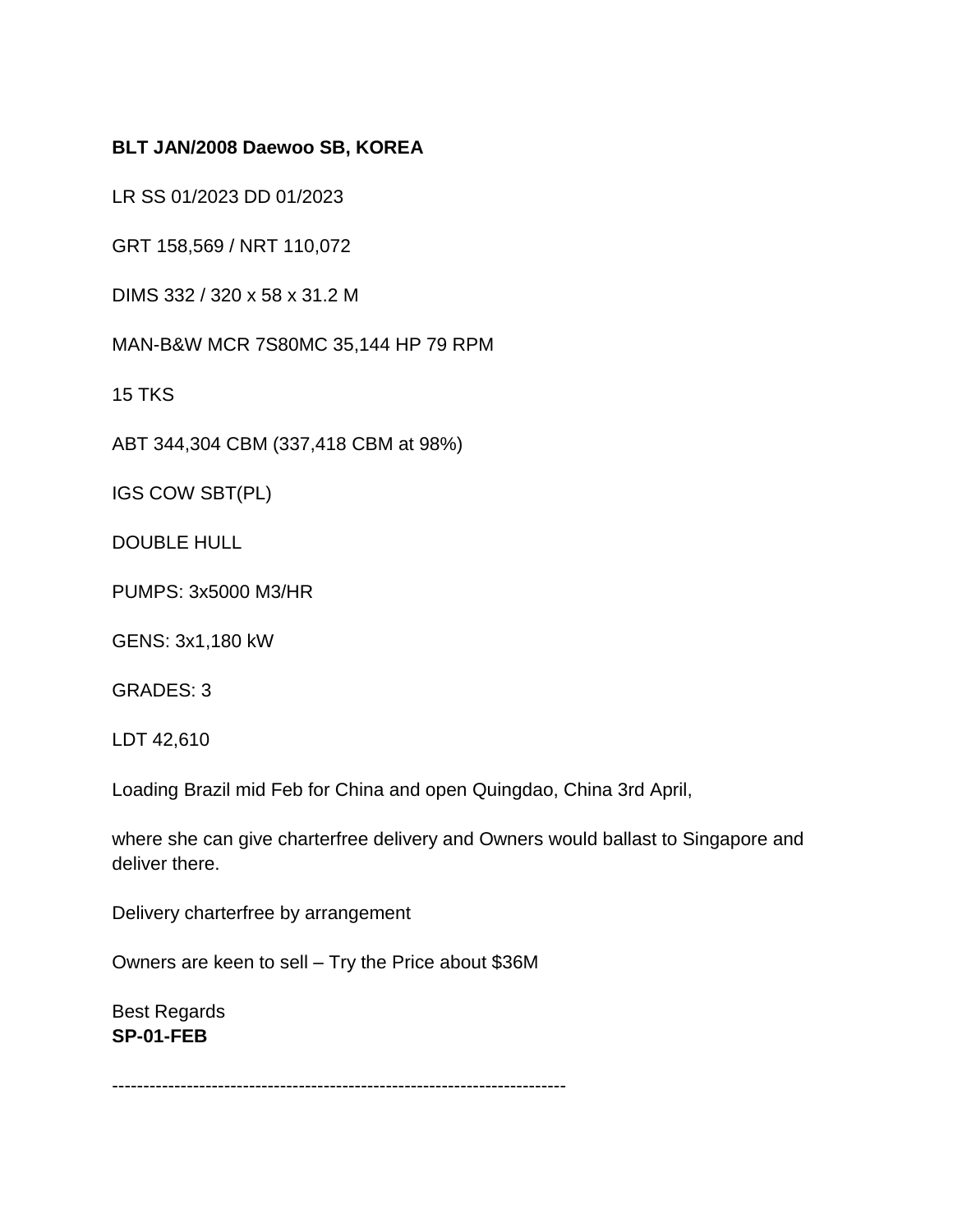#### **Pls find foll LPG tanker for sale:**

**mt TBN "J S" FLAG : Isle of Man BUILT : Aug 01, 1998** CLASS : Lloyds Register **SDWT : 18,045.20 MT** SDRAFT : 9.78 m LOA : 154.98 m BEAM : 23.10 m CUBIC 98 PCT : 16,261.53 m3 (ex slops) TOTAL 98 PCT : 16,261.53 m3 PUMPS : 2 x 450 Cu. Metres/Hour (Centrifugal) 6 x 250 Cu. Metres/Hour (Other) REHEATER : Tube TANK PRESSURE: 6.12 KP/CM2 (max) TANK TEMP : -48.00 °C (min) TPC/TPI : 38.00 MT / 95 LT BCM : 69.60 m KTM : 42.65 m GRT : 15,180.00 NRT : 4,785.00 PCNT : 12,721.00 SCNT : 12,780.58 DERRICKS : 0 x 0.00 MT CRANES : 1 x 5.00 MT HULL : Double Bottom

**BRGDS TB-17-FEB**

---------------------------------------------------------------------------------

#### **We might be able to develop for sale below VLCC:**

In case of your buyers interest and in order to release any additional info, buyers name and background is needed.

#### **EASTERN JUPITER**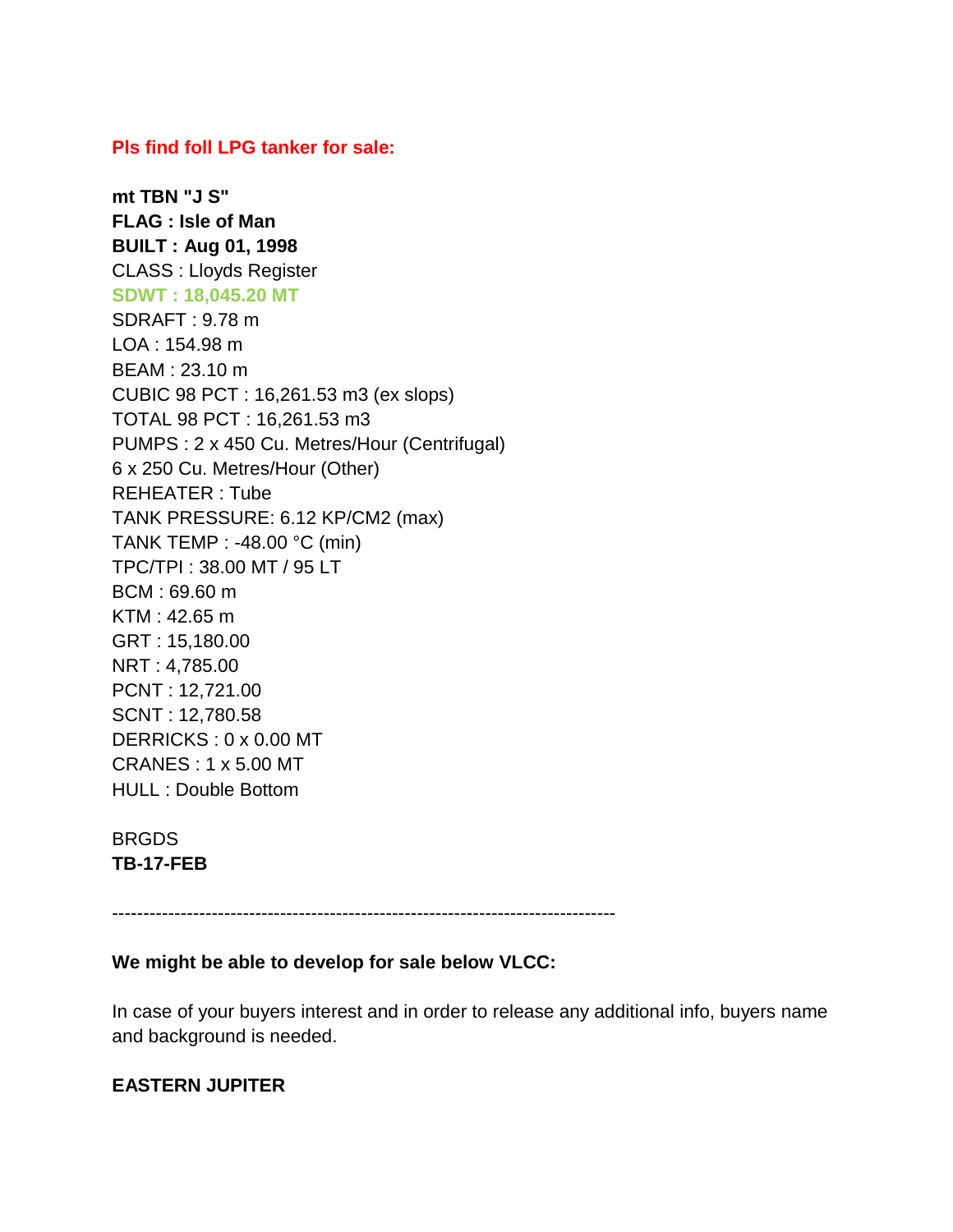**===========**

#### **ABT 305,749 DWT ON 22.40 M DRAFT**

**BLT 2007, JAPAN** CLASS ABS SS/DD DUE 03/2022 FLAG HONG KONG GRT 158,463 / NRT 110,072 LOA 332 M BEAM 58 M OIL CAP ABT 329,614 CBM 17 CARGO TANKS NO COILING CARGO PUMPS 3X5000 CBM/H M/E MAN-B&W 7S80MC 34,659 BHP AT 79 RPM DOUBLE HULL L.D.T. 42,216

Best offers inv. Insp / Dely by arr

+++

#### **NUCLEUS**

**======**

#### **ABT 307,300 DWT ON 22.7 M DRAFT**

**BLT 2007, CHINA** CLASS LRS SS DUE 10/2022 FLAG LIBERIA GRT 159,911 / NRT 103,973 LOA 332.9 M BEAM 58.1 M OIL CAP ABT 334,616 CBM 17 CARGO TANKS

3 GRADES / SBT / IGS / COW CARGO PUMPS 3X5500 CBM/H M/E SULZER 7RTFLEX84TD; 29,400 KW DOUBLE HULL LDT 44,000 MT

Best offers inv. Insp / dely by arr

Mt Nucleus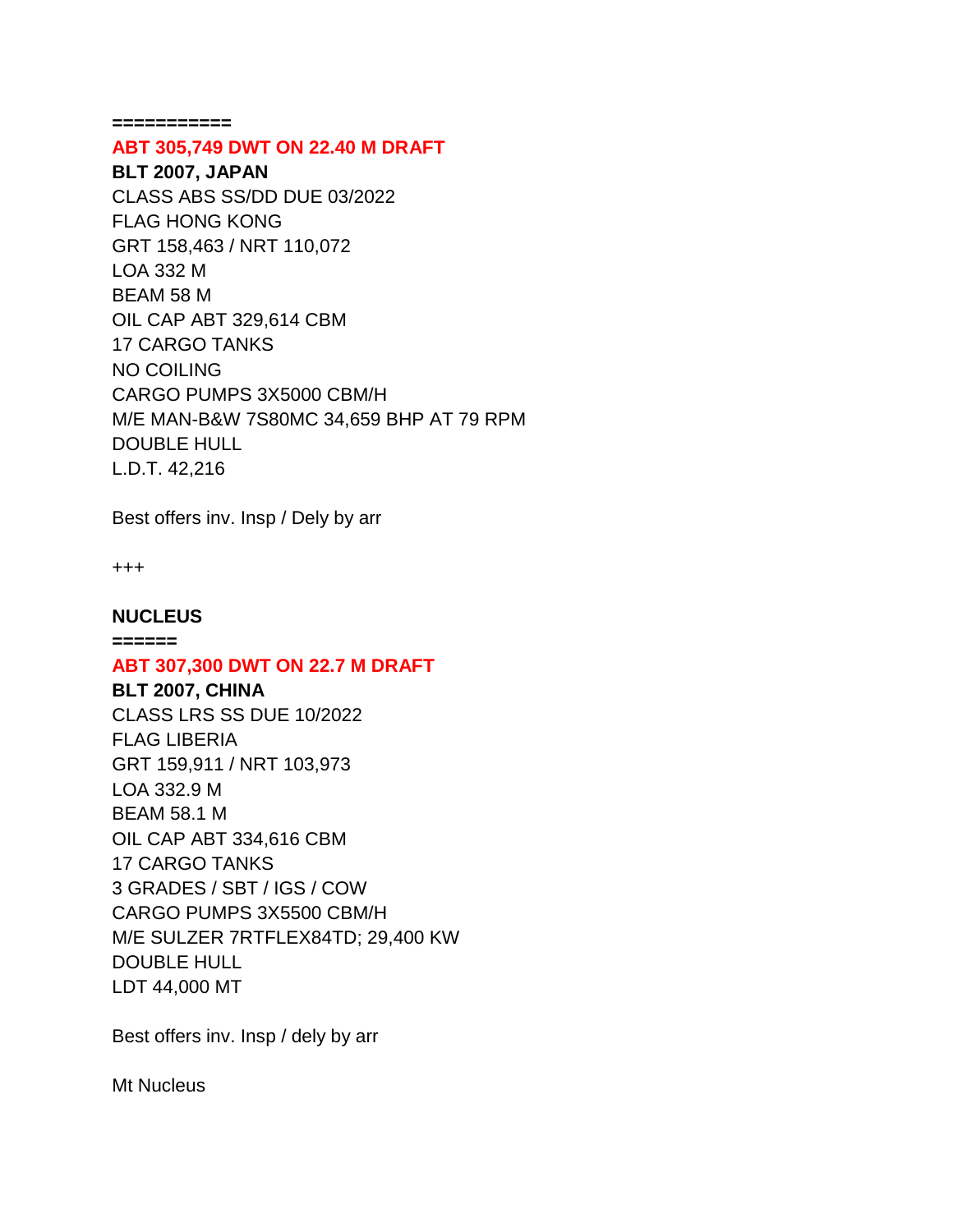---

Further to our last pls find attached vessels Q88.

Owner's price Usd 30.5 Mio.

Plsd revert with buyers name and background

All details are given in good faith but without guarantee

BRGDS **234-22-FEB**

---------------------------------------------------------------------------------

**M/T : "JAG PAHEL" Flag: INDIA (DIRECT WITH OWNERS)**

**==================**

**Type: TANKER CLASS III Blt: 2004 in KOREA, SOUTH at Hanjin Heavy Industries & Construction Co Ltd - Busan**

#### **DWT: 46,319 mts on 12,2 m DRFT**

GRT: 27627 / NET: 12769 CLASS: IR VL SS: 12/10/2024 DD: 10/10/2022 SBT,COW,IGS LOA: 182,85 m - Breadth: 32,2 m - Depth: 18,1 m Decks: 1 Oil Cap: 50929 cbm Tanks: 16 Pumps: 4X0 ME: MAN-B&W 6S50MC BHP: 11665/127 RPM Speed: 14,5 Knots on: 32,65 ts GENS: 3 LDT: 9582 mts

LOCATION/INSPECTIONS: The vsl is trading AG-India. Presently at Khor Fakkan waiting for orders where promptly inspectable.

DELIVERY: She can give prompt delivery UAE.

OFFERS: Owners invite best outright offers.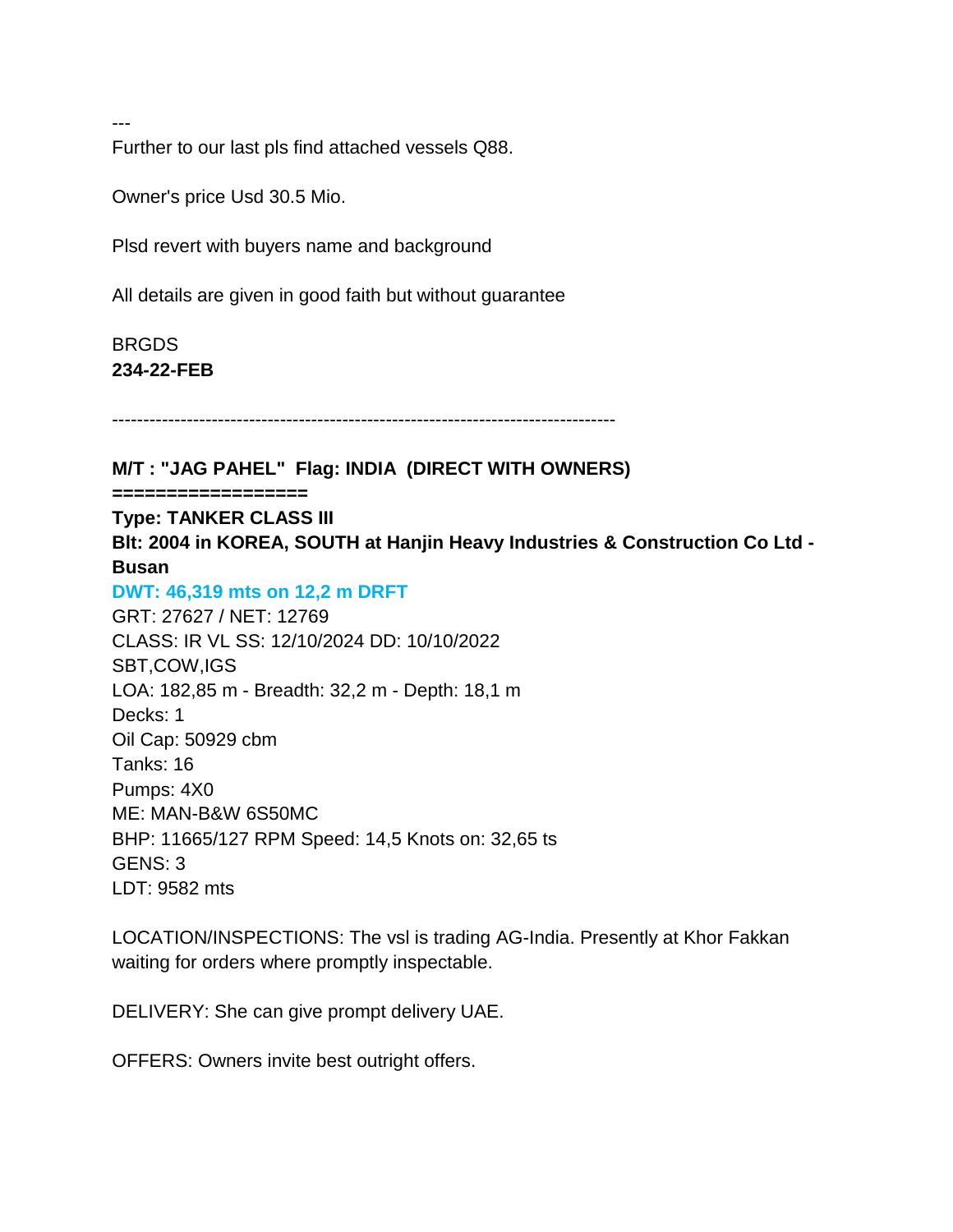She is trading CPP.

Details available upon request.

(ALL DETAILS WOG)

Best Regards, **CD-23-FEB**

----------------------------------------------------------------------------

**M/T : "JAG PAHEL" Flag: INDIA (DIRECT WITH OWNERS)**

**==================**

**Type: TANKER CLASS III**

**Blt: 2004 in KOREA, SOUTH at Hanjin Heavy Industries & Construction Co Ltd - Busan**

**DWT: 46,319 mts on 12,2 m DRFT**

GRT: 27627 / NET: 12769 CLASS: IR VL SS: 12/10/2024 DD: 10/10/2022 SBT,COW,IGS LOA: 182,85 m - Breadth: 32,2 m - Depth: 18,1 m Decks: 1 Oil Cap: 50929 cbm Tanks: 16 Pumps: 4X0 ME: MAN-B&W 6S50MC BHP: 11665/127 RPM Speed: 14,5 Knots on: 32,65 ts GENS: 3 LDT: 9582 mts

LOCATION: The vsl is trading AG-India. ETD Ras Laffan 5th March, ETA Jebel Ali 6th March.

DELIVERY: She can give prompt delivery UAE.

OFFERS: Owners invite best outright offers.

She is trading CPP.

Details available upon request.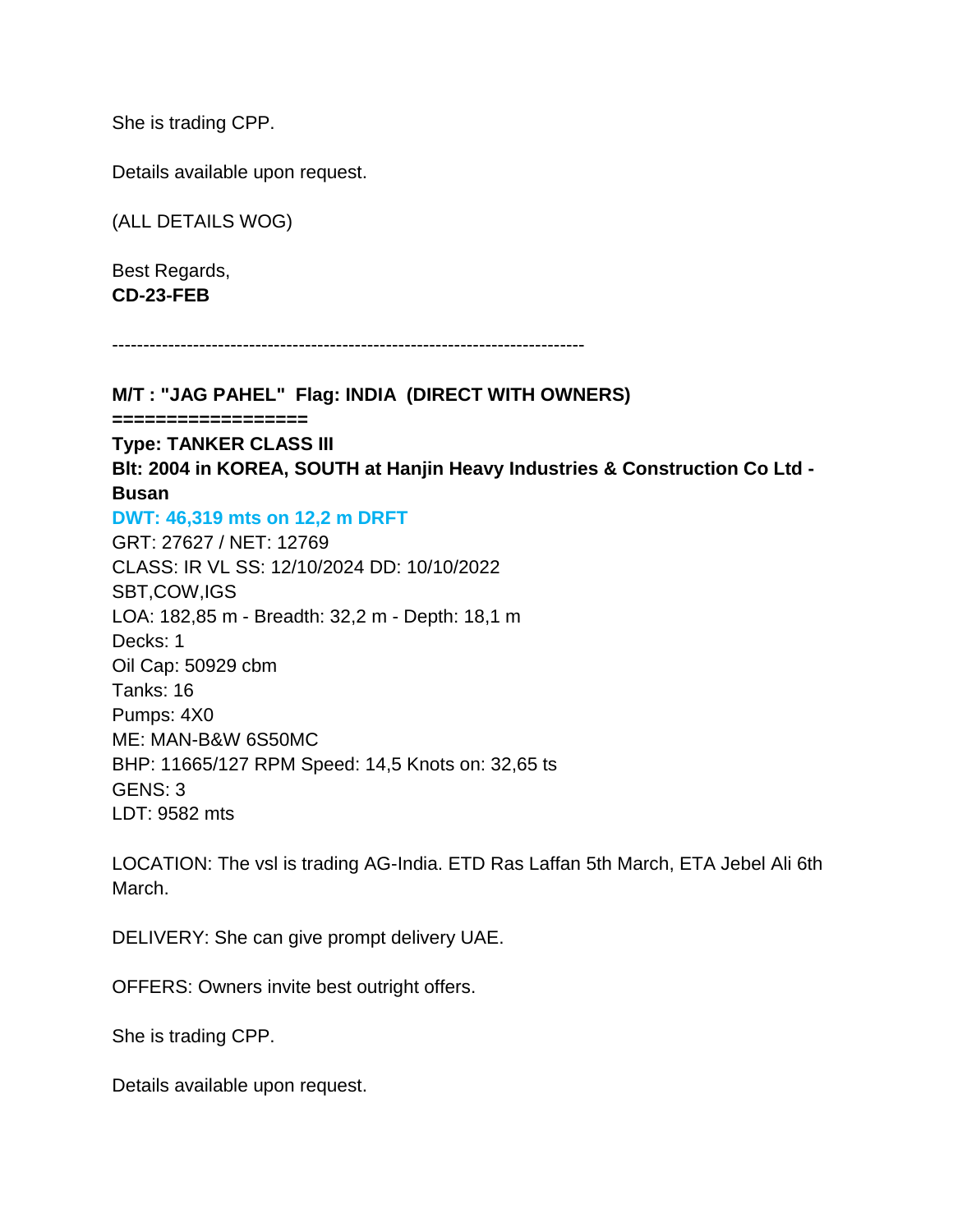(ALL DETAILS WOG)

Best Regards, **CD-03-MAR**

-----------------------------------------------------------------------------------

**Following ice 1a tanker can be currently secured for sale:**

**MT NP DISCON**

**======================**

**ABT 25,049 DWT ON 11M**

**BLT 03/2004 CSC JINLING SHIPYARD** CLASS RINA, ICE CLASS 1A LOA 169.48M / BEAM 23.75M CUBIC CAP 26,460 M3 AT 98% 14 SEGS EPOXY COATED TANKS IGS COILED DOUBLE HULL WARTSILA 4-STROKE 9L46C 12,663 BHP X 500 RPM 8 X 445 M3/H, 4 X 300 M3/H, 2 X 200 M3/H BOW THRUSTER 1200 KW LDT 8,296 T

======================

ada / wog

Best Regards **OC-07-MAR**

----------------------------------------------------------------------------------

**M/T YONGSHENG OCEAN ex-name AGILITY**

**-----------------------------------**

**CHEMICAL/OIL PRODUCTS TANKER, IMO III - PANAMA FLAG**

**DWT 44,970 MTS ON 12,220M DRFT**

**BLT 7/1997 AT HALLA ENGINEERING & HEAVY INDUSTRIES, LTD. - SAMHO, KOREA, SOUTH**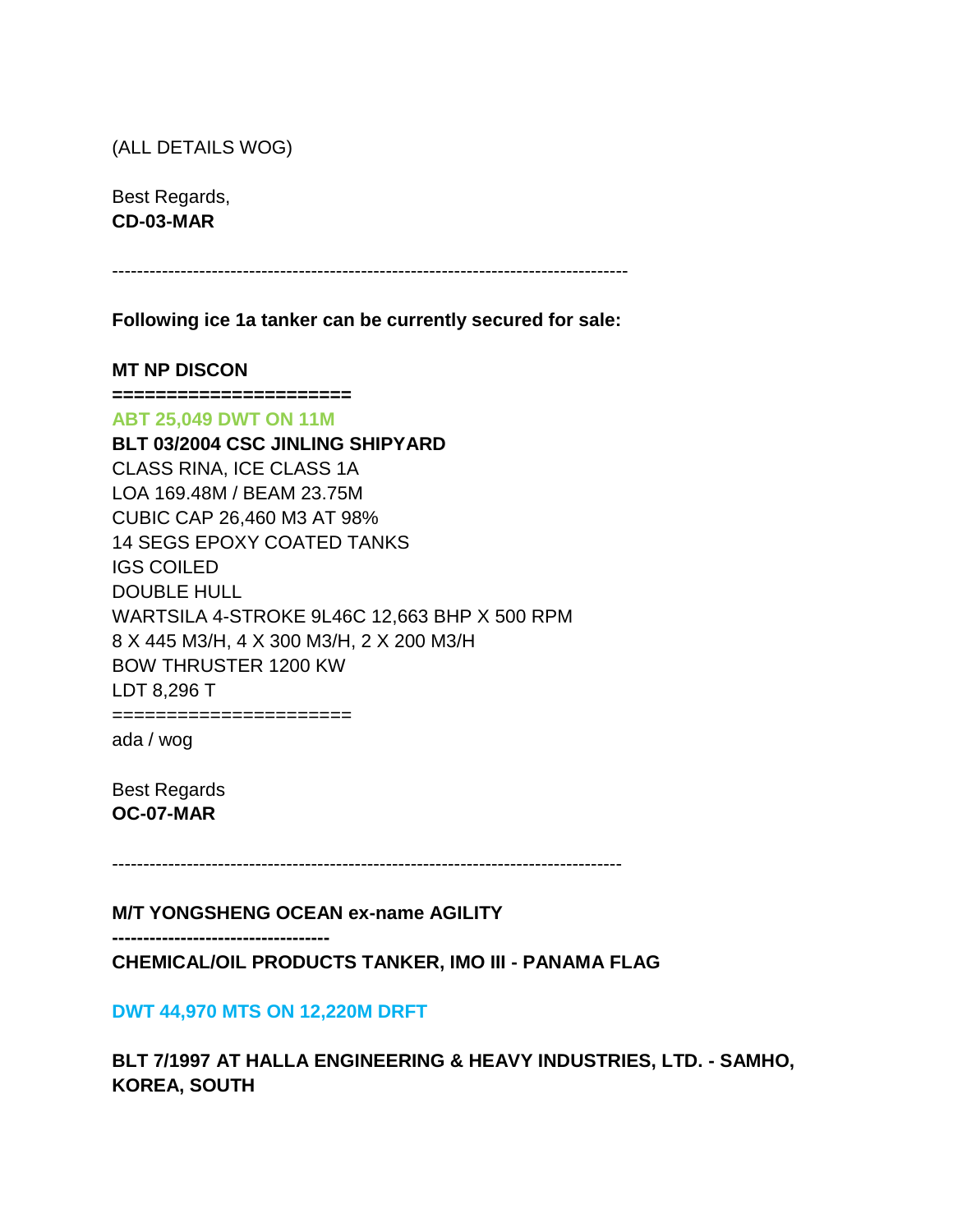IR SS/DD 30/06/2022 - 6/2022

GRT 29083, NRT 11704

LOA 180M, BEAM 32,2M, DEPTH 18,8M

TANKS 16, EPOXY, - COILS (DECK HEAT EXCHANGERS)

LIQ CAPACITY 50946 CBM (98%), 4 GRADES

16X450 M3/HR FRAMO CENTRIFUGAL,2X300 M3/HR FRAMO CENTRIFUGAL

M/E B&W 6S50MC, 11641 BHP

SPEED ABT 14,5KNOTS/28TS

GENERATORS 3 X 600KW

D\_HULL - IGS/COW/SBT

LDT 9694 TS PRICE: INVITE BEST OFFER, AS BROKERS, CAN GUIDE THE OWNERS IDEA **CLOSELY** 

Best Regards **CHI-14-MAR**

----------------------------------------------------------------------------------

We have officially for sale the following ML Coated chemical tanker blt in Turkey in 2006

P+C basis.

She recently passed DD in North Europe, tanks re-coated and BWTS installed.

**M/T LS JACOBA ==============**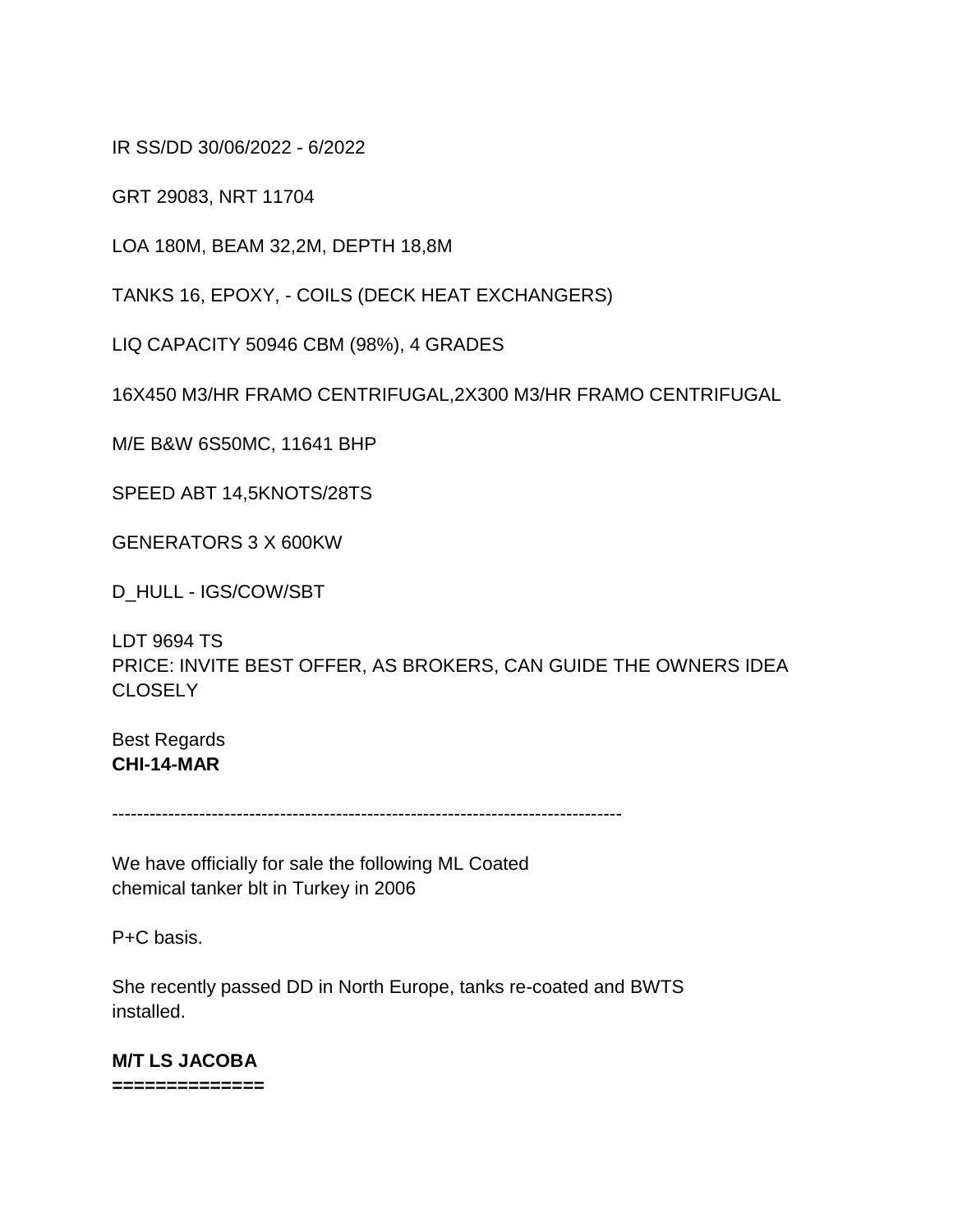### **ABT 15,602 DWT ON 8.6M Draft**

**BLT: 7/2006 Deniz Endustrisi, Turkey** Class: BV - SS 11June2021 (BV) Loa: 148M / Beam: 21.63M 20 Tanks / ABT 17,943 CBM / 20 Grades Coated(Marineline) / Coiled(Stainless Steel Coils) SBT/IGS/N2Gen/IMO 2 / Double Hull Bow Thrusters Ice Class Equipped: FS-IA Cargo Pumps: 18x335 m3ph Gear: 2 x Azimuth thruster - 4 blade / 2 x 5 Tonnes Crane M/E Type: 2 x Bergens B32:40L8P 9,790 BHP @ 720 RPM ABT 5,588 LDT Nitrogen generator 1,125 cubm / Bow Thruster 804 Bhp

Details upon keen / named interest.

Thank You **GI-23-MAR**

-----------------------------------------------------------------------------

# **WE MAY DEVELOP THE SALE OF FOLLOWING LPG CARRIER:**

#### NOTES:

**The vessel will be sold basis DD freshly passed and BETS installed – vessel is currently in DD Sellers will conduct their KYC before arranging vessel's inspection The vessel will be delivered between JULY/AUG 2022**

### **VLGC = GAS CAPRICORN =**

**ABT 49,999 DWT ON 10.79M DRAFT** LOA: 230.00M / Beam: 36.64M Depth: 20.80 m BUILT: 06/2003 Mitsubishi Heavy Ind Ltd JPN ABT 77,356 CBM **Class: NK - Survey Dates 2023-06-29 DD 2023-06-29** IGS: Yes Hull Type: DOUBLE BOTTOM Pumps: 8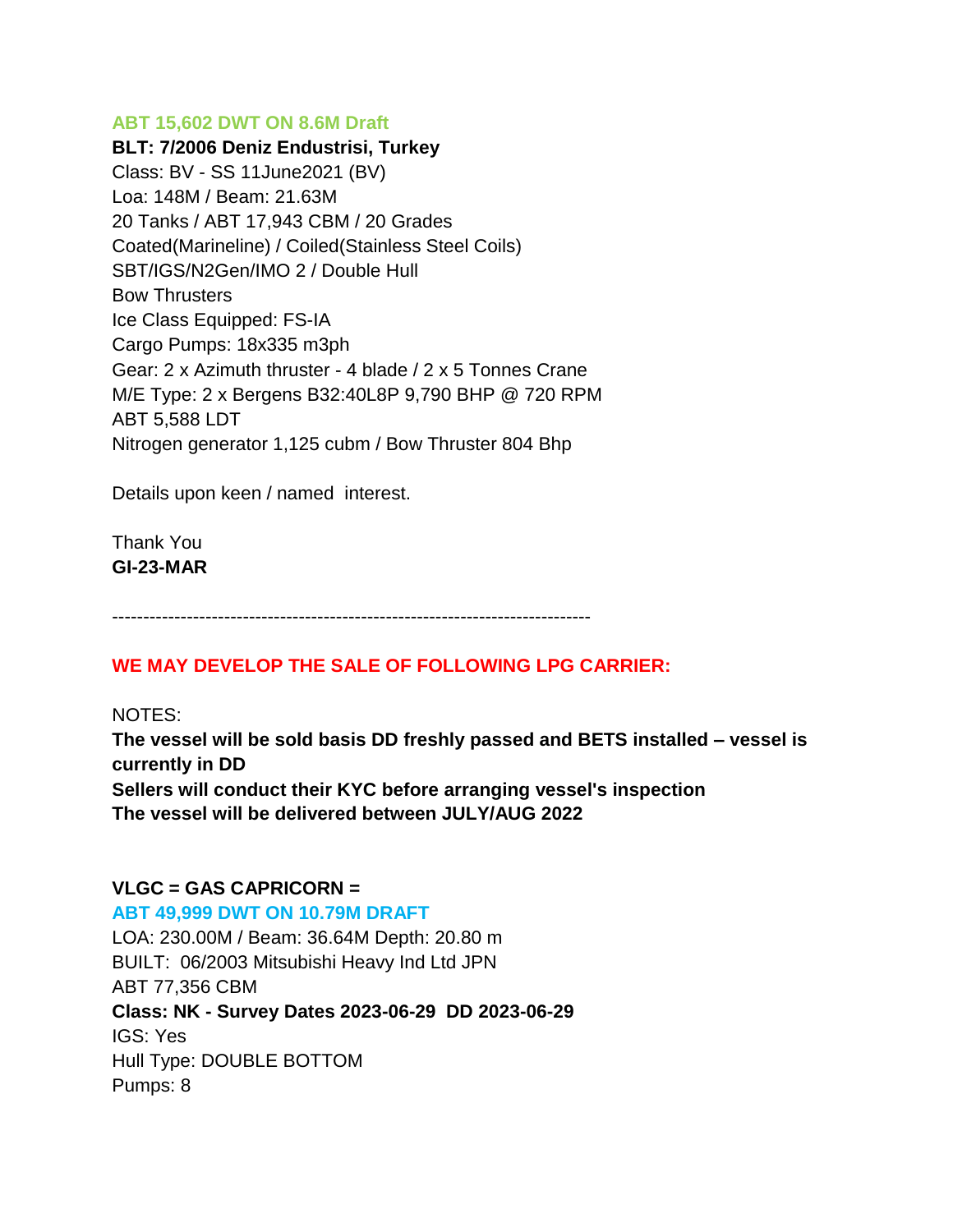M/E Type: Mitsubishi 7UEC60LS 16,805 BHP@ 100RPM ABT 18,086 LDT

-ADA BUT WOG-**NP-21-APR**

-----------------------------------------------------------------------------------

# **V L C C abt 318K DWT with freshly passed SS/DD/BWTS fitted**

WE CAN OFFER FOR SALE A 318K DWT VLCC TANKER ON 22.52M DRAFT, BUILT '02 HHI CO LTD, ULSAN, CLASSED LR, LOA 332,99M / BEAM 60M / DEPTH 30.4M, TANKS 15 / TANK CAPACITY : 346,388.70CBM, COATED EPOXY, IGS/SBT/COW, PUMPS 3X5000 M/E Sulzer 7RTA84T-B, AUX:3x1100KW, LDT 44411, BWTS

VESSEL CAN BE DELIVERED JUNE/JULY'22 WITH FRESHLY PASSED SS/DD /BWTS FITTED CHINA-SINGAPORE RGE

PLS BE GUIDED OWNS ONLY RESPOND TO NAMED / FIRM BUYER - CAN GUIDE RE PRICE FOR FIRM BUYER.

-ADA BUT WOG-**NP-21-APR**

-----------------------------------------------------------------------------------

**M/T : "JAG PAHEL" Flag: INDIA (DIRECT WITH OWNERS)**

**==================**

**Type: TANKER IMO III Blt: 2004 in KOREA, SOUTH at Hanjin Heavy Industries & Construction Co Ltd - Busan**

**DWT: 46,319 mts on 12,2 m DRFT**

GRT: 27627 / NET: 12769 CLASS: IR VL SS: 12/10/2024 DD: 10/10/2022 SBT,COW,IGS LOA: 182,85 m - Breadth: 32,2 m - Depth: 18,1 m Decks: 1 Oil Cap: 50929 cbm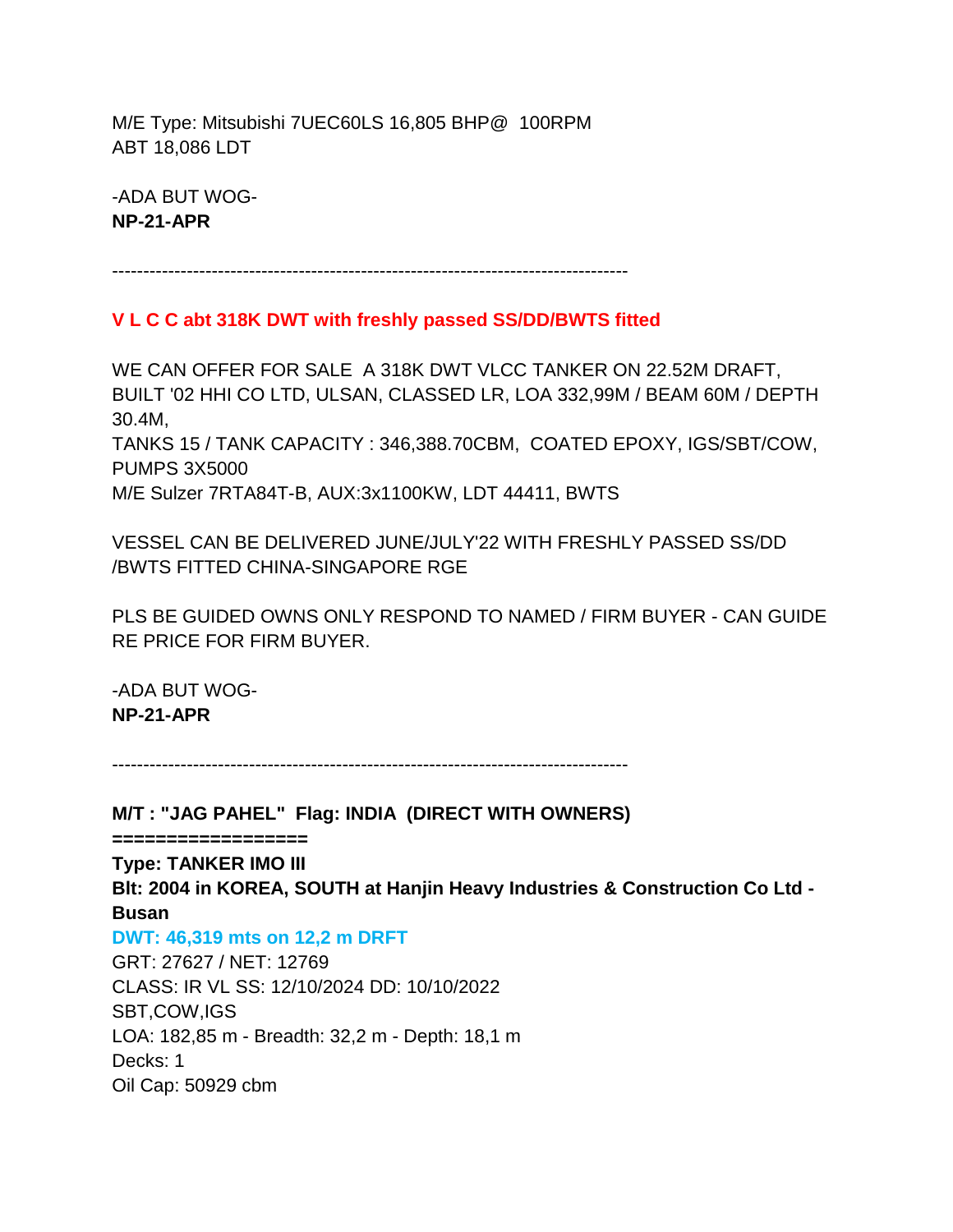Tanks: 16 Pumps: 4X0 ME: MAN-B&W 6S50MC BHP: 11665/127 RPM Speed: 14,5 Knots on: 32,65 ts GENS: 3 LDT: 9582 mts

LOCATION: She is trading AG/India.

DELIVERY: She can give prompt delivery UAE.

OFFERS: Owners invite best outright offers.

She is trading CPP.

Details available upon request.

(ALL DETAILS WOG)

**CD-11-APR**

--------------------------------------------------------------------------------

**M/V : "JAG VIJAYA" Flag: INDIA (DIRECT WITH OWNERS)**

**=================== Type: GAS TANKER**

**Blt: 1997 in JAPAN at Mitsubishi Heavy Industries Ltd. - Nagasaki DWT: 26,897 mts on 11,12 m DRFT** GRT: 22135 / NET: 6854 CLASS: IR KR SS: 31/07/2022 DD: 31/07/2022 SBT,IGS LOA: 169,9 m - Breadth: 27,4 m - Depth: 18,2 m Decks: 1 Pumps: 6x400 M3/HR ME: Mitsubishi 7UEC50LSII BHP: 13090/124 RPM Speed: 16,7 Knots GENS: 3 LDT: 10764 mts